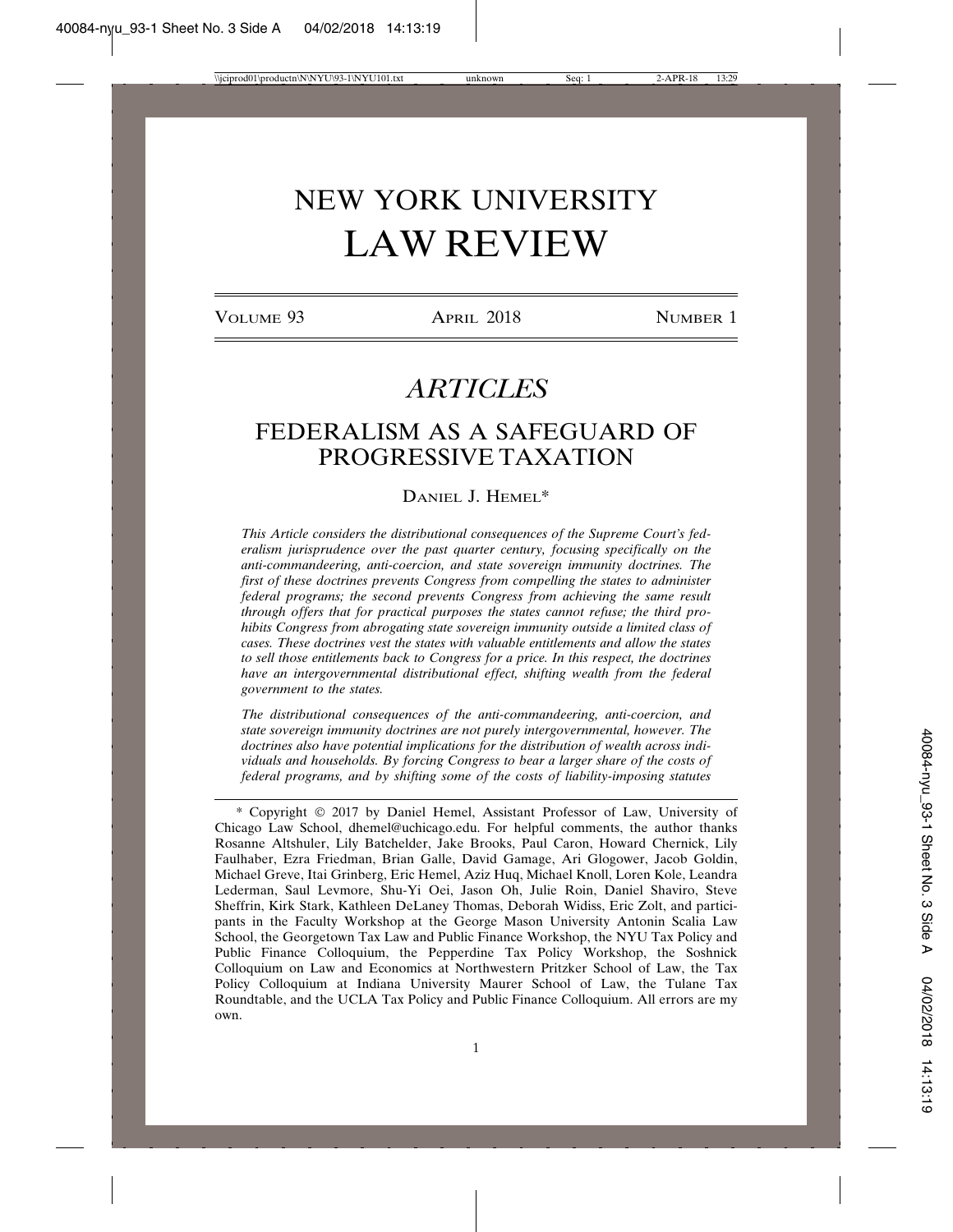*from the states to Congress, these doctrines allow the states to raise less revenue and compel Congress to raise more. For a number of historical as well as structural reasons, the federal tax system is dramatically more progressive than even the most progressive state tax systems, and so the reallocation of fiscal responsibility resulting from these federalism doctrines causes more revenue raising to occur via the more progressive system. The likely net effect is a shift in wealth from higherincome households (who bear a larger share of the federal tax burden) to lowerand middle-income households (who would have borne a larger share of the burden of state taxes).*

*This conclusion comes with a number of caveats. The distributional consequences of the Supreme Court's federalism doctrines may be moderated—or magnified—by differences in federal and state spending priorities. Moreover, the doctrines may affect the size of government as well as the allocation of fiscal responsibility across levels of government (though the net effect on government size is ambiguous). And the doctrines may have distributional consequences that are not only interpersonal, but also intergenerational. What seems clear from the analysis in this Article is that federalism doctrines affect the distribution of income and wealth in subtle and sometimes unexpected ways, and that a comprehensive understanding of wealth inequality in the United States requires careful attention to key features of our fiscal constitution.*

|    |                                                             | 3  |
|----|-------------------------------------------------------------|----|
|    | I. REDISTRIBUTION AT THE FEDERAL AND STATE LEVEL.           | 10 |
|    |                                                             | 10 |
|    | B. Federal Progressivity, State Regressivity: Structural    |    |
|    |                                                             | 16 |
|    | C. Federal Progressivity, State Regressivity: Institutional |    |
|    |                                                             | 20 |
| Н. | FEDERALISM DOCTRINES AND THE ALLOCATION OF                  |    |
|    |                                                             | 22 |
|    | A. The Anti-Commandeering Doctrine                          | 22 |
|    | New York v. United States<br>$1_{-}$                        | 22 |
|    | $2^{\circ}$                                                 | 24 |
|    |                                                             | 25 |
|    |                                                             | 26 |
|    | Seminole Tribe of Florida v. Florida<br>$1_{-}$             | 27 |
|    | Alden v. Maine<br>2.                                        | 28 |
|    | III. THE COURT, THE COASE THEOREM, AND THE                  |    |
|    | DISTRIBUTION OF WEALTH                                      | 29 |
|    | A. Fiscal Federalism Meets the Coase Theorem                | 29 |
|    | B. A Toy Model of Federal and State Taxing and              |    |
|    |                                                             | 36 |
|    | IV. COMPLICATIONS AND QUALIFICATIONS                        | 39 |
|    | A. Adjustments to the Progressivity of Federal and State    |    |
|    |                                                             | 39 |
|    | Different State Preferences for Progressivity<br>1.         | 40 |
|    | Different Marginal Costs of Taxation<br>2.                  | 41 |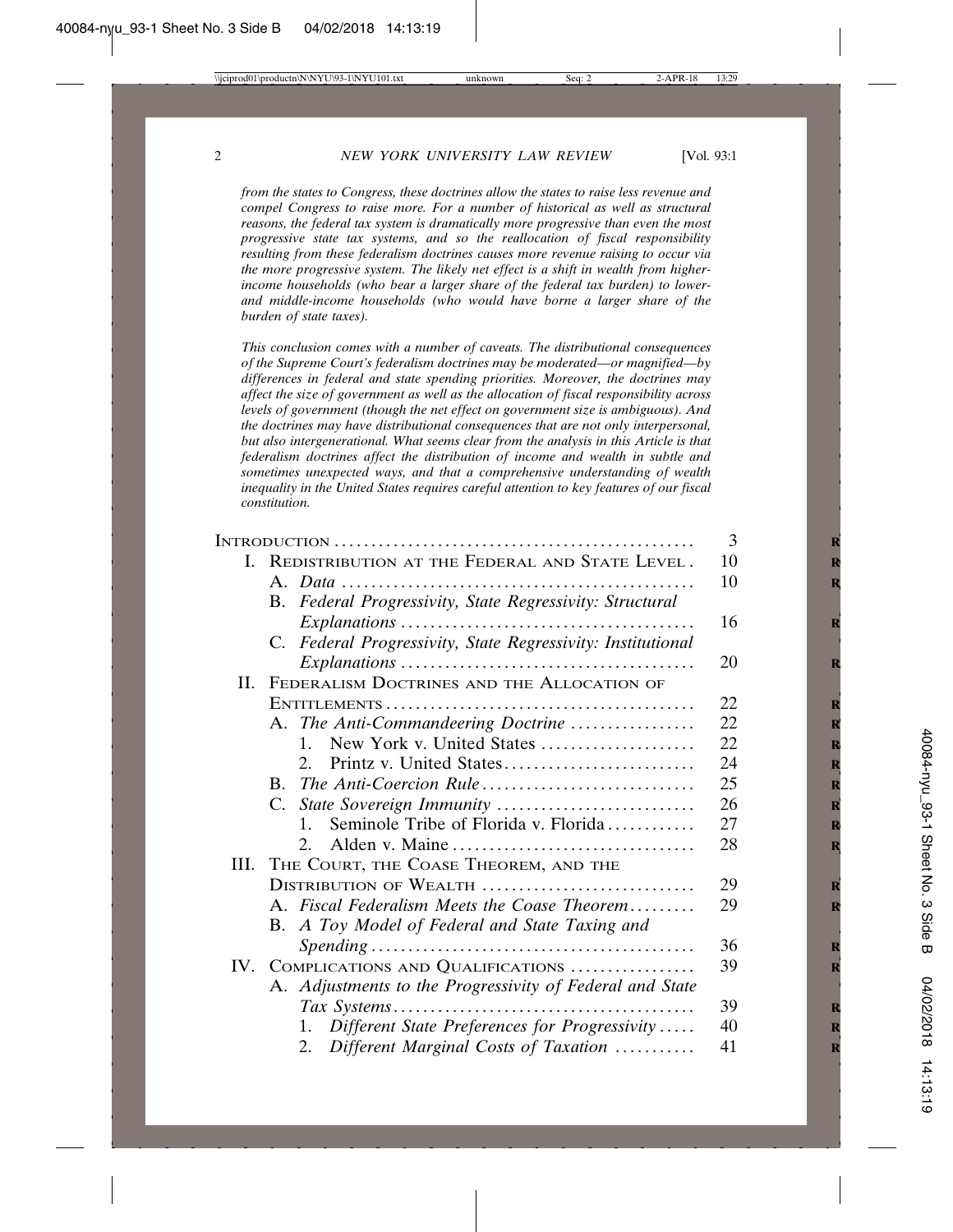| 3. Counterargument: Lump-Sum Taxation and               |     |
|---------------------------------------------------------|-----|
| Redistribution Distinguished                            | 42  |
| B. Adjustments to Federal and State Spending            | 44  |
| C. Effects on the Overall Size of Government            | 47  |
| D. Borrowing by Federal and State Governments           | 52  |
| E. Federalist Safeguards of Progressivity and Political |     |
|                                                         | -54 |
| Conclision                                              | 56  |
|                                                         |     |

#### **INTRODUCTION**

The anti-commandeering doctrine and its close cousin, the anticoercion rule, have taken on new life in the age of Trump. The first of these, the anti-commandeering doctrine, holds that the federal government cannot compel states to pass particular laws or implement particular programs. While the anti-commandeering doctrine still allows the federal government to pay the states to carry out federal policies, the anti-coercion rule places a limit on that power: "[T]he financial inducement offered by Congress" cannot be "so coercive as to pass the point at which pressure turns into compulsion."1 Both of these doctrines historically have had a particular ideological valence: Noah Feldman describes them as doctrines "developed by conservative justices to thwart progressive results."2 But with Donald Trump in the White House, progressives have begun to recognize that the anticommandeering and anti-coercion doctrines may protect blue state policies from presidential attack.3

Or so goes the conventional wisdom among commentators writing in the wake of Trump's November 2016 electoral victory. And for the most part, the conventional wisdom goes unchallenged here. It is true that the anti-commandeering rule was crystallized in the case of *Printz v. United States*, 4 where it was used to strike down provisions of the Brady Handgun Violence Prevention Act that required state and

<sup>1</sup> Nat'l Fed'n of Indep. Bus. v. Sebelius, 132 S. Ct. 2566, 2604 (2012) (quoting South Dakota v. Dole, 483 U.S. 203, 211 (1987)).

<sup>2</sup> Noah Feldman, *Sanctuary Cities Are Safe, Thanks to Conservatives*, BLOOMBERG VIEW (Nov. 29, 2016, 2:52 PM), https://www.bloomberg.com/view/articles/2016-11-29/ sanctuary-cities-are-safe-thanks-to-conservatives.

<sup>3</sup> *See, e.g.*, Cty. of Santa Clara v. Trump, No. 17-cv-00574-WHO, 2017 U.S. Dist. LEXIS 191840, at \*50–54 (N.D. Cal. Nov. 20, 2017) (permanently enjoining portion of executive order instructing Attorney General to withhold certain federal grants from "sanctuary jurisdictions" on grounds that the order "violates the Tenth Amendment's prohibitions against commandeering"); City of Phila. v. Sessions, No. 17-3894, 2017 U.S. Dist. LEXIS 188954, at \*171 (E.D. Pa. Nov. 15, 2017) (recognizing that the Attorney General's policy "implicate[s] the Tenth Amendment and its built-in anti-commandeering principle" but granting a preliminary injunction on other grounds).

<sup>4</sup> 521 U.S. 898, 935 (1997).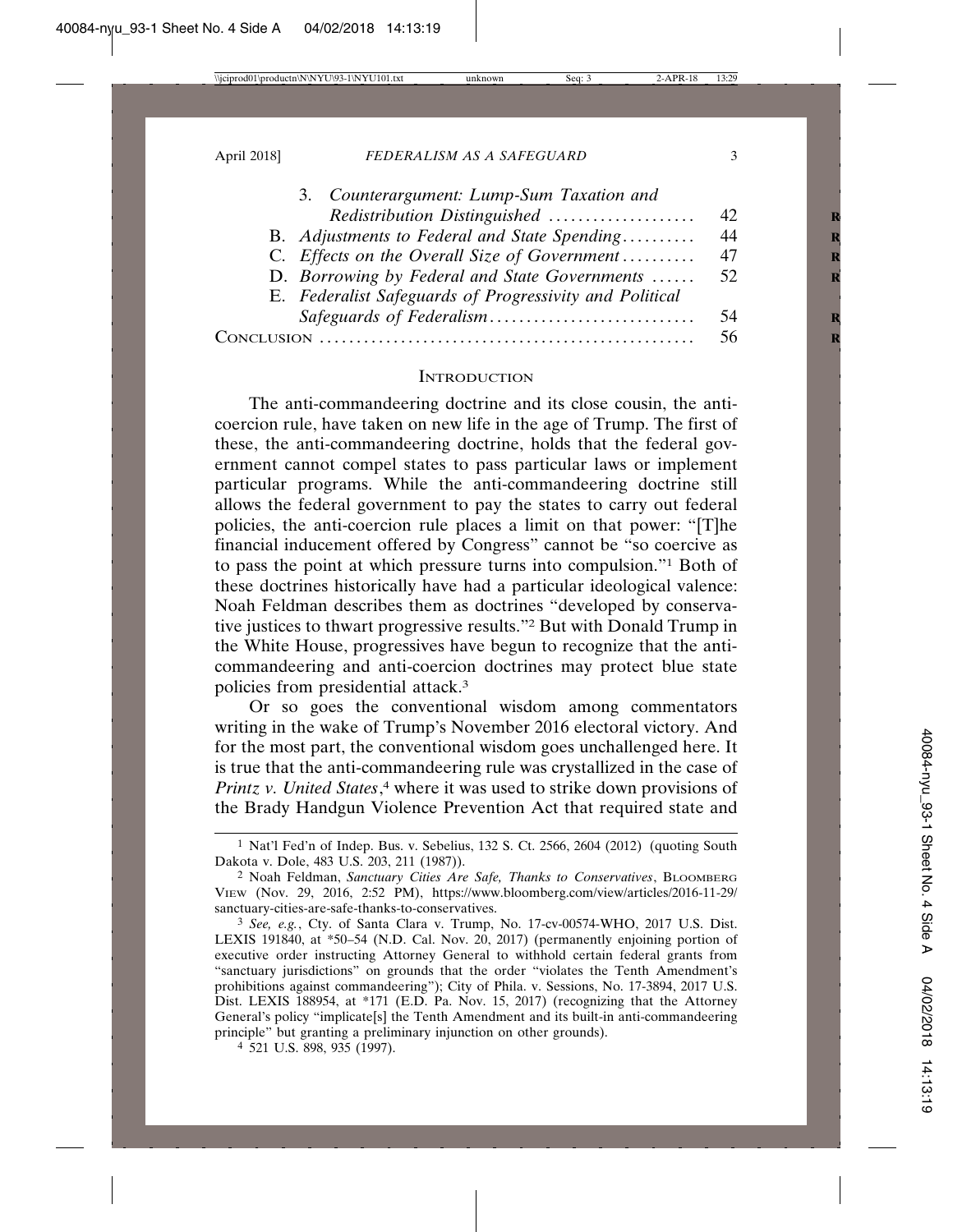local law enforcement officers to run background checks on prospective handgun purchasers. It is also true that *Printz* was a 5-4 decision pitting the Court's more conservative members against its more liberal faction, with Justice Scalia writing the majority opinion.5 The anticommandeering doctrine is now being wielded as a shield by opponents of President Trump's bid to withhold federal funds from state and local governments that decline to cooperate with federal efforts to deport undocumented immigrants.6 And so it is quite reasonable to conclude that "Antonin Scalia might have saved sanctuary cities."7

Likewise, it is true that the anti-coercion rule was first invoked to invalidate federal legislation in *National Federation of Independent Business v. Sebelius (NFIB)*, the 2012 case in which the Supreme Court upheld some elements of the Affordable Care Act and struck down others.8 Specifically, Chief Justice Roberts's opinion in *NFIB* concluded that Congress could not require states receiving federal Medicaid funding to extend coverage to adults with incomes below 133% of the poverty level: The "financial 'inducement'" offered by the Affordable Care Act—expand coverage or else lose all Medicaid funding—was, according to Chief Justice Roberts, "a gun to the head."9 The effect of that holding was to block an important element of President Obama's signature legislative achievement: Ultimately, nineteen states would opt out of the Affordable Care Act's Medicaid expansion after *NFIB*.<sup>10</sup> And while this part of the Chief Justice's opinion was joined by two Democratic appointees, Justices Stephen Breyer and Elena Kagan, their votes were branded as "defections" from the liberal camp.11 Now, however, the same anti-coercion rule

7 Eric Levitz, *Antonin Scalia Might Have Saved Sanctuary Cities*, N.Y. MAG.: DAILY INTELLIGENCER (Nov. 29, 2016, 2:23 PM), http://nymag.com/daily/intelligencer/2016/11/ antonin-scalia-might-have-saved-sanctuary-cities.html.

8 132 S. Ct. 2566, 2608 (2012).

9 *Id.* at 2604.

10 *See* Status of State Action on the Medicaid Expansion Decision, HENRY J. KAISER FAMILY FOUND. (Jan. 1, 2017), http://kff.org/health-reform/state-indicator/state-activityaround-expanding-medicaid-under-the-affordable-care-act (tracking states' decisions about adopting the Medicaid expansion).

11 *See* Dahlia Lithwick, *Where Is the Liberal Outrage?*, SLATE (July 6, 2012, 4:38 PM), http://www.slate.com/articles/news\_and\_politics/jurisprudence/2012/07/while\_conserva tives\_are\_furious\_about\_john\_roberts\_health\_care\_decision\_liberals\_are\_silent\_about\_ the defections from the supreme court s liberal justices .html (noting that liberals

<sup>5</sup> *Id.* at 900, 939.

<sup>6</sup> *See, e.g.*, Ilya Somin, *Why Trump's Executive Order on Sanctuary Cities Is Unconstitutional*, WASH. POST: VOLOKH CONSPIRACY (Jan. 26, 2017), https:// www.washingtonpost.com/news/volokh-conspiracy/wp/2017/01/26/constitutional-problemswith-trumps-executive-order-on-sanctuary-cities/?utm\_term=.ded911f57192 (arguing that President Trump's executive order denying federal funding to sanctuary cities "commandeers" the states).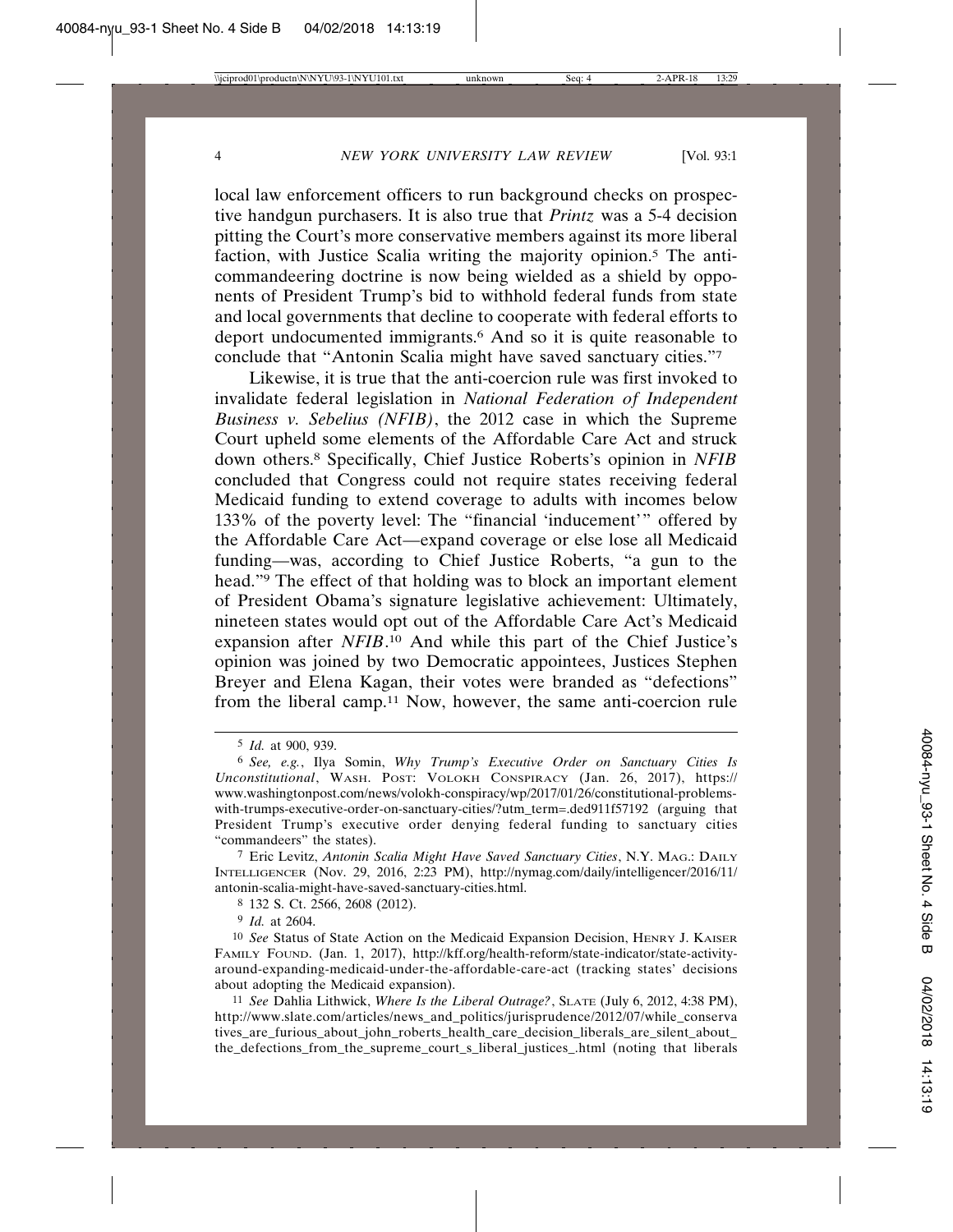stands in President Trump's way as he tries to deny federal funds to sanctuary cities. As Professor Feldman puts it: "Behold the revenge of conservative federalism: Judge-made doctrines developed to protect states' rights against progressive legislation can also be used to protect cities against Trump's conservative policies. Ain't constitutional law  $grand?$ <sup> $\overline{12}$ </sup>

Yet even before President Trump came to power, the "conservative federalism" doctrines to which Feldman refers may have been advancing progressive objectives in more subtle ways. This Article argues that the anti-commandeering and anti-coercion doctrines, along with the state sovereign immunity doctrine, play an underappreciated role as safeguards of progressive taxation. The "revenge of conservative federalism," I suggest, was raging from the start, long before Donald Trump was in the White House or even on reality television.

Such a claim may seem surprising at first blush: After all, federalism generally entails a shift of power toward the states, and statelevel taxation is (as discussed in more detail below) significantly *less* progressive than federal taxation. And like most first impressions, this first impression is half-right: State-level taxation is indeed much less progressive than federal taxation. But the effect of federalism doctrines (and specifically, the anti-commandeering, anti-coercion, and state sovereign immunity doctrines) is not to increase our reliance on relatively regressive state-level taxes. Quite the opposite: Federalism doctrines, this Article argues, shift revenue raising toward the more progressive federal system.

The argument proceeds as follows: I begin by highlighting the stark contrast between the ways that Congress and the states structure their tax systems. Effective federal tax rates rise steadily over the income distribution. The opposite is true at the state level: State taxes (and taxes imposed by local governments, which are instrumentalities of the state) are generally flat or regressive over the income distribution in effective-rate terms. This contrast can be attributed to a number of factors: the fear that a state's richest residents will leave if the state imposes highly progressive taxes; the corollary fear that lowincome individuals and families will flow in if a state adopts too generous a redistributive scheme; and the constraint imposed by state constitutions that place limits on progressive income taxation. The gap between the federal and state systems is so wide that even the most

overlook Justices Stephen Breyer's and Elena Kagan's defection from the liberal camp in the Medicaid expansion part of the Affordable Care Act cases).

<sup>12</sup> *See* Feldman, *supra* note 2.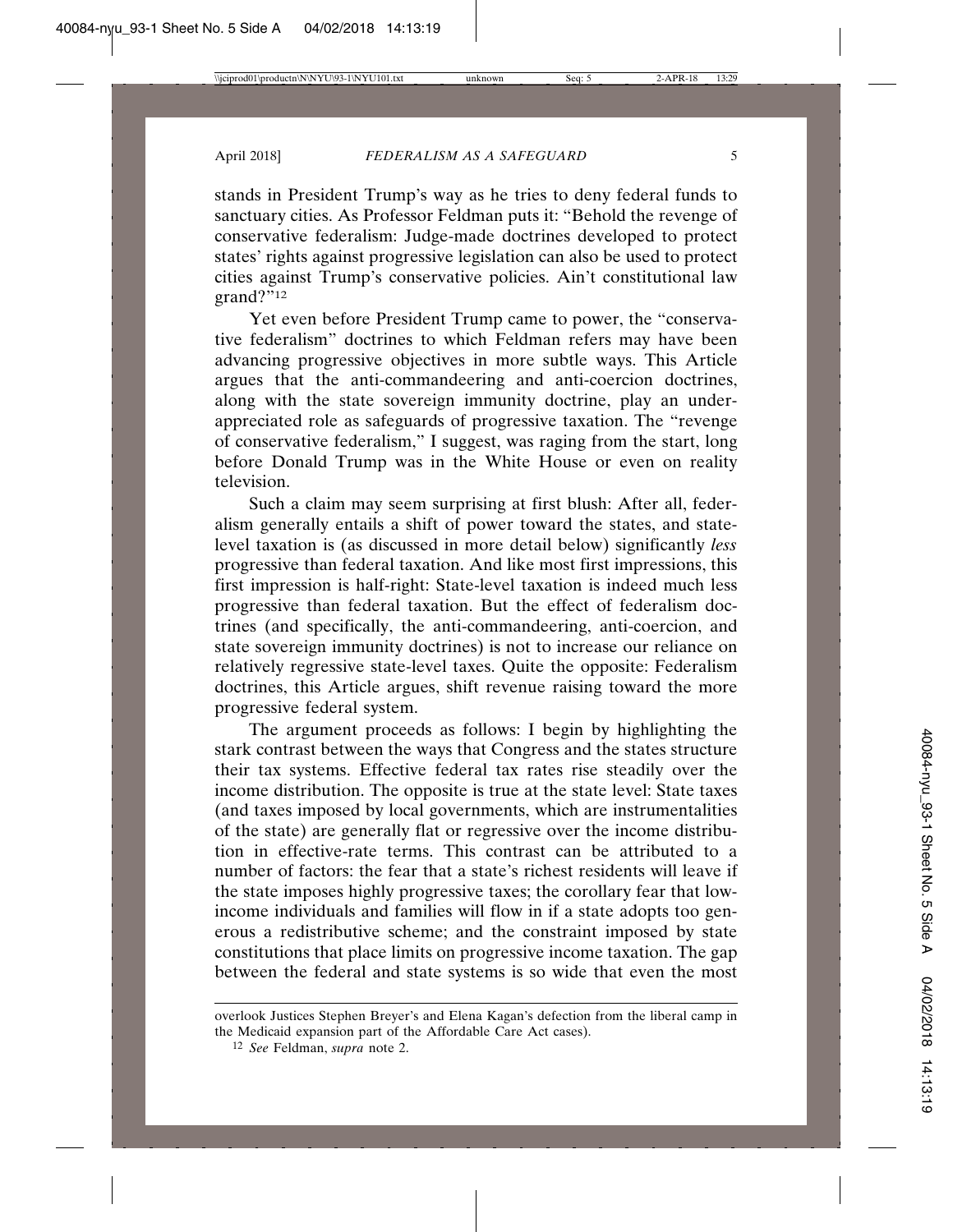progressive state tax systems are significantly less progressive than their federal counterpart.

I then go on to explain how the Supreme Court's federalism decisions—particularly in the anti-commandeering, anti-coercion, and sovereign immunity contexts—vest the states with valuable entitlements protected by a "property rule" (to borrow a phrase popularized by Guido Calabresi and Douglas Melamed).13 "An entitlement is protected by a property rule," according to Calabresi and Melamed, "to the extent that someone who wishes to remove the entitlement from its holder must buy it from him in a voluntary transaction in which the value of the entitlement is agreed upon by the seller."<sup>14</sup> In the anti-commandeering and anti-coercion contexts, the relevant entitlement is the states' control over their own legislative processes and administrative capabilities. In the sovereign immunity context, the relevant entitlement is the states' control over whether they can be sued by private citizens. There are, to be sure, limits on the latter entitlement: Congress can abrogate state sovereign immunity pursuant to the Reconstruction Amendments in certain contexts,15 and can also do so pursuant to the Constitution's Bankruptcy Clause.16 Yet in the mine-run of cases, the states—not Congress—get to decide whether states can be sued by private citizens in state and federal court.

Importantly, the entitlements allocated to the states by federalism doctrines are tradeable entitlements: The states can sell these entitlements to Congress, though Congress cannot seize the entitlements outside of a voluntary exchange. (This is what it means for the entitlement to be protected by a property rule rather than a liability rule or an inalienability rule.) And as Aziz Huq observes, these federalism doctrines "leave open the possibility that states can engage in mutually beneficial trading with Congress."17 When members of Congress believe that the benefits of having the states enact or administer a particular program are greater than the costs to the states of enacting or administering the program, Congress can purchase the states' enti-

<sup>13</sup> *See* Guido Calabresi & A. Douglas Melamed, *Property Rules, Liability Rules, and Inalienability: One View of the Cathedral*, 85 HARV. L. REV. 1089, 1092 (1972). 14 *Id.*

<sup>15</sup> *See* Seminole Tribe of Fla. v. Florida, 517 U.S. 44, 59 (1996) ("[T]hrough the Fourteenth Amendment, federal power extend[s] to intrude upon the province of the Eleventh Amendment and therefore . . . § 5 of the Fourteenth Amendment allow[s] Congress to abrogate the immunity from suit guaranteed by that Amendment.").

<sup>16</sup> *See* Cent. Va. Cmty. Coll. v. Katz, 546 U.S. 356, 378 (2006) ("In ratifying the Bankruptcy Clause, the States acquiesced in a subordination of whatever sovereign immunity they might otherwise have asserted in proceedings necessary to effectuate the *in rem* jurisdiction of the bankruptcy courts.").

<sup>17</sup> Aziz Z. Huq, *The Negotiated Structural Constitution*, 114 COLUM. L. REV. 1595, 1635 (2014).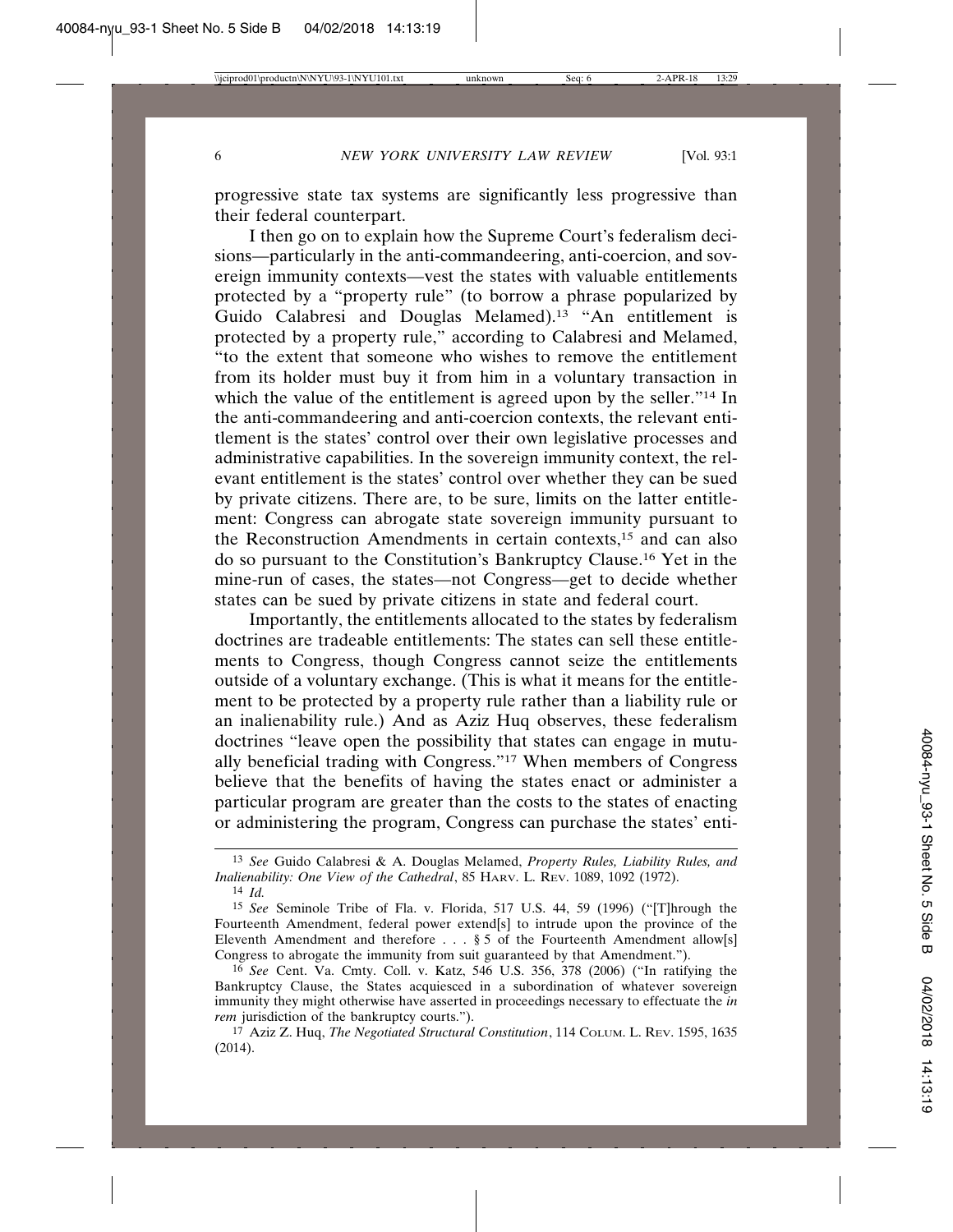tlement for a price. Such exchanges are indeed quite common, with Congress effectively hiring the states to administer Medicaid, the SNAP/Food Stamp Program, and the Federal-State Unemployment Insurance Program (among countless others), and effectively paying the states to enact measures such as a minimum legal drinking age of 21.18 Likewise, when members of Congress believe that the benefits of having the states waive sovereign immunity in a particular context are greater than the costs to the states of liability, Congress can effectively buy such waivers.19 The anti-coercion principle acts as something of an "unconscionability doctrine" regulating such exchanges—the bargain's terms cannot be too lopsided on terms.20 But for the most part, tradability is the norm and judicial intervention the exception.

Yet the possibility of bargaining between Congress and the states does not make the initial allocation of entitlements irrelevant. By assigning valuable entitlements to the states rather than the federal government, these federalism doctrines generate potentially significant distributive effects. Per the Coase Theorem, whether a court assigns the property right over a particular plot to the farmer or the rancher will not—in the absence of transaction costs—affect whether the farmer plants crops or the cattle-raiser allows his cows to graze on the plot; the court's allocation of the entitlement will, however, affect whether the farmer pays the rancher or vice versa.<sup>21</sup> So too in the

20 *See, e.g.*, Seana Valentine Shiffrin, *Paternalism, Unconscionability Doctrine, and Accommodation*, 29 PHIL. & PUB. AFF. 205, 205 (2000) ("The unconscionability doctrine in contract law enables a court to decline to enforce a contract whose terms are seriously onesided, overreaching, exploitative, or otherwise manifestly unfair."). Chief Justice Roberts's opinion in *NFIB* explicitly appeals to contract law principles and accuses Congress of contractual overreach. *See* Nat'l Fed'n of Indep. Bus. v. Sebelius, 132 S. Ct. 2566, 2602 (2012) ("The legitimacy of Congress's exercise of the spending power . . . 'rests on whether the State voluntarily and knowingly accepts the terms of the "contract."'" (quoting Pennhurst State Sch. & Hosp. v. Halderman, 451 U.S. 1, 2 (1981))); *see also id.* at 2606–07 (concluding that the Medicaid provisions in the Affordable Care Act cross the line "where persuasion gives way to coercion"). For a trenchant critique of Chief Justice Roberts's contract law analogy, see Mitchell N. Berman, *Coercion, Compulsion, and the Medicaid Expansion: A Study in the Doctrine of Unconstitutional Conditions*, 91 TEX. L. REV. 1283, 1297–1301 (2013).

21 *See* R.H. Coase, *The Problem of Social Cost*, 3 J.L. & ECON. 1, 15 (1960) ("It is always possible to modify by transactions on the market the initial legal delimitation of rights. And, of course, if such market transactions are costless, such a rearrangement of rights will always take place if it would lead to an increase in the value of production.").

<sup>18</sup> *See* South Dakota v. Dole, 483 U.S. 203, 211–12 (1987) (holding Congress can use its spending power to encourage states to impose a minimum drinking age of 21).

<sup>19</sup> *See* Bennett-Nelson v. La. Bd. of Regents, 431 F.3d 448, 453–54 (5th Cir. 2005) (holding that acceptance of federal funds waived Eleventh Amendment immunity for Louisiana Tech University under § 504 of the Rehabilitation Act); Litman v. George Mason Univ., 186 F.3d 544, 555 (4th Cir. 1999) (holding that George Mason University's receipt of Title IX funds indicated an unambiguous waiver of the university's Eleventh Amendment immunity).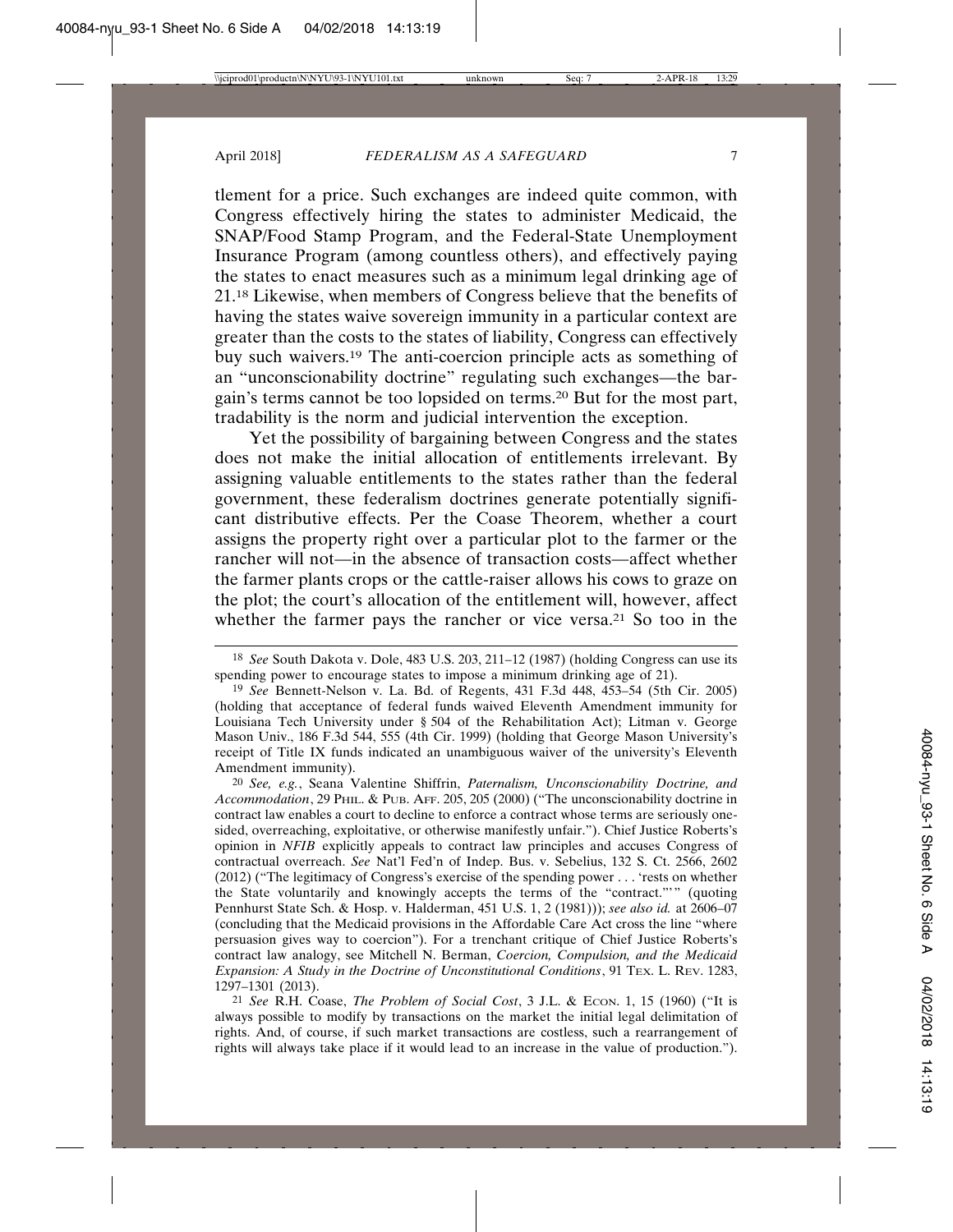intergovernmental context: The initial allocation of entitlements between Congress and the states will not necessarily determine who administers federal programs or whether states can be sued by private citizens. The allocation of entitlements will, however, very much affect the direction of the intergovernmental flow of funds, even if states and the federal government can engage in mutually beneficial trading ex post.

More precisely, the allocation of entitlements to states rather than to Congress enriches the states relative to the federal government: The states can sell their entitlements when they want to and never have to buy them. In this respect, federalism doctrines yield an intergovernmental distributive effect much like the interpersonal distributive effect in Coase's classic example.22 The anti-commandeering doctrine does not necessarily mean that states will stop administering federal programs, nor does the state sovereign immunity doctrine mean that states will no longer be subject to suit by private citizens. These doctrines do mean, though, that the states need not relinquish these entitlements unless they get paid (and, per the anti-coercion rule, the bargain must not be a holdup).

But why should the intergovernmental distributional consequences of the Supreme Court's federalism doctrines affect the interpersonal distribution of wealth? Here, the contrast between federallevel progressivity and state-level regressivity returns to the analysis. The allocation of valuable entitlements to the states rather than the federal government allows the states to tax less and forces the federal government to tax more. And so to a first approximation, federalism doctrines that allocate valuable entitlements to the states cause more revenue raising to occur through the more progressive federal tax system, with the consequence that the rich pay a larger share of the revenues raised than they would if the revenue had been raised via less progressive state tax systems.

This claim must be accompanied by a number of qualifications. First, the progressivity of the federal and state tax systems may depend in part on the amount of revenue raising that occurs through federal and state channels. Second, redistribution of resources across levels of government may alter the composition of federal and state

<sup>22</sup> *See* Mark Kelman, *Consumption Theory, Production Theory, and Ideology in the Coase Theorem*, 52 S. CAL. L. REV. 669, 671 n.8 (1979) (noting that "[t]he recognition that distribution would be affected has been made more explicit in articles, in the Coase Theorem tradition, that have come out since the original statement"). *But cf.* George J. Stigler, *Two Notes on the Coase Theorem*, 99 YALE L.J. 631, 633 (1989) (noting that under certain circumstances, the distributional effects of an initial allocation of entitlements are only temporary).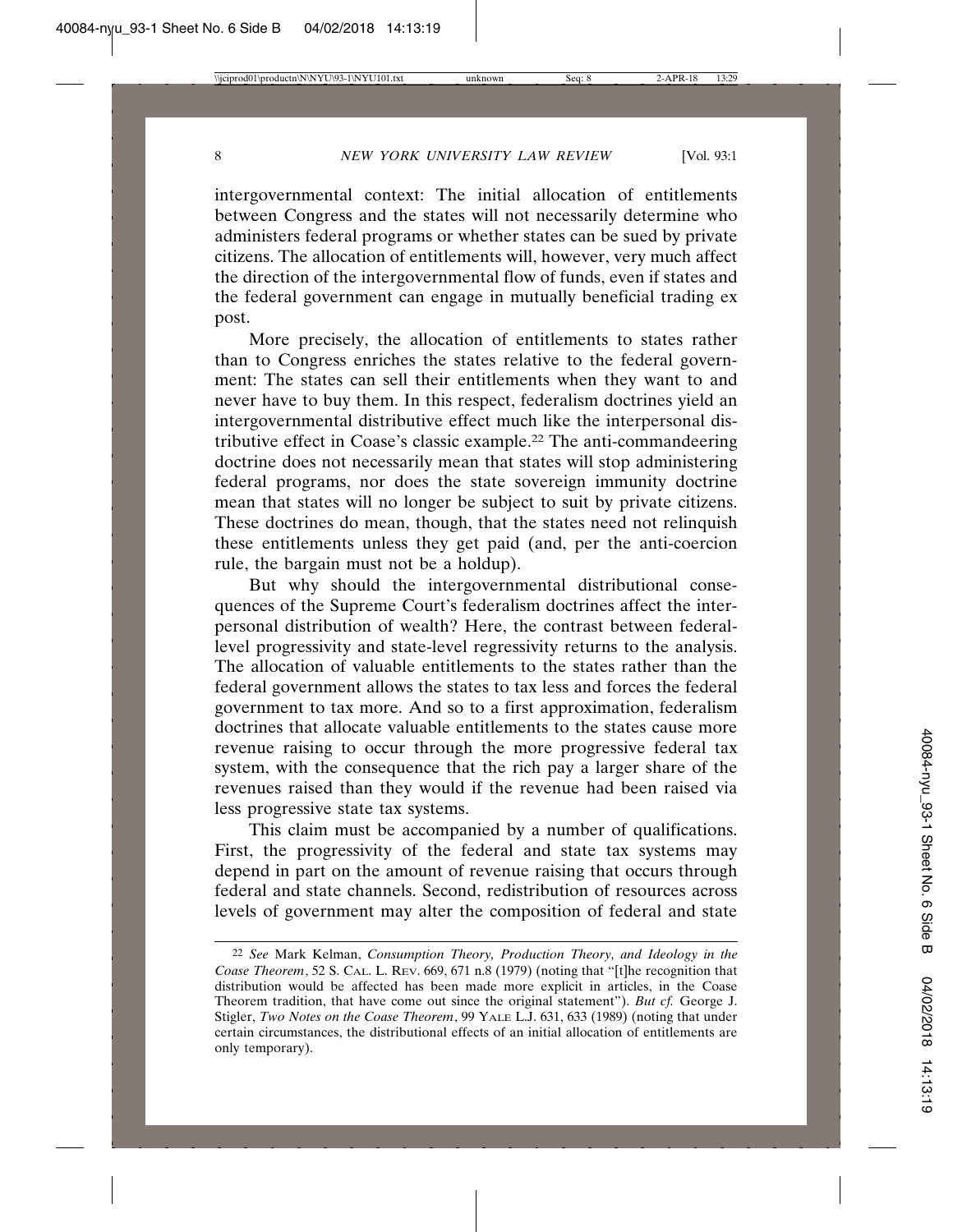spending in ways that affect the interpersonal distribution of wealth. Third, the anti-commandeering, anti-coercion, and state sovereign immunity doctrines may affect not only the allocation of revenue raising responsibilities but also the overall size of government (though the direction of the effect is, as discussed below, theoretically and empirically ambiguous). Fourth, the distribution of revenue raising responsibilities across levels of government may also affect the distribution of revenue raising burdens across generations, as the federal government generally has greater leeway to finance current spending through debt (and thus to shift the burden of revenue raising to future taxpayers). Fifth, and finally, the federalism doctrines upon which this Article focuses may operate alongside the "political safeguards of federalism" to which this Article's title alludes.23 These qualifications are all explained and explored in greater detail below. Ultimately, however, none of these qualifications should lead us to reject the top-line conclusion that federalism's allocation of valuable entitlements to state governments pushes in a progressive distributional direction.

The rest of the Article proceeds as follows. Part I provides relevant background on redistribution at the federal and state level. It explains why state and local governments are widely thought to be less capable than the federal government when it comes to shifting wealth from the rich to the poor. Part II introduces the anti-commandeering, anti-coercion, and state sovereign immunity doctrines, and explains how these doctrines allocate entitlements across levels of government. Part III presents a rudimentary model of federal and state taxing and spending, and shows how reallocations of valuable entitlements across levels of government may affect individual tax burdens. Part IV considers complications and qualifications, including the effect of federalism doctrines on the structure of state and federal tax systems, the composition of spending, the overall size of government, and the allocation of fiscal burdens across generations. Part IV also discusses the relationship between federalism's judicial and political safeguards. The Article concludes by situating the present analysis within broader debates about inequalities of income and wealth.

<sup>23</sup> Herbert Wechsler, *The Political Safeguards of Federalism: The Role of the States in the Composition and Selection of the National Government*, 54 COLUM. L. REV. 543 (1954).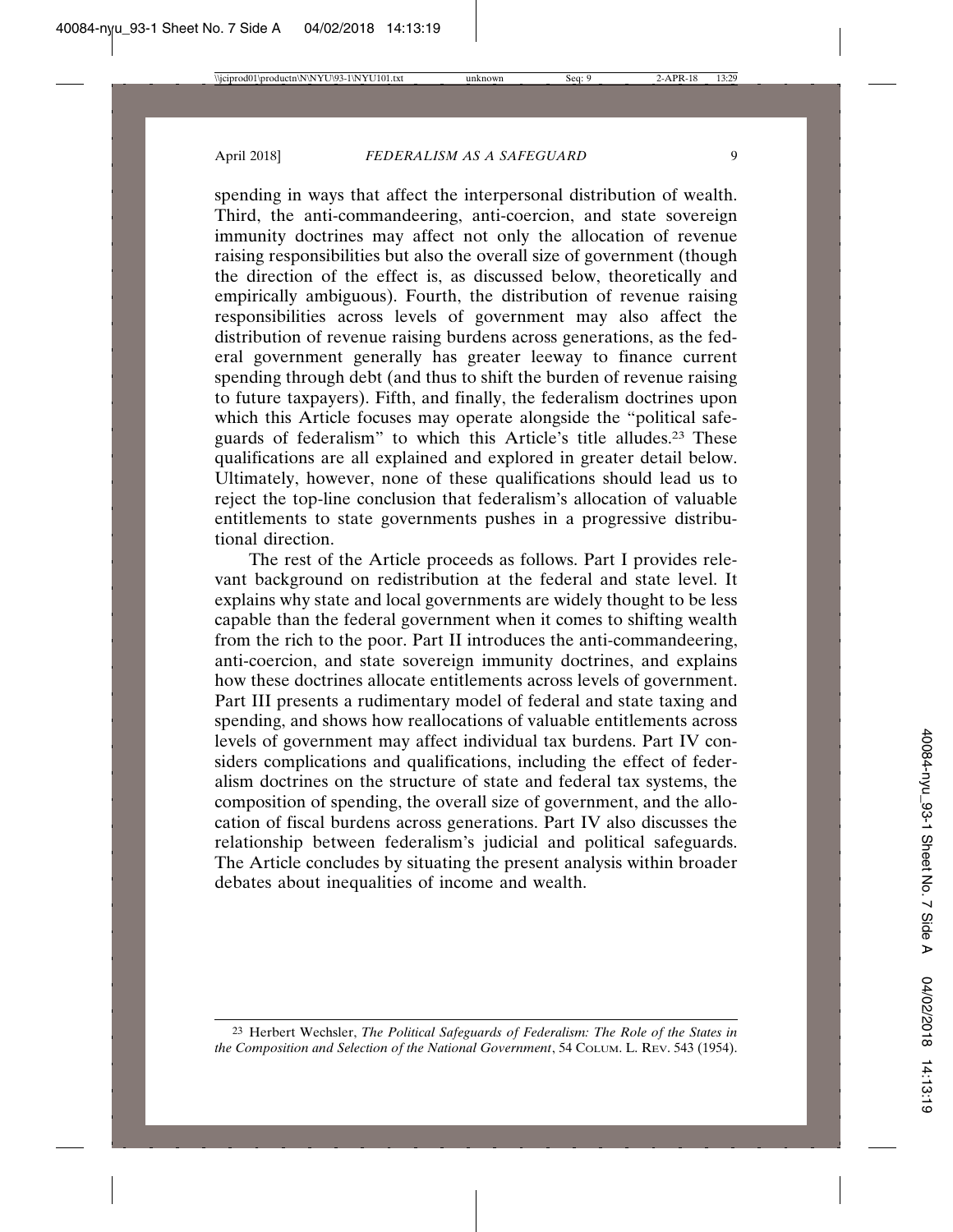#### REDISTRIBUTION AT THE FEDERAL AND STATE LEVEL

Despite news stories about billionaires paying nothing in federal income taxes<sup>24</sup> (or paying a lower effective rate than their secretaries<sup>25</sup>), the fact of the matter is that the federal tax system is steeply progressive. By virtually any measure, effective federal tax rates (i.e., taxes as a percentage of income) rise over the income distribution, with the rich paying more than the poor. The opposite is true at the state level: By virtually any measure, effective state and local tax rates decline over the income distribution, with the poor paying higher rates than the rich. Part I.A illustrates the stark contrast between federallevel progressivity and state-level regressivity. Parts I.B and I.C discuss structural and institutional explanations for the divergence.

#### *A. Data*

Figure 1 compares effective federal and state tax rates across the income distribution. I rely on two sources for estimates of effective federal rates: the Urban-Brookings Tax Policy Center's Microsimulation Model26 and the Institute on Taxation and Economic Policy (ITEP) Tax Model.27 Figure 1 also shows the Urban-Brookings Tax Policy Center's projection of effective federal tax rates across the income distribution under the version of H.R. 1, the Tax Cuts and Jobs Act, which was ordered reported by the House Committee on

<sup>24</sup> *See* Steve Eder & Megan Twohey, *Donald Trump Acknowledges Not Paying Federal Income Taxes for Years*, N.Y. TIMES (Oct. 10, 2016), http://www.nytimes.com/2016/10/10/ us/politics/donald-trump-taxes.html.

<sup>25</sup> *See* Chris Isidore, *Buffett Says He's Still Paying Lower Tax Rate than His Secretary*, CNN MONEY (Mar. 4, 2013, 11:20 AM), http://money.cnn.com/2013/03/04/news/economy/ buffett-secretary-taxes.

<sup>26</sup> URBAN-BROOKINGS TAX POLICY CTR., TABLE T17-0003: BASELINE DISTRIBUTION OF INCOME AND FEDERAL TAXES BY EXPANDED CASH INCOME PERCENTILE (2017), http:// www.taxpolicycenter.org/file/156436/download?token=J05ROhhf.

<sup>27</sup> INST. ON TAXATION & ECON. POLICY, *Who Pays Taxes in America in 2017?* (2017), https://itep.org/wp-content/uploads/taxday2017.pdf.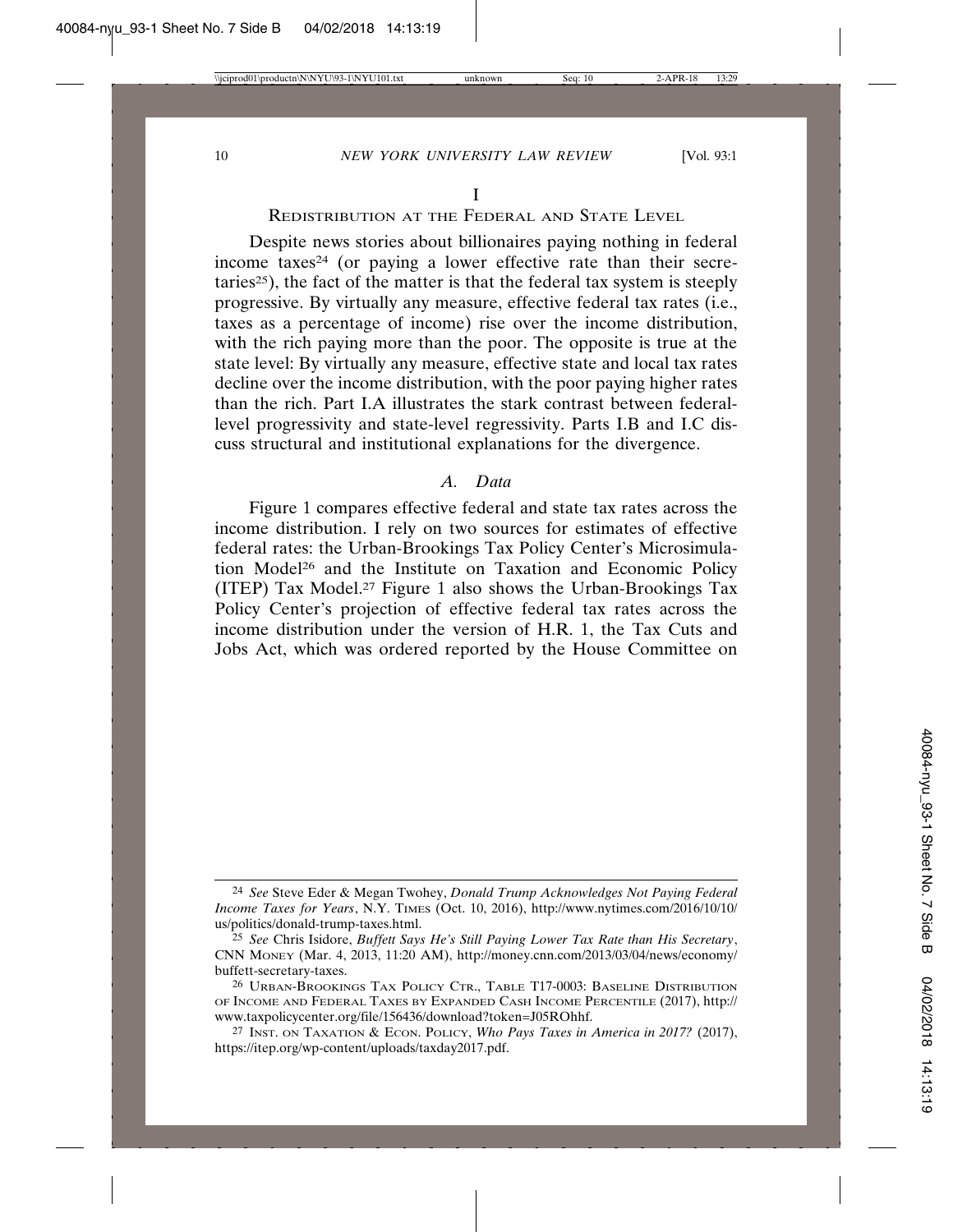Ways and Means in November 2017,28 as well as ITEP's estimate of effective state tax rates across the income distribution.29



#### An important caveat is that any calculation of effective tax rates requires a number of debatable assumptions about the distribution of tax burdens across households.31 However, the basic contrast between

29 INST. ON TAXATION & ECON. POLICY, *supra* note 27. Unfortunately, the Urban-Brookings model does not include a state tax component, and ITEP has not produced its own projection of the Trump plan.

30 *See supra* text accompanying notes 26–29.

31 The difficulty arises from the fact that who pays a tax and who bears the burden of the tax are not necessarily the same. For example, the federal government imposes a 15.3% payroll tax, with half the tax (7.65%) technically paid by employers and the other half

<sup>28</sup> URBAN-BROOKINGS TAX POLICY CTR., DISTRIBUTIONAL ANALYSIS OF THE TAX CUTS AND JOBS ACT AS PASSED BY THE HOUSE WAYS AND MEANS COMMITTEE 3 tbl.1 (2017), http://www.taxpolicycenter.org/publications/distributional-analysis-tax-cuts-andjobs-act-passed-house-ways-and-means-committee/full. The bill became law in December 2017, though it lost its given name because the Senate Parliamentarian deemed the title provision to violate the upper chamber's "Byrd Rule." *See* An Act To Provide for Reconciliation Pursuant to Titles II and V of the Concurrent Resolution on the Budget for Fiscal Year 2018, Pub. L. No. 115-97, 131 Stat. 2054 (2017); *see also* Ellen P. Aprill & Daniel J. Hemel, *The Tax Legislative Process: A Byrd's Eye View*, 81 L. & CONTEMP. PROBS. (forthcoming 2018) (manuscript at 2, 28–29), https://ssrn.com/abstract=3116973 (discussing the Byrd Rule challenge to the bill's short title).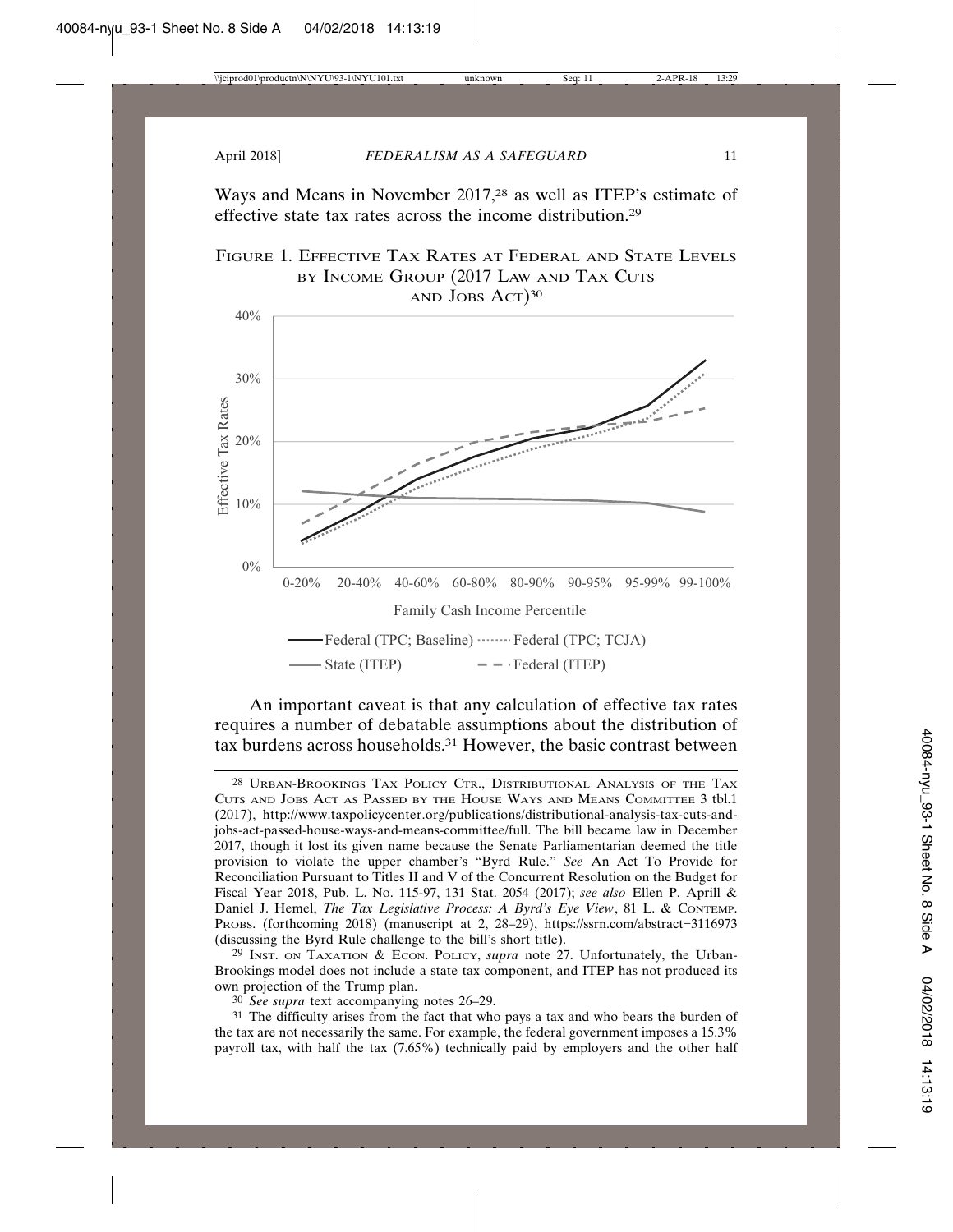federal and state effective rates remains robust to a number of alternative specifications.32 The fact that the federal tax system is significantly more progressive than all state tax systems cannot be seriously disputed. Indeed, the difference between federal and state rates is so stark that even under the tax plan proposed by the Trump Administration and congressional Republican leaders in September 2017 and enacted in modified form three months later—a plan widely criticized as a giveaway to the wealthy $33$ —the federal system remains significantly more progressive than its state counterparts.

Concededly, the comparison between the progressivity of the federal system and the regressivity of state systems masks the considerable variation across different states. The state ranked by ITEP as the most regressive, Washington, has effective rates that decline sharply across the income distribution, with the bottom quintile paying an effective rate of 16.8% and the top percentile paying an effective rate of only 2.8%. The state ranked by ITEP as the most progressive in terms of its tax system, Delaware, has a roughly flat tax structure, with families in the bottom quintile paying effective rates slightly lower

technically paid by employees. *See* CTR. ON BUDGET & POLICY PRIORITIES, POLICY BASICS: FEDERAL PAYROLL TAXES (2016), https://www.cbpp.org/sites/default/files/atoms/ files/10-17-12tax.pdf. There is little reason to believe, though, that the technical half-andhalf split has anything to do with the actual burden of the payroll tax. (Indeed, the general view is that most or all of the burden of the payroll tax falls on labor, at least in the short run. *See* Deborah A. Geier, *Integrating the Tax Burdens of the Federal Income and Payroll Taxes on Labor Income*, 22 VA. TAX REV. 1, 17 & n.47 (2002) (compiling sources).) Determining the burden of the corporate income tax is even more challenging: Some portion of the tax potentially falls on labor rather than shareholders, but no one knows precisely how much. *See* Julie Anne Cronin et al., *Distributing the Corporate Income Tax: Revised U.S. Treasury Methodology*, 66 NAT'L TAX J. 239, 242 (2013).

32 For example, the Tax Foundation's calculations would suggest that state and local tax systems are slightly less regressive than the ITEP model indicates. *See, e.g.*, Elizabeth Malm, TAX FOUND., COMMENTS ON *Who Pays? A Distributional Analysis of the Tax Systems in All 50 States* 1 (Feb. 20, 2013), https://files.taxfoundation.org/legacy/docs/ ff361.pdf. But even under the Tax Foundation's methodology, effective rates at the state and local levels decline modestly as income increases, while effective rates at the federal level rise sharply as income increases. *See id.* at 4 fig.3; TAX FOUND., FACTS & FIGURES: HOW DOES YOUR STATE COMPARE? tbl.10 (2015), https://files.taxfoundation.org/legacy/ docs/Fact%26Figures\_15\_web\_9\_2.pdf.

33 *See, e.g.*, Heather Long, *9 Ways Trump's Tax Plan Is a Gift to the Rich, Including Himself*, WASH. POST: WONKBLOG (Sept. 28, 2017), https://www.washingtonpost.com/ news/wonk/wp/2017/09/28/9-ways-trumps-tax-plan-is-a-gift-to-the-rich-including-himself; Annie Lowrey, *Trump Says His Tax Plan Won't Benefit the Rich—He's Exactly Wrong*, ATLANTIC (Sept. 29, 2017), https://www.theatlantic.com/business/archive/2017/09/trumptax-plan-benefit-rich/541584; Edward J. McCaffery, *Trump's Massive Tax Cut—For the Rich*, CNN (Sept. 27, 2017), http://www.cnn.com/2017/09/27/opinions/trump-tax-planopinion-mccaffery/index.html.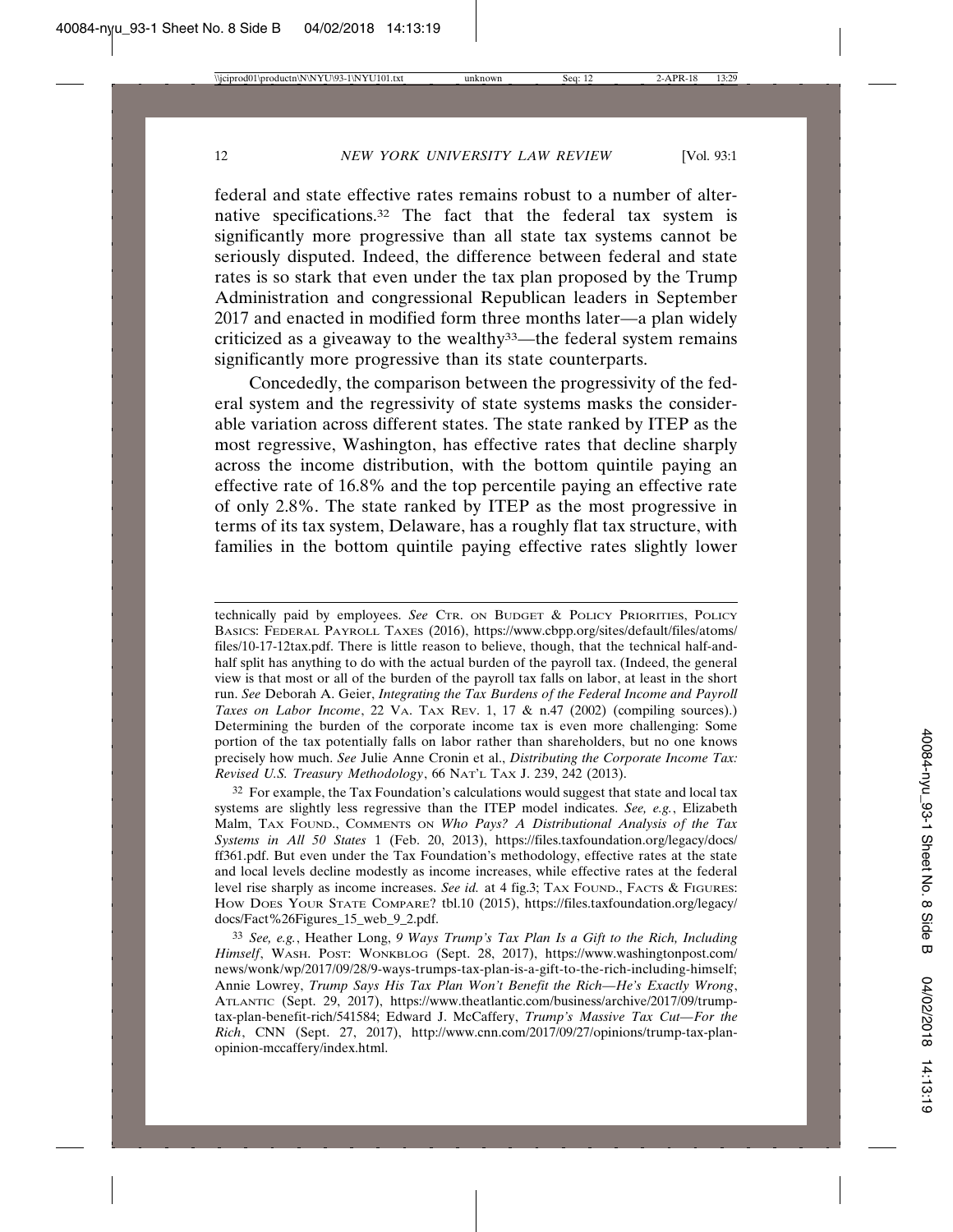than families in the top percentile  $(5.5\%$  versus  $6.4\%)$ .<sup>34</sup> Note that even the most progressive state tax system is significantly less progressive than the federal system—and the difference is so wide that this fact is unlikely to change anytime soon.





Another way of illustrating the difference between the federal and state tax systems is by focusing on the percentage of taxes paid by each income group. In other words, for each \$1 of tax revenues raised at each level of government, what percentage comes from taxpayers in the bottom quintile, what percentage from taxpayers in the next quintile, and so on? Figure 3 shows these percentage shares using the ITEP model. As Figure 3 illustrates, taxpayers in the bottom four quintiles pay a larger share of state taxes than of federal taxes; taxpayers in the top decile pay a larger share of federal taxes than of state taxes; and taxpayers in the 80th to 90th percentiles pay approximately the same share of federal taxes as of state taxes.

<sup>34</sup> INST. ON TAXATION & ECON. POLICY, WHO PAYS? A DISTRIBUTIONAL ANALYSIS OF THE TAX SYSTEMS IN ALL 50 STATES 43, 123 (5th ed. 2015), https://itep.org/wp-content/ uploads/whopaysreport.pdf.

<sup>35</sup> The data for Figure 2 are drawn from the Institution on Taxation and Economic Policy's distributional analysis of state tax systems. *See id*.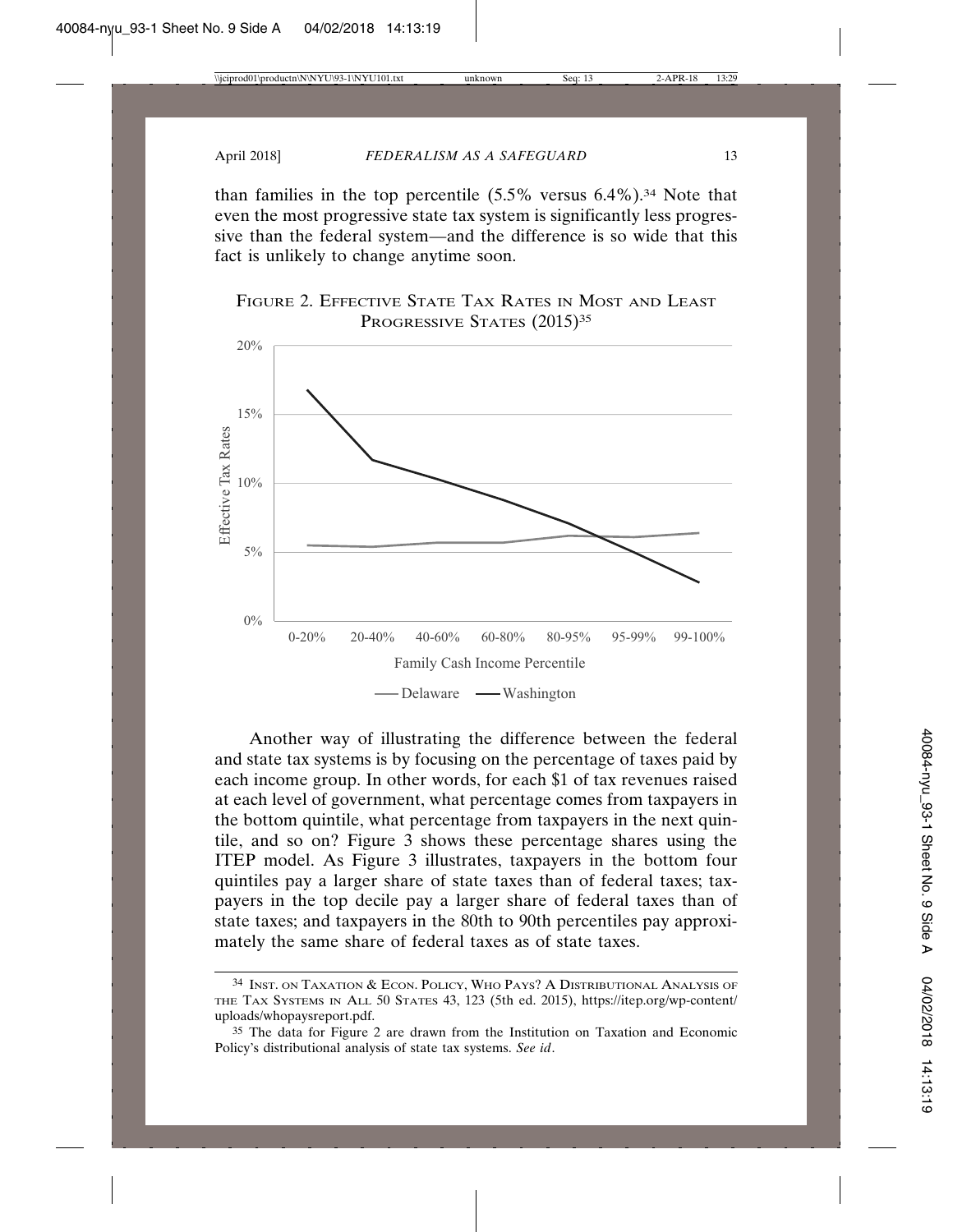

FIGURE 3. SHARE OF FEDERAL AND STATE TAXES, BY INCOME GROUP (2016)36

Table 1 reproduces Figure 3 in textual format, with two additional columns. The first additional column shows the difference between the federal tax share and state tax share for each income group. Shifting an additional \$1 of revenue raised from the state systems to the federal system will, all else equal, mean that families in the top percentile pay an additional 7.9 cents in total taxes while families in the bottom quintile pay 2.9 cents less in total taxes. Note that the federal government transferred approximately \$686.303 billion to states and their subdivisions in the fiscal year beginning in October 2016.37 The final column shows the change in after-tax income for each group

<sup>36</sup> Figure 3 is derived from INST. ON TAXATION & ECON. POLICY, *supra* note 27. The percentages in text and in Figure 3 are "without federal offset," i.e., they reflect taxes paid to state and local governments, without an adjustment for the fact that state and local tax payments generate a valuable federal income tax deduction for some taxpayers. Adding in federal offsets makes the state systems appear to be even more regressive, because higherincome taxpayers benefit disproportionately from itemized deductions. Note that the 2015 ITEP report only includes taxpayers under age 65. For an explanation of the reasons why ITEP excludes older taxpayers, see *id.* at 19.

<sup>37</sup> *See* OFFICE OF MGMT. & BUDGET, EXEC. OFFICE OF THE PRESIDENT, BUDGET OF THE UNITED STATES GOVERNMENT FY 2018: HISTORICAL TABLES (Table 12.1—Summary Comparison of Total Outlays for Grants to State and Local Governments: 1940–2022), https://www.whitehouse.gov/sites/whitehouse.gov/files/omb/budget/fy2018/hist.pdf.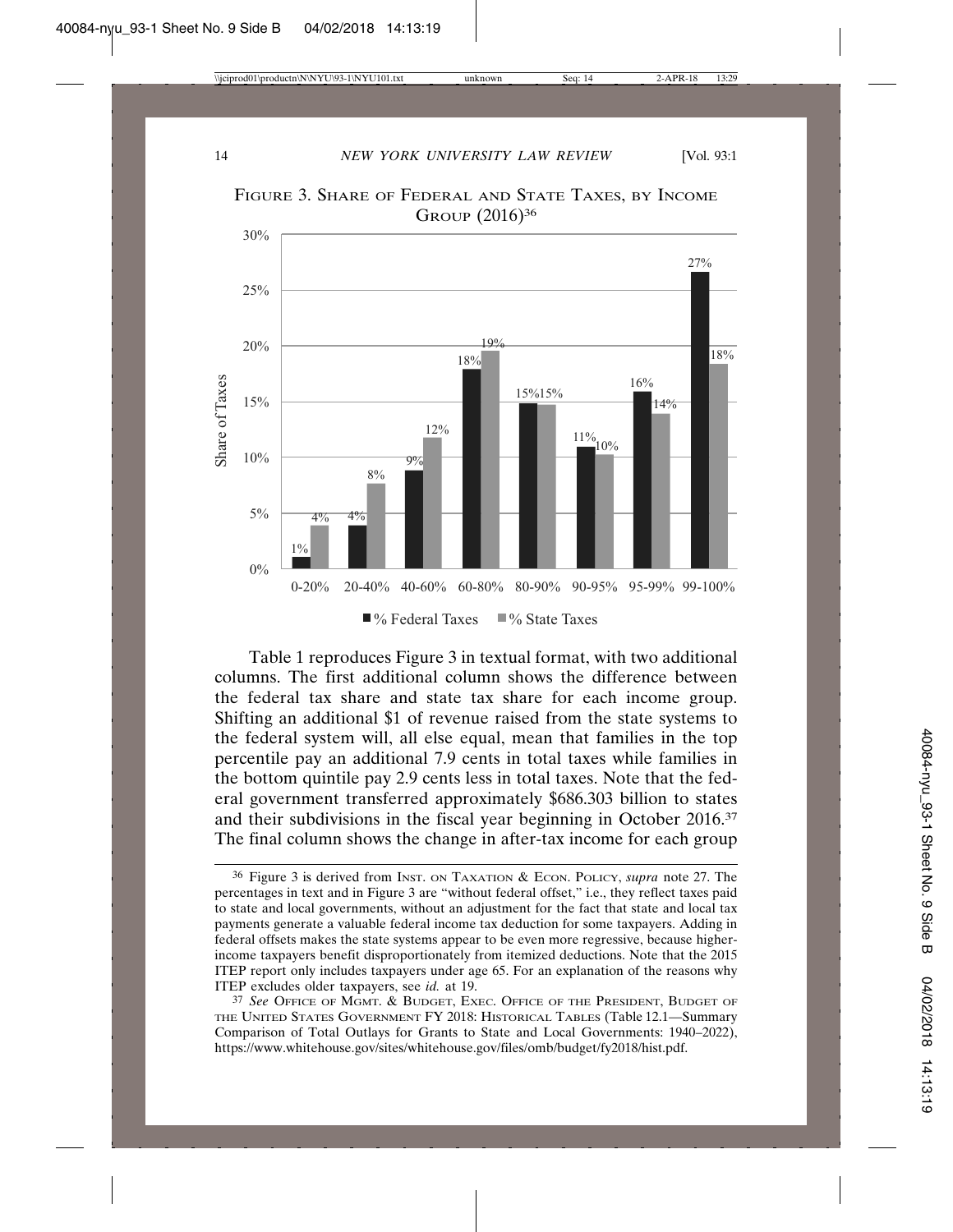that would occur if the \$686.303 billion transferred from the federal government to the states each year had been raised through state taxes instead (holding constant the structure of the federal and state tax systems). Such a shift would mean that families in the bottom quintile would see their after-tax incomes decline by 4.2% of cash income, while families in the top percentile would see their after-tax incomes rise by 2.0% of cash income. On this view, the fact that \$686 billion is raised through the federal tax systems rather than state tax systems has a significant impact on the after-tax distribution of wealth in the United States.

| Income<br>Group | % Federal<br><b>Taxes</b><br>(2016) | % State<br><b>Taxes</b><br>(2016) | Difference<br>$%$ Federal – % State) | <b>Difference x</b><br>Transfer as<br>$%$ of Cash<br>Income |
|-----------------|-------------------------------------|-----------------------------------|--------------------------------------|-------------------------------------------------------------|
| $0\% - 20\%$    | $1.2\%$                             | $4.1\%$                           | $-2.9\%$                             | $-4.2\%$                                                    |
| $20\% - 40\%$   | $4.2\%$                             | 7.8%                              | $-3.7\%$                             | $-2.6\%$                                                    |
| $40\% - 60\%$   | $9.1\%$                             | $12.1\%$                          | $-2.9\%$                             | $-1.2\%$                                                    |
| $60\% - 80\%$   | $18.4\%$                            | 19.8%                             | $-1.5\%$                             | $-0.4\%$                                                    |
| $80\% - 90\%$   | $15.1\%$                            | 14.9%                             | $+0.2\%$                             | $+0.0\%$                                                    |
| $90\% - 95\%$   | $11.1\%$                            | $10.4\%$                          | $+0.8\%$                             | $+0.3\%$                                                    |
| $95\% - 99\%$   | $16.1\%$                            | 14.0%                             | $+2.1\%$                             | $+0.6\%$                                                    |
| 99%-100%        | 24.8%                               | 16.8%                             | $+7.9\%$                             | $+2.0\%$                                                    |

TABLE 1. DIFFERENCE IN FEDERAL AND STATE TAX SHARES<sup>38</sup>

The story told by these figures and statistics is in one sense clear and in another quite puzzling. It is clear that the federal tax system is much more progressive than state tax systems, and that shifting responsibility for revenue raising from the federal system to state systems would (holding all else equal) result in a significant regressive redistribution of wealth. What is less clear is: Why do the same voters choose federal-level lawmakers who implement progressive taxes and state-level lawmakers who implement flat or regressive systems? Parts I.B and I.C take up that question.

<sup>38</sup> INST. ON TAXATION & ECON. POLICY, *supra* note 27; OFFICE OF MGMT. & BUDGET, FY 2018 HISTORICAL TABLES (Table 12.1), *supra* note 37 (stating transfer figure of \$686.30 billion); U.S. DEP'T OF THE TREASURY, OFFICE OF TAX ANALYSIS, DISTRIBUTION TABLE 2017 002: DISTRIBUTION OF INCOME BY SOURCE (2017 INCOME LEVELS) (Mar. 9, 2016), https://www.treasury.gov/resource-center/tax-policy/tax-analysis/Documents/Distributionof-Income-by-Source-2017.pdf (stating family cash income) .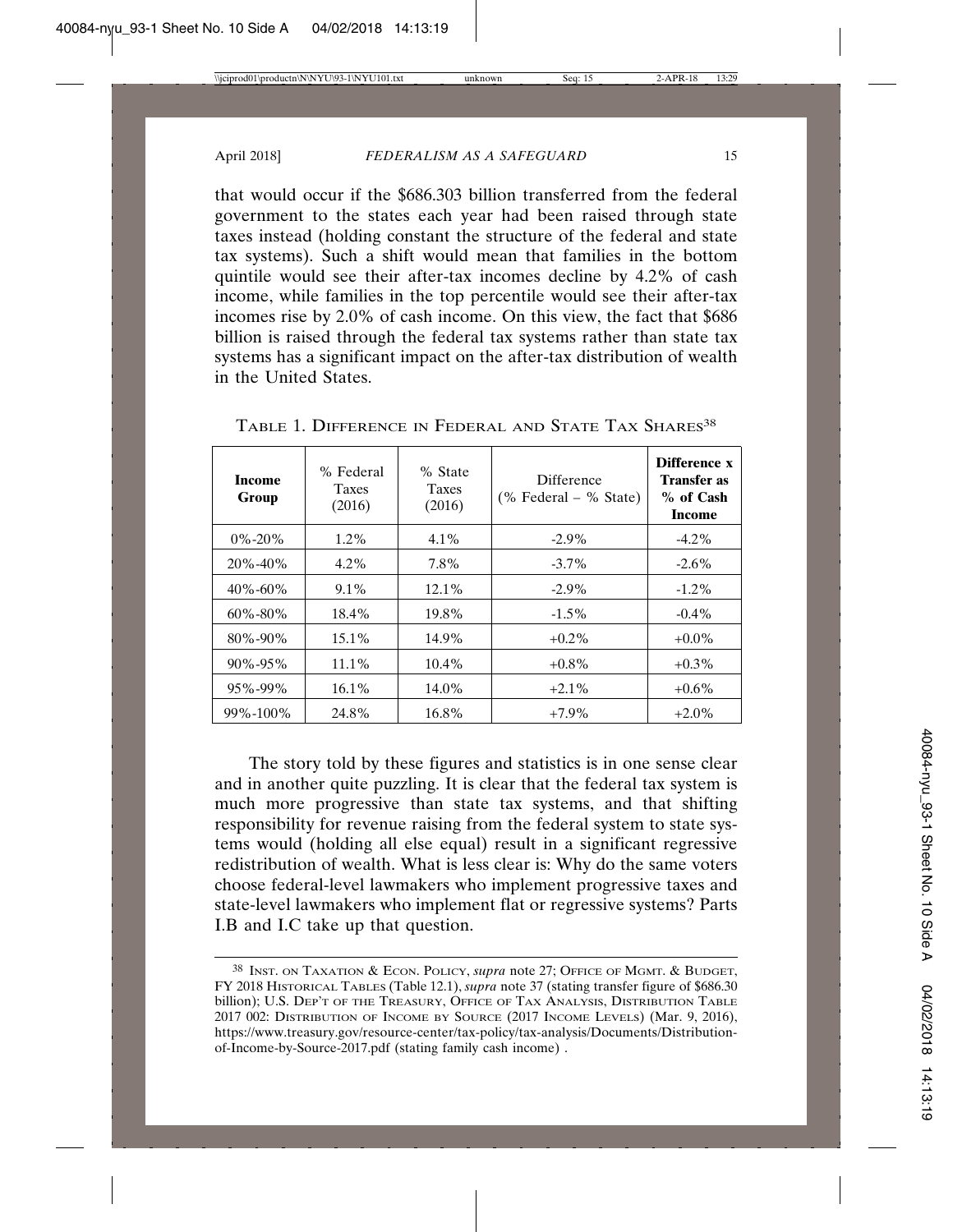#### *B. Federal Progressivity, State Regressivity: Structural Explanations*

What accounts for the stark contrast between federal and state tax systems? One important factor is the sales tax at the state level (and the relative insignificance of sales taxes at the federal level). States derive about a third of their revenue, on average, from sales taxes,39 while federal excises and customs duties account for less than 5% of federal tax revenues.40 Sales and excise taxes scale over consumption rather than income, and consumption is likely to be a larger share of income for families lower on the income ladder (who are likely to save less). Moreover, sales and excise taxes are generally flat (although a progressive consumption tax is certainly conceivable).41

Yet the explanation in the previous paragraph is incomplete in two respects. First, four states (Delaware, Montana, New Hampshire, and Oregon) have no sales tax, and the tax systems of these states are still regressive relative to the federal system.42 Second, and more fundamentally, the sales tax explanation simply restates the question. The puzzle is why the federal tax system is so much more progressive than state tax systems. It is no answer to say that the federal tax system is more progressive because the federal government relies on progressive taxes.

A potentially more persuasive explanation for the contrast between federal and state tax systems is that the marginal cost of redistribution is higher at the state level than at the federal level. This proposition is a "classical theoretical result" of the literature on fiscal federalism43—and an intuitive one at that. In a nutshell, states that redistribute from the rich to the poor will see their richer residents migrate elsewhere and poorer residents from other states flood in. The outflow of wealthy individuals will mean that states with highly progressive tax systems will see their tax bases shrink. The inflow of low-income individuals will mean that states with generous redistributive policies will see the costs of social welfare programs rise.44

43 John R. Brooks II, *Fiscal Federalism as Risk-Sharing: The Insurance Role of Redistributive Taxation*, 68 TAX L. REV. 89, 111 (2014).

44 The fiscal federalism literature on the relative costs of national-level and subnational-level redistribution is extensive. For an overview, see *id.* at 89 n.1; Kirk J. Stark, *Fiscal Federalism and Tax Progressivity: Should the Federal Income Tax Encourage State and Local Redistribution?*, 51 UCLA L. REV. 1389, 1408 & nn.71–73 (2004).

<sup>39</sup> *See* INST. ON TAXATION & ECON. POLICY, *supra* note 34, at 1.

<sup>40</sup> *See* OFFICE OF TAX ANALYSIS, DISTRIBUTION TABLE 2017 002, *supra* note 38.

<sup>41</sup> *See, e.g.*, Michael J. Graetz, *Implementing a Progressive Consumption Tax*, 92 HARV. L. REV. 1575 (1979) (explaining how such a system might be designed).

<sup>42</sup> *See* Jeremy Bowman, *The 5 States with No Sales Tax*, MOTLEY FOOL (Aug. 16, 2014, 2:14 PM), http://www.fool.com/personal-finance/taxes/2014/08/16/the-5-states-with-nosales-tax.aspx. Alaska has no state-level sales tax, but municipalities can (and many do) impose a retail-level tax. *See id.*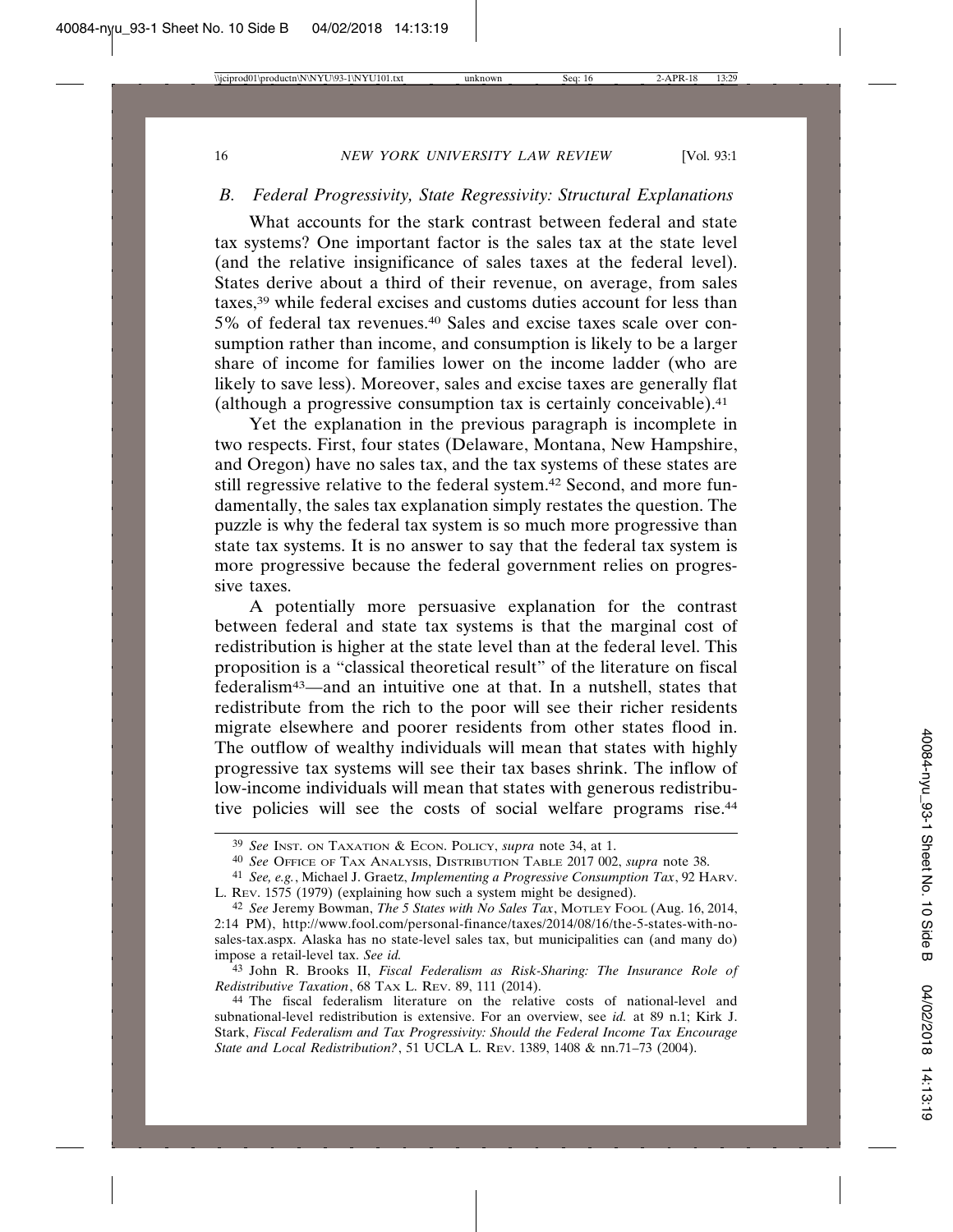Economists Martin Feldstein and Marian Vaillant Wrobel offer perhaps the strongest version of the theory: They assert that "[s]tates and other local governments *cannot* redistribute income if individuals can migrate among political jurisdictions."45

Of course, the same concern about redistribution resulting in the outmigration of high-income individuals and the inflow of low-income individuals applies to national-level redistribution as well, as the concern about Facebook co-founder Eduardo Saverin's renunciation of his U.S. citizenship in 2012 serves to illustrate.<sup>46</sup> But for an individual or for a firm, it is almost always easier to move across state lines in response to redistributive tax policies than to move across national boundaries. And so we might expect that cost of redistribution—both in terms of the negative effect on the tax base from an outflow of high-income taxpayers and in terms of the increased burden on social welfare programs due to an inflow of low-income individuals—will be higher when redistribution is pursued at a lower level of government.

This argument gets us part of the way toward understanding the puzzling contrast between federal and state tax systems—but not all the way. The classical theoretical result of the fiscal federalism literature—that the mobility of high-income individuals and their capital restricts the redistributive capacity of state and local governments<sup>47</sup> garners surprisingly equivocal empirical support. A comprehensive review of the econometric literature on the wage and migration effects of state-level taxation lies beyond the scope of this Article, but two studies in particular merit mention. The first, by Andrew Leigh,

<sup>45</sup> Martin Feldstein & Marian Vaillant Wrobel, *Can State Taxes Redistribute Income?*, 68 J. PUB. ECON. 369, 370 (1998) (emphasis added). This is not to say that state and local governments never *try* to redistribute income. But according to Feldstein and Wrobel: Although state tax structures may appear to be redistributive, real pretax wages must adjust in the long run to make each individual's after-tax real income (or, more precisely, utility level) the same in all jurisdictions. If the after-tax real income available to an individual were higher in one state than in another, individuals would locate in states where real net incomes were more favorable. In response to differences in the progressivity of tax rates, migration would raise pretax real incomes of high income individuals in states where such individuals were taxed more heavily and lower pretax incomes of lower income individuals in such states. In equilibrium, the real after tax incomes would be independent of the state tax structure.

*Id.*

<sup>46</sup> *See* Laura Saunders, *So How Much Did He Really Save?*, WALL ST. J. (May 18, 2012, 4:34 PM), https://www.wsj.com/articles/SB10001424052702303360504577410571011995562 (noting that Eduardo Saverin escaped tax liability following Facebook's IPO by moving to Singapore).

<sup>47</sup> *See* Richard A. Musgrave, *Devolution, Grants, and Fiscal Competition*, 11 J. ECON. PERSP. 65, 67 (1997) ("Any jurisdiction which unilaterally imposes higher taxes at the upper end of the scale invites the loss of mobile resources, including both capital and highincome residents.").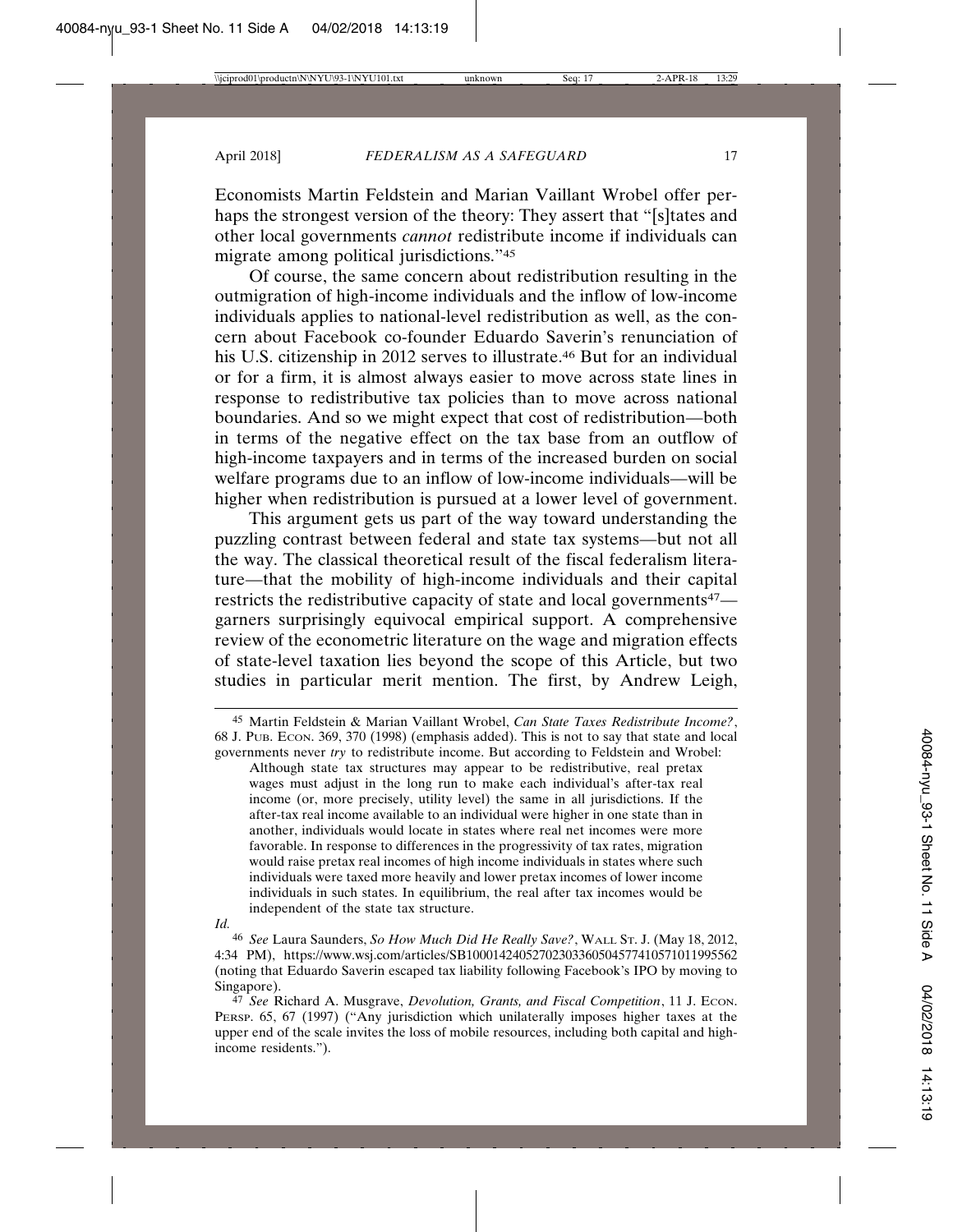examines taxes, wages, and migration across U.S. states between 1977 and 2002.48 Leigh finds that "more redistributive state taxes do not appear to have a substantial impact on the composition or volume of interstate migration."49 More recently, Cristobal Young and collaborators find that "millionaire migration is indeed responsive to top income tax rates," but "the magnitude of the migration response is small and has little effect on the millionaire tax base."50 Young and his coauthors also find that the optimal state tax rate on millionaires from a revenue maximization perspective is far above the actual rate in any state,<sup>51</sup> suggesting that the constraint imposed by millionaire migration cannot completely explain the relative regressivity of state tax systems.52

Importantly, the tax changes that Leigh and Young et al. observe are not applied at random: States self-select into taxation of the rich. The states that do so may be the ones that expect high-income households to stay, and the states that did not adopt millionaire taxes may have had a different experience if they did. For example, California might have known that adopting a millionaire tax in 2005 would not lead the studios in Hollywood to pack up or the high-tech companies in Silicon Valley to flee, whereas a state such as Maryland might have been more worried that a millionaire tax would cause high-income households to cross the border to Virginia. The fact that relatively few millionaires left California after its 2005 tax increase does not mean that relatively few millionaires would have left Maryland if the same tax had been applied there.<sup>53</sup>

An analogy to the private market serves to illustrate. Imagine that we are trying to determine whether price increases affect demand for meals served at restaurants. Imagine, moreover, that we observe that restaurants do not experience a drop in sales volume after adjusting their prices upward. Would these findings suggest that the normal laws of supply and demand do not apply to restaurants? Not necessarily. It could be that restaurants raise their prices after

51 *Id.* at 434.

<sup>48</sup> Andrew Leigh, *Do Redistributive State Taxes Reduce Inequality?*, 61 NAT'L TAX J. 81 (2008).

<sup>49</sup> *Id.* at 100.

<sup>50</sup> Cristobal Young et al., *Millionaire Migration and Taxation of the Elite: Evidence from Administrative Data*, 81 AM. SOC. REV. 421, 423 (2016).

<sup>52</sup> Young et al. explain these findings by positing that "[e]lites are embedded in the regions where they achieve success," and so "have limited interest in moving to procure tax advantages." *Id.* at 423.

<sup>53</sup> On California's passage of a surtax on incomes in excess of \$1 million in the November 2004 election, see Richard M. Scheffler & Neal Adams, *Millionaires and Mental Health: Proposition 63 in California*, HEALTH AFF. (May 3, 2005), http:// content.healthaffairs.org/content/early/2005/05/03/hlthaff.w5.212.full.pdf.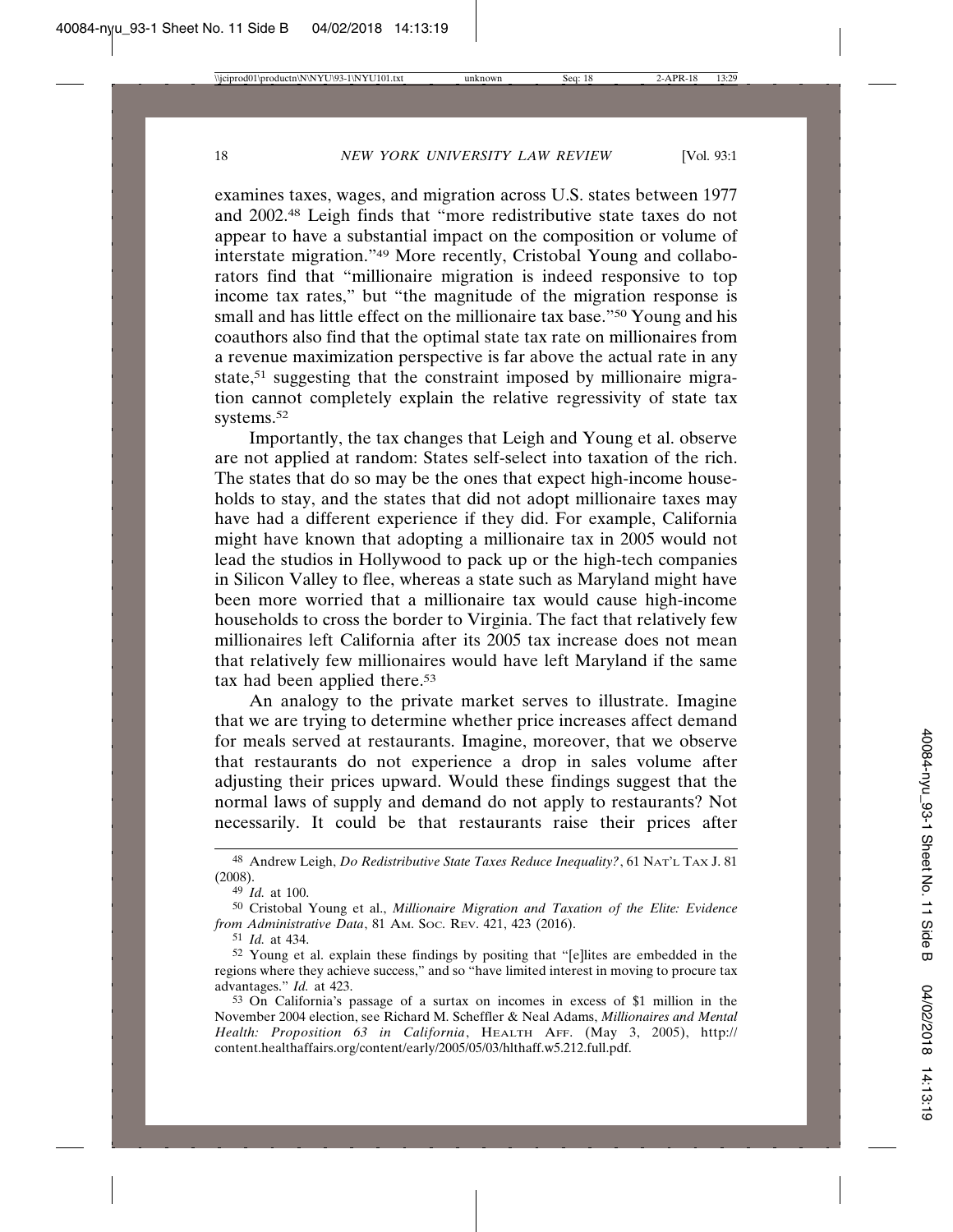receiving a Michelin star54: Sales might go up because of the Michelin star, notwithstanding the price increase, but a comparable price increase might well have led to lower demand at a restaurant that did not receive the Michelin star. Analogously, California might raise its taxes (i.e., its prices) when "demand for California" rises (e.g., because of tech sector growth). And yet we should not infer that the laws of supply and demand do not apply to states just as they do to restaurants.55

Recall also that cross-state mobility limits the efficacy of statelevel redistribution not just because the rich potentially will leave high-tax states but also because the poor potentially will move to states with more progressive tax-and-transfer systems. Here, the empirical support for the predictions of fiscal federalism theory appears to be stronger: Lower-income households are indeed more likely to move to states with more generous welfare benefits.<sup>56</sup> Yet as above, endogeneity problems plague almost any effort to assess the magnitude of the mobility responses to a further increase in state-level redistribution. States may adopt more progressive tax and transfer systems when they have reason to believe that low-income households are less likely to move in (e.g., because of high real estate prices or limited employment opportunities for low-wage workers), in which case inferences based on enacted changes may cause us to underestimate the effect of state-level progressivity on cross-state movement.<sup>57</sup>

To sum up so far: We have strong theoretical reasons to believe that cross-state mobility limits the efficacy of state-level redistribution. By contrast, cross-country mobility is much more limited, and so we

57 *See, e.g.*, *id.* at 715–16 (discussing the difficulty of measuring interstate migration).

<sup>54</sup> On Michelin stars and restaurant prices, see Olivier Gergaud, Karl Storchmann & Vincenzo Verardi, *Expert Opinion and Product Quality: Evidence from New York City Restaurants*, 53 ECON. INQUIRY 812 (2015).

<sup>55</sup> Mobility effects can constrain state-level redistribution even if individuals do not move across state lines. The possibility that high-income workers will leave high-tax states may lead to an adjustment in wage rates: High-tax states must pay more to prevent highincome workers from exiting. Likewise, the possibility that lower-income workers will flock to states with generous redistributive schemes may lead to a wage rate adjustment in the opposite direction: Firms in states with generous redistributive programs may pay lowskilled workers less than firms in states with less generous programs pay to low-skilled workers. *See* Feldstein & Wrobel, *supra* note 45, at 370. A rise in wage inequality could thus undo the redistributive effects of state tax changes even if everyone remains in place. Note, though, that Leigh finds "little evidence that—in aggregate—more redistributive state taxes lead to a more unequal distribution of pre-tax hourly wages." Leigh, *supra* note 48, at 100.

<sup>56</sup> *See, e.g.*, Paul E. Peterson & Mark Rom, *American Federalism, Welfare Policy, and Residential Choices*, 83 AM. POL. SCI. REV. 711, 725 (1989) ("State redistributive policies are below in part because low-income people are sensitive to interstate differences in welfare policy.").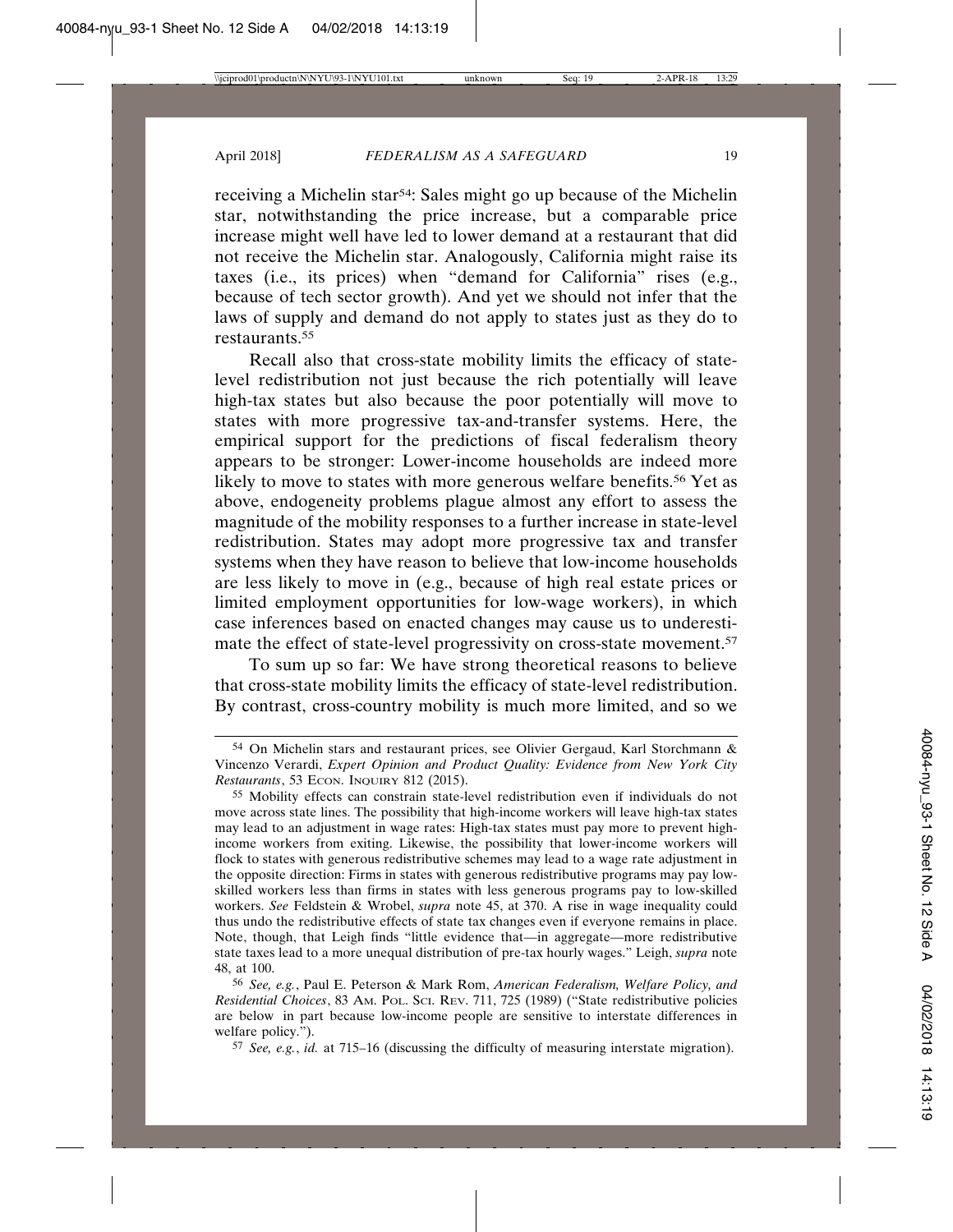might expect national-level redistribution to be more effective. This helps to explain why we see greater tax progressivity at the federal level than at the state level. The structural explanation might be more persuasive if it enjoyed more robust empirical support, but the relative paucity of empirical evidence can be explained in part by the endogeneity problems described in the previous paragraphs.

#### *C. Federal Progressivity, State Regressivity: Institutional Explanations*

Institutional factors shed further light on the difference between federal and state taxation. Seven states—Alaska, Florida, Nevada, South Dakota, Texas, Washington, and Wyoming—have no income tax at all, and in some of those states the state constitution explicitly or effectively prohibits income taxation.58 Two other states, New Hampshire and Tennessee, tax dividends and interest but not labor income, and Tennessee's tax on dividends and interest is set to lapse in 2022.59 The constitutions of five other states—Colorado, Illinois, Massachusetts, Michigan, and Pennsylvania—require that any income tax be at a flat rate,<sup>60</sup> while the constitution of Georgia imposes a six percent cap on the individual income tax rate.61 Sixteen states (including six of those previously mentioned) require legislative supermajorities for some or all tax increases.<sup>62</sup> All in all, half of all states either have no general income tax, have a flat-tax requirement

60 *See* ARIZ. LEGISLATURE, JOINT LEGISLATIVE BUDGET COMM., PERSONAL INCOME TAX SYSTEMS IN THE UNITED STATES: PRESENTATION TO THE JOINT TASK FORCE ON INCOME TAX REFORM (2013), https://www.azleg.gov/jlbc/jtfitr-090413.pdf.

61 *See* Liz Farmer, *Georgia Becomes First State to Cap Income Taxes*, GOVERNING (Nov. 4, 2014), http://www.governing.com/topics/elections/gov-georgia-caps-income-taxrate.html.

62 In Arkansas and Oklahoma, a three-fourths vote of the legislature is required for a tax increase. (Arkansas allows an exception for increases to sales and alcohol taxes.) A two-thirds requirement applies in Arizona, California, Colorado, Louisiana, Missouri, Nevada, South Dakota, and Washington. A three-fifths vote is required in Delaware, Kentucky, Mississippi, and Oregon. A three-fourths requirement applies to property tax increases in Michigan. A three-fifths requirement applies to corporate income tax increases in Florida. *See* TAX POLICY CTR., STATES WITH LEGISLATIVE SUPERMAJORITY REQUIREMENTS TO INCREASE TAXES, 2010 (2013), http://www.taxpolicycenter.org/sites/ default/files/legacy/taxfacts/content/PDF/state\_supermajority.pdf.

<sup>58</sup> *See* TIMOTHY D. HOGAN, CTR. FOR COMPETITIVENESS & PROSPERITY RESEARCH, ARIZONA'S INCOME TAXES: A COMPARISON WITH OTHER STATES AND A POLICY DISCUSSION OF POTENTIAL TAX REFORMS 12 (2016), https://wpcarey.asu.edu/sites/default/ files/incometax07-16.pdf.

<sup>59</sup> *See* Richard Locker, *Gov. Bill Haslam Signs Hall Income Tax Cut, Repeal into Law*, TENNESSEAN (May 20, 2016, 12:09 PM), http://www.tennessean.com/story/news/politics/ 2016/05/20/gov-bill-haslam-signs-hall-income-tax-cut-repeal-into-law/84044810.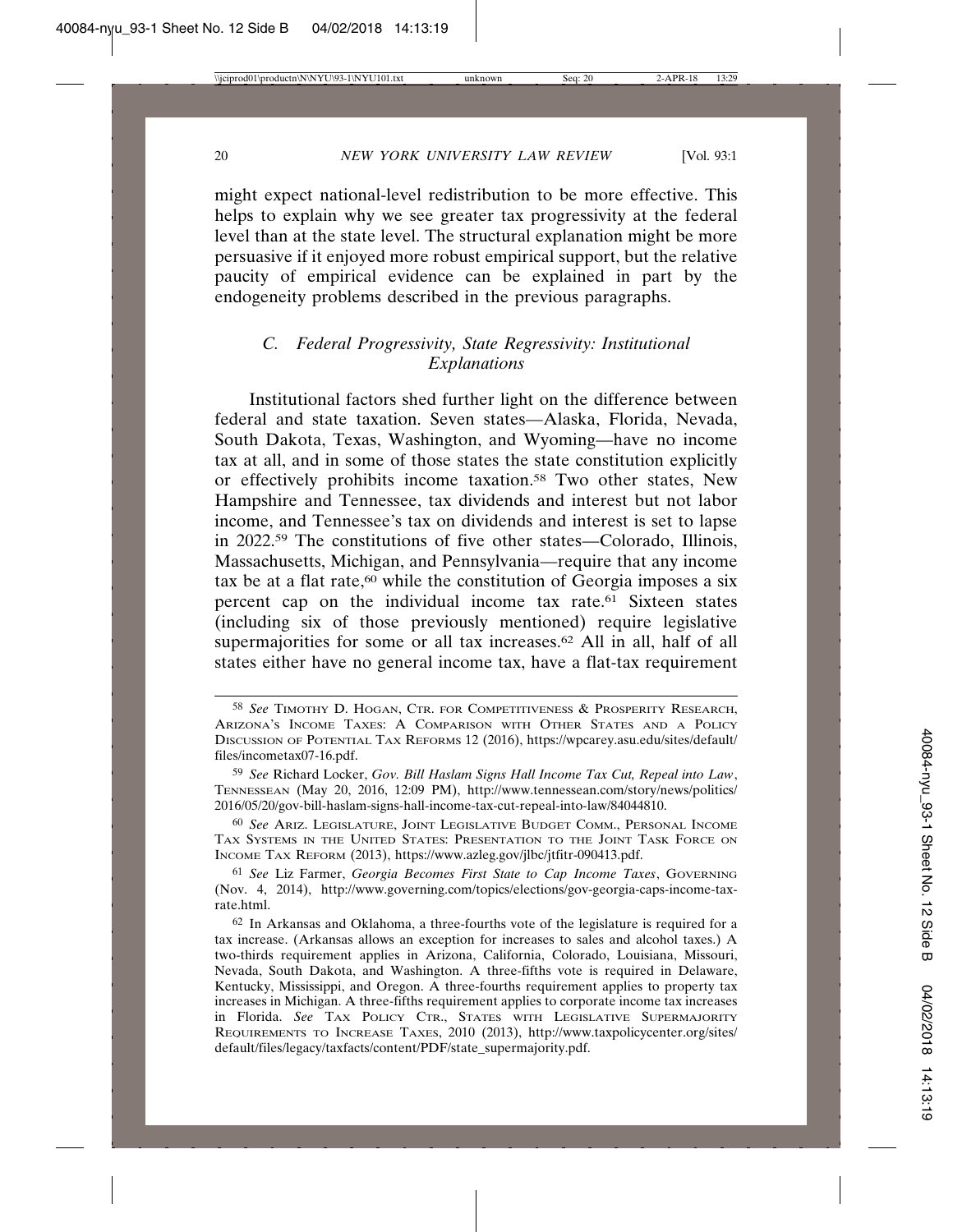or rate cap, or have a legislative supermajority requirement that applies to income tax increases.63





The institutional explanation for the relative regressivity of state taxes is still not fully satisfying for two reasons. First, it remains the case that half of all states *do* have an income tax, do *not* have a flattax requirement or a rate cap, and do *not* have legislative supermajority requirements for tax increases. And yet even the most progressive states among the remaining half of states have relatively flat tax systems.65 Second, the observation that half of the states face institutional barriers to progressive taxation does not explain why those institutional barriers exist in the first place.

Arguably, the institutional explanation for state-level regressivity is simply a feature of the structural story: Constitutional limits on progressive income taxation function as a commitment device so that states can persuade high-income households to move in and dissuade low-income households from doing the same. In any event, these institutional variables give us further reason to expect that state tax

<sup>63</sup> Alaska, Arizona, Arkansas, California, Colorado, Delaware, Florida, Georgia, Illinois, Kentucky, Louisiana, Massachusetts, Michigan, Mississippi, Missouri, Nevada, New Hampshire, Oklahoma, Oregon, Pennsylvania, South Dakota, Tennessee, Texas, Utah, Washington, and Wyoming. *See supra* notes 58–62.

<sup>64</sup> *Id.*

<sup>65</sup> *See supra* Part I.A.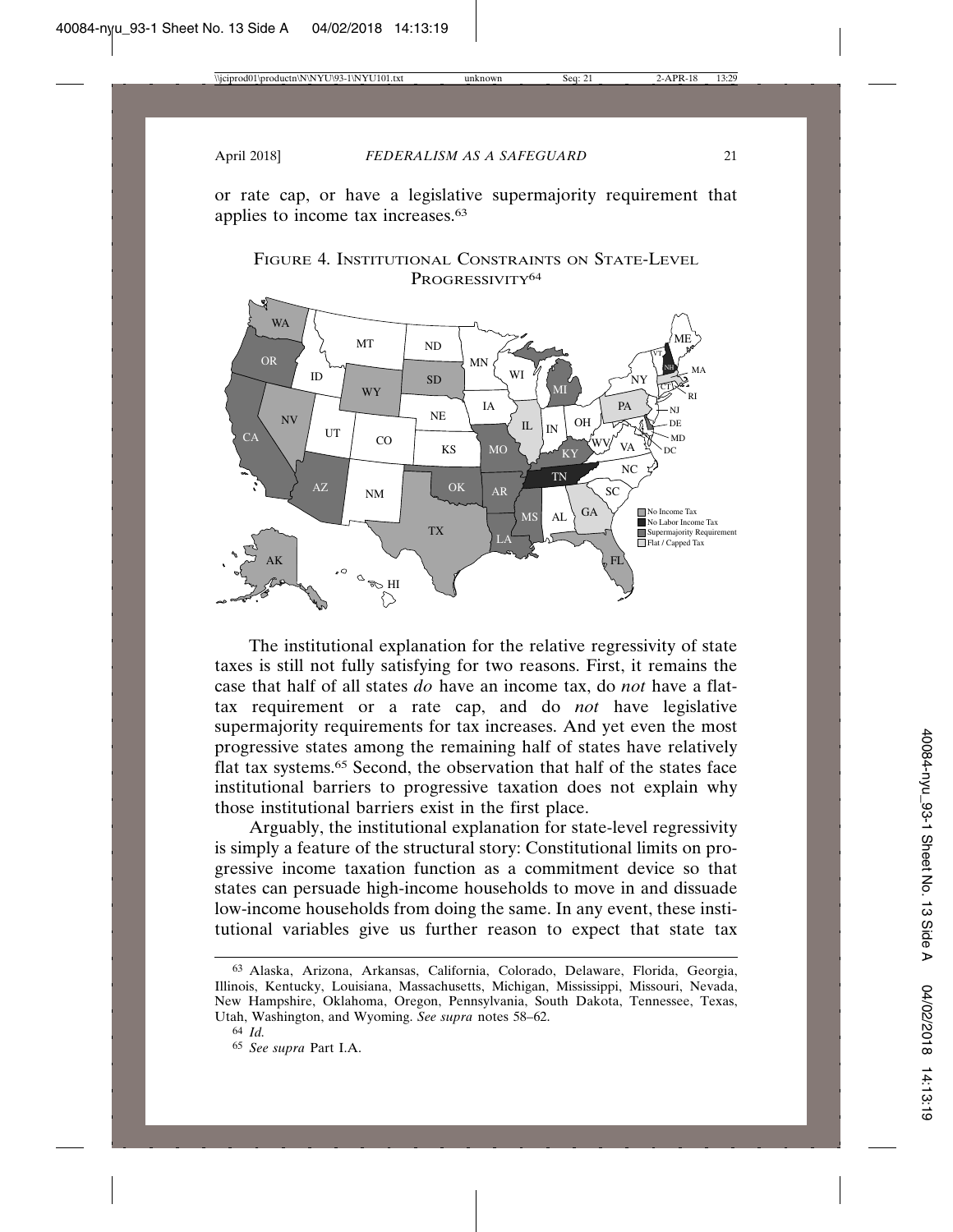systems will retain their regressive structure for the time being. To be sure, supermajority thresholds are not insuperable, and states can change their constitutions to eliminate income tax bans, caps, or flatrate requirements. Yet the assertion here is not that state-level regressivity is a permanent feature of fiscal federalism; rather, the more modest assumption upon which the analysis below rests is that state tax systems will remain relatively regressive for the foreseeable future.

#### II

#### FEDERALISM DOCTRINES AND THE ALLOCATION OF **ENTITLEMENTS**

At this point, the Article shifts from public finance to constitutional law—and, in particular, to three constitutional law doctrines that set the stage for the argument in Part III: the anticommandeering doctrine, the anti-coercion doctrine, and the state sovereign immunity doctrine. The following sections provide background on these doctrines.

#### *A. The Anti-Commandeering Doctrine*

The landmark decisions laying out the anti-commandeering rule are *New York v. United States* and *Printz v. United States*. This section provides a brief overview of both decisions and the doctrine for which they have come to stand.

#### *1.* New York v. United States

The factual background of *New York v. United States* is, in Justice O'Connor's words, "intricate."66 For the purposes of this discussion, the key fact is that the statute at issue—the Low-Level Radioactive Waste Policy Amendments Act of 198567—included a so-called "take title provision" requiring states to either (a) establish a waste disposal program consistent with congressional standards by the beginning of 1996 or (b) assume ownership over (and thus, liability for) waste generated in-state.68 Congress offered monetary incentives to states if they met certain statutory time targets for setting up their waste disposal arrangements, but it did not allow them to opt out of the federal low-level radioactive waste regime entirely.<sup>69</sup>

<sup>66</sup> New York v. United States, 505 U.S. 144, 151 (1992).

<sup>67</sup> Pub. L. No. 99-240, 99 Stat. 1842 (codified as amended at 42 U.S.C. §§ 2021b–2021j).

<sup>68</sup> *Id.* § 5(d)(2)(C), 99 Stat. at 1851.

<sup>69</sup> *New York*, 505 U.S. at 152–53.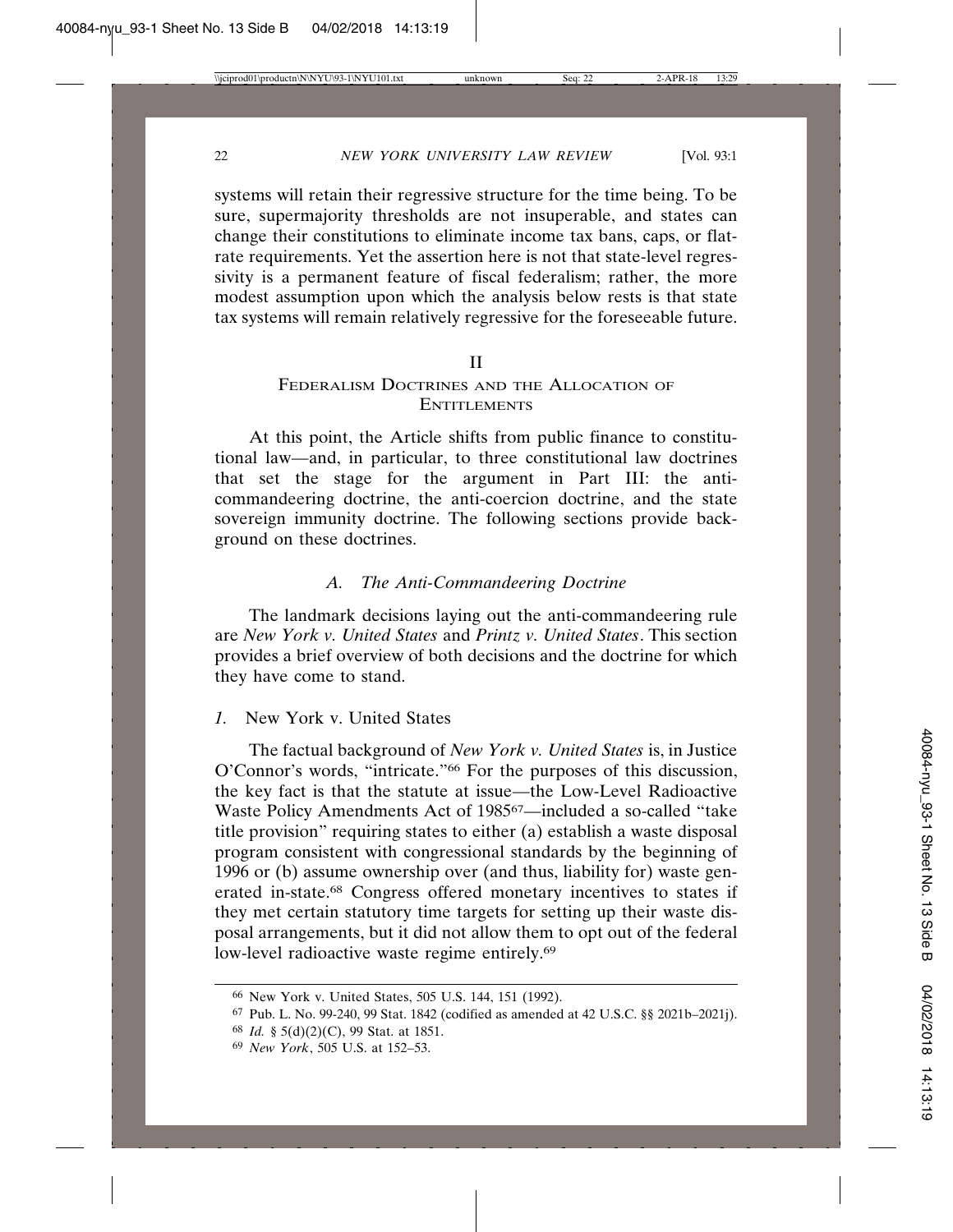Five years after the take title provision was enacted, the State of New York challenged the statute on various constitutional grounds.<sup>70</sup> The case took two more years to wind its way to the Supreme Court, where New York found a receptive audience. By a 6-3 margin, the Court concluded: "Whether one views the take title provision as lying outside Congress' enumerated powers, or as infringing upon the core of state sovereignty reserved by the Tenth Amendment, the provision is inconsistent with the federal structure of our Government established by the Constitution."71 Justice O'Connor, writing for the majority, elaborated:

Because an instruction to state governments to take title to waste, standing alone, would be beyond the authority of Congress, and because a direct order to regulate, standing alone, would also be beyond the authority of Congress, it follows that Congress lacks the power to offer the States a choice between the two. . . . Either way, "the Act commandeers the legislative processes of the States by directly compelling them to enact and enforce a federal regulatory program"  $\ldots$ .<sup>72</sup>

In Justice O'Connor's (and the Court's) view, congressional commandeering of state legislatures poses a threat to democratic processes. In situations "where the Federal Government directs the States to regulate," voters may not know whether federal elected officials or state elected officials deserve the credit—or blame—for the policy.73 Justice O'Connor and her colleagues feared that commandeering would allow members of Congress and their state counterparts to pass the hot potato of political accountability back and forth, leaving voters uncertain as to which officials are responsible.74

My focus here is not at all on Justice O'Connor's reasoning, but rather on the consequences of the rule she sets forth. As Roderick Hills puts it, "*New York* provides a particular kind of entitlement to state governments that is protected by a property rule."75 That is, it gives states a property right in their own legislative processes.76 At the same time, the *New York* rule does not prevent Congress from

<sup>70</sup> New York initially argued that the Act was "inconsistent with the Tenth and Eleventh Amendments to the Constitution, with the Due Process Clause of the Fifth Amendment, and with the Guarantee Clause of Article IV of the Constitution." *Id.* at 154.

<sup>71</sup> *Id.* at 177.

<sup>72</sup> *Id.* at 176 (quoting Hodel v. Va. Surface Mining & Reclamation Ass'n, 452 U.S. 264, 288 (1981)).

<sup>73</sup> *Id.* at 168–69.

<sup>74</sup> *Id*.

<sup>75</sup> Roderick M. Hills, Jr., *The Political Economy of Cooperative Federalism: Why State Autonomy Makes Sense and "Dual Sovereignty" Doesn't*, 96 MICH. L. REV. 813, 822 (1998).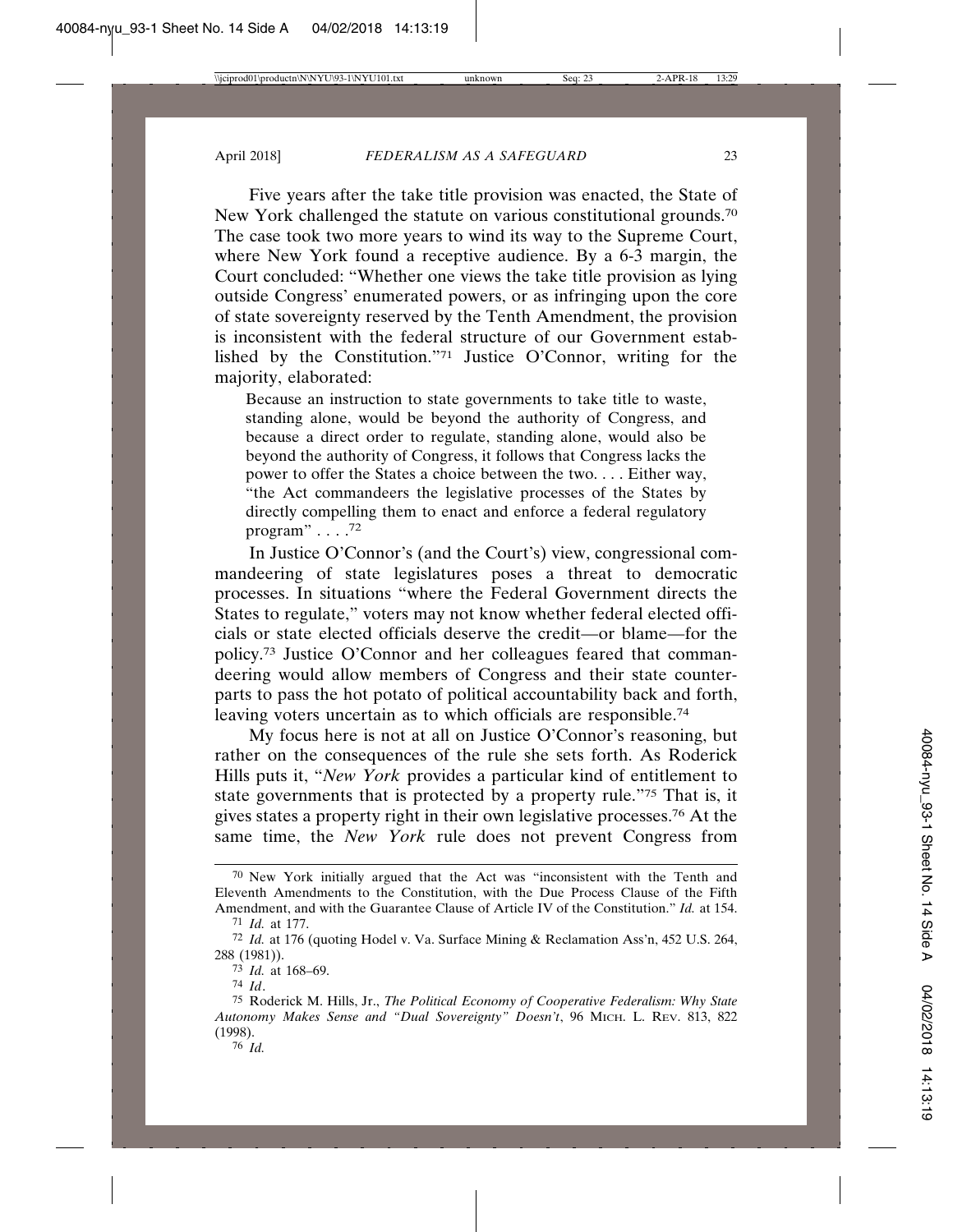purchasing legislation from states in an "intergovernmental marketplace."77 The constitutional infirmity in the take title provision lay in the fact that Congress had seized this entitlement from the states rather than acquiring it through voluntary exchange.

#### *2.* Printz v. United States

The story of *Printz* begins with the Brady Handgun Violence Prevention Act in 1993,<sup>78</sup> which established a new system of background checks for potential purchasers of firearms.79 It required gun dealers to collect statements (Brady Forms) from potential purchasers and to transmit the contents of those Brady Forms (including the potential purchaser's name, address, and date of birth) to the chief law enforcement officer (CLEO) of the potential purchaser's home jurisdiction. The Act also required the CLEO to make a "reasonable effort" to determine—within five business days—whether the potential purchaser was a convicted felon, an illegal alien, or otherwise prohibited from acquiring a firearm.<sup>80</sup> If the background check came out clean, the CLEO had to destroy records of the Brady Form and the transaction.81 CLEOs would only be exempt from these requirements if their states instituted instant background-check systems.82

Shortly after the Brady Act took effect, Jay Printz, the sheriff (and thus the CLEO) of Ravalli County, Montana, brought a lawsuit challenging the constitutionality of the background-check system.83 Printz "object[ed] to being pressed into federal service, and contend[ed] that congressional action compelling state officers to execute federal laws is unconstitutional."84 Five Justices agreed. While *New*

80 *Id.* § 102(a), 107 Stat. at 1536–38 (codified as amended at 18 U.S.C. § 922 (2006)). 81 Printz v. United States, 521 U.S. 898, 903–04 (1997).

82 *Id.* at 903. An individual purchaser would be exempt if she or he "possesse[d] a state handgun permit issued after a background check." *Id.* But unless every potential purchaser who was a resident of a jurisdiction possessed a state permit, the CLEO would still have to comply with Brady Act requirements in some circumstances.

83 *Id.* at 904 (citing Printz v. United States, 854 F. Supp. 1503 (D. Mont. 1994)). His case was consolidated with another action brought by the CLEO of Graham County, Arizona. *Id.* (citing Mack v. United States, 856 F. Supp. 1372 (D. Ariz. 1994)).

84 *Id.* at 905.

<sup>77</sup> *Id.* at 819.

<sup>78</sup> Pub. L. No. 103-159, 107 Stat. 1536 (1993) (codified as amended at 18 U.S.C. §§ 921–22 (2006)).

<sup>79</sup> *Id.* § 103, 107 Stat. at 1541–43 (codified as amended at 18 U.S.C. § 922). Arguably, the story begins much earlier—in March 1981, when White House Press Secretary James Brady was shot in the head by John Hinckley, Jr. After his near-death experience, Brady became a leading figure in the gun control movement, and when Congress ultimately enacted comprehensive federal gun-control legislation, it honored his efforts by titling the statute in his name. H. COMM. ON THE JUDICIARY, BRADY HANDGUN VIOLENCE PREVENTION ACT, H.R. REP. NO. 102-47, at 4–8 (1991).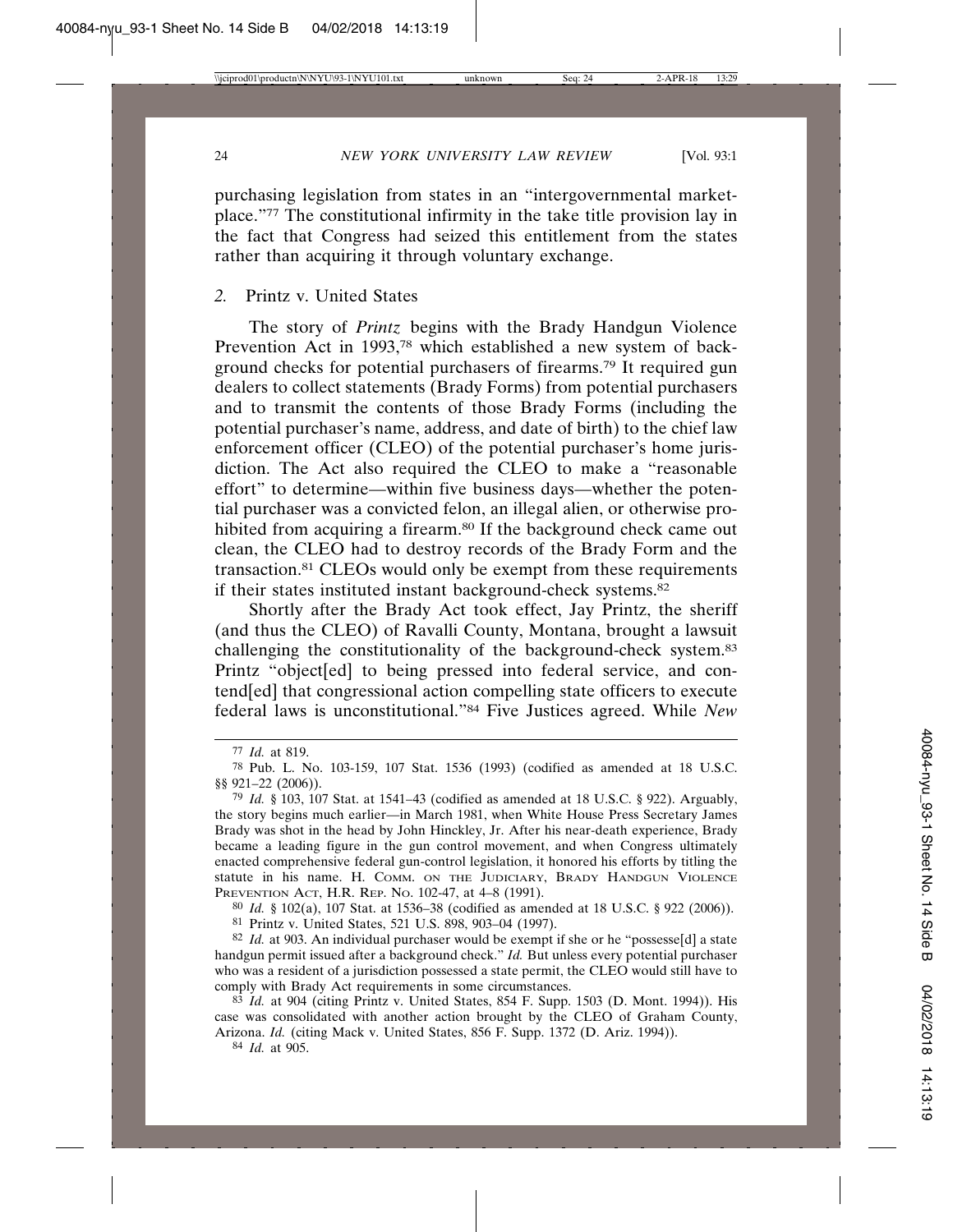*York* held that Congress cannot "commandeer[] the legislative processes of the States,"85 *Printz* made clear that the same anti-commandeering rule applied to state administrative resources.86 Justice Scalia, writing for the majority, concluded that "[T]he Federal Government may neither issue directives requiring the States to address particular problems, nor command the States' officers, or those of their political subdivisions, to administer or enforce a federal regulatory program."87

Importantly, *Printz* still allows state executive officials to be *contracted* into the service of Congress. Justice O'Connor's concurrence in *Printz* makes it quite clear that "Congress is . . . free to amend the program to provide for its continuance on a contractual basis with the States if it wishes, as it does with a number of other federal programs."88 Again, the constitutional infirmity lay in the fact that Congress had taken this entitlement from the states rather than buying it.

#### *B. The Anti-Coercion Rule*

Since *New York* and *Printz*, the Supreme Court has not struck down another federal statute on anti-commandeering grounds (perhaps because the *New York*/*Printz* rule is clear enough that Congress knows not to violate it).89 The Roberts Court's 2012 decision in *National Federation of Independent Business v. Sebelius* (*NFIB*),90 however, breathes new life into a related doctrine that serves to supplement the anti-commandeering rule. The facts will be familiar to most readers, and so I will not belabor them here. In brief: The Affordable Care Act of 2010 required states receiving Medicaid funding (which is to say, every state) to expand eligibility to all citizens with a family income of up to 133% of the federal poverty line.<sup>91</sup> This was, of course, in addition to the much more prominent and alsolitigated "individual mandate" requiring most Americans to maintain a minimum level of health insurance.92 The federal government would

90 567 U.S. 519 (2012).

91 Patient Protection and Affordable Care Act of 2010, 42 U.S.C. § 1396a(a)(10)(A)(i)(VIII) (2012).

92 *See NFIB*, 567 U.S. at 530–31.

<sup>85</sup> New York v. United States, 505 U.S. 144, 176 (1992) (quoting Hodel v. Va. Surface Mining & Reclamation Ass'n, Inc., 452 U.S. 264, 288 (1981)).

<sup>86</sup> *See Printz*, 521 U.S. at 935.

<sup>87</sup> *Id.*

<sup>88</sup> *Id.* at 936 (O'Connor, J., concurring).

<sup>89</sup> As of this writing, a challenge to a federal statute that limits the ability of states to repeal their gambling prohibitions was pending before the Supreme Court. *See* Nat'l Collegiate Athletic Ass'n v. Governor of New Jersey, 832 F.3d 389 (3d Cir. 2016), *cert. granted sub nom.* Christie v. Nat'l Collegiate Athletic Ass'n, 137 S. Ct. 2327 (2017).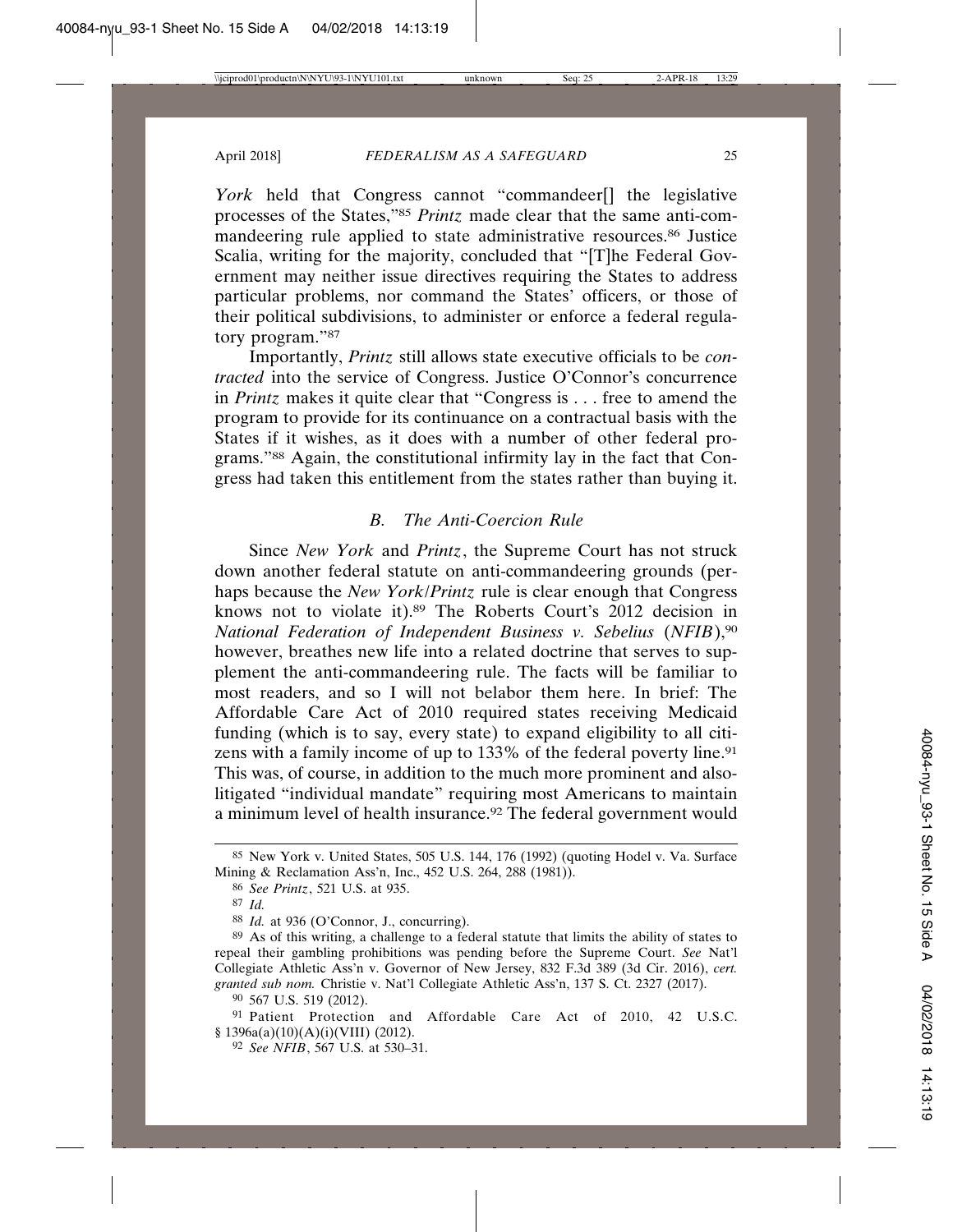pay all of the costs of covering newly eligible individuals through 2016 and at least 90% thereafter.<sup>93</sup> Twenty-six states challenged the individual mandate as well as the Medicaid expansion requirement.<sup>94</sup> By a 5-4 vote the Court upheld the individual mandate as an exercise of Congress's taxing power, but by a 7-2 vote, it struck down the Medicaid expansion requirement.95 As Chief Justice Roberts wrote, the Affordable Care Act put "a gun to the head" of state governments: Expand Medicaid to new groups or else lose all federal Medicaid funding (which for most states would mean more than 10% of their budget).96 According to Chief Justice Roberts, the Affordable Care Act thus crossed the line from "financial inducement" to unconstitutional coercion.97

The *NFIB* decision leaves the outer contours of this anti-coercion doctrine unclear (indeed, intentionally so).98 It is thus too early to say for sure how the anti-coercion doctrine interacts with the property rule established by *New York* and *Printz*, but one way to frame it might be as follows: The anti-commandeering doctrine vests states with control over their legislative processes and administrative capabilities, although it allows the states to transfer their entitlement to Congress in a voluntary exchange. And the anti-coercion rule ensures that once Congress and the states enter into such an exchange, Congress cannot use its leverage to radically change the terms. In this way, the anti-coercion rule serves as something like a public law analogue to the private law doctrines of duress and unconscionability.

#### *C. State Sovereign Immunity*

The third doctrine under focus here is the state sovereign immunity doctrine. In *Pennsylvania v. Union Gas Co.*, a four-Justice plurality held that Congress can abrogate the sovereign immunity of states pursuant to its power under the Constitution's Commerce

96 *Id.* at 581–82.

<sup>93</sup> 42 U.S.C. § 1396d(y)(1) (2012).

<sup>94</sup> *NFIB*, 567 U.S. at 685–86 (Scalia, J., dissenting).

<sup>95</sup> Chief Justice Roberts joined Justices Ginsburg, Breyer, Sotomayor, and Kagan to uphold the mandate. Chief Justice Roberts and Justices Breyer and Kagan joined Justices Scalia, Kennedy, Thomas, and Alito to strike down the mandatory Medicaid expansion. *Id.* at 529, 589, 646, 689.

<sup>97</sup> *Id.* at 580–82, 588 (quoting South Dakota v. Dole, 483 U.S. 203, 211 (1987)) (holding the Medicaid expansion "violates the Constitution by threatening existing Medicaid funding" and thereby precluding Congress "from imposing such a sanction").

<sup>98</sup> In the Chief Justice's words, "The Court in *Steward Machine* did not attempt to 'fix the outermost line' where persuasion gives way to coercion. . . . We have no need to fix a line either. It is enough for today that wherever that line may be, this statute is surely beyond it." *Id.* at 585 (quoting Steward Machine Co. v. Davis, 301 U.S. 548 (1937)).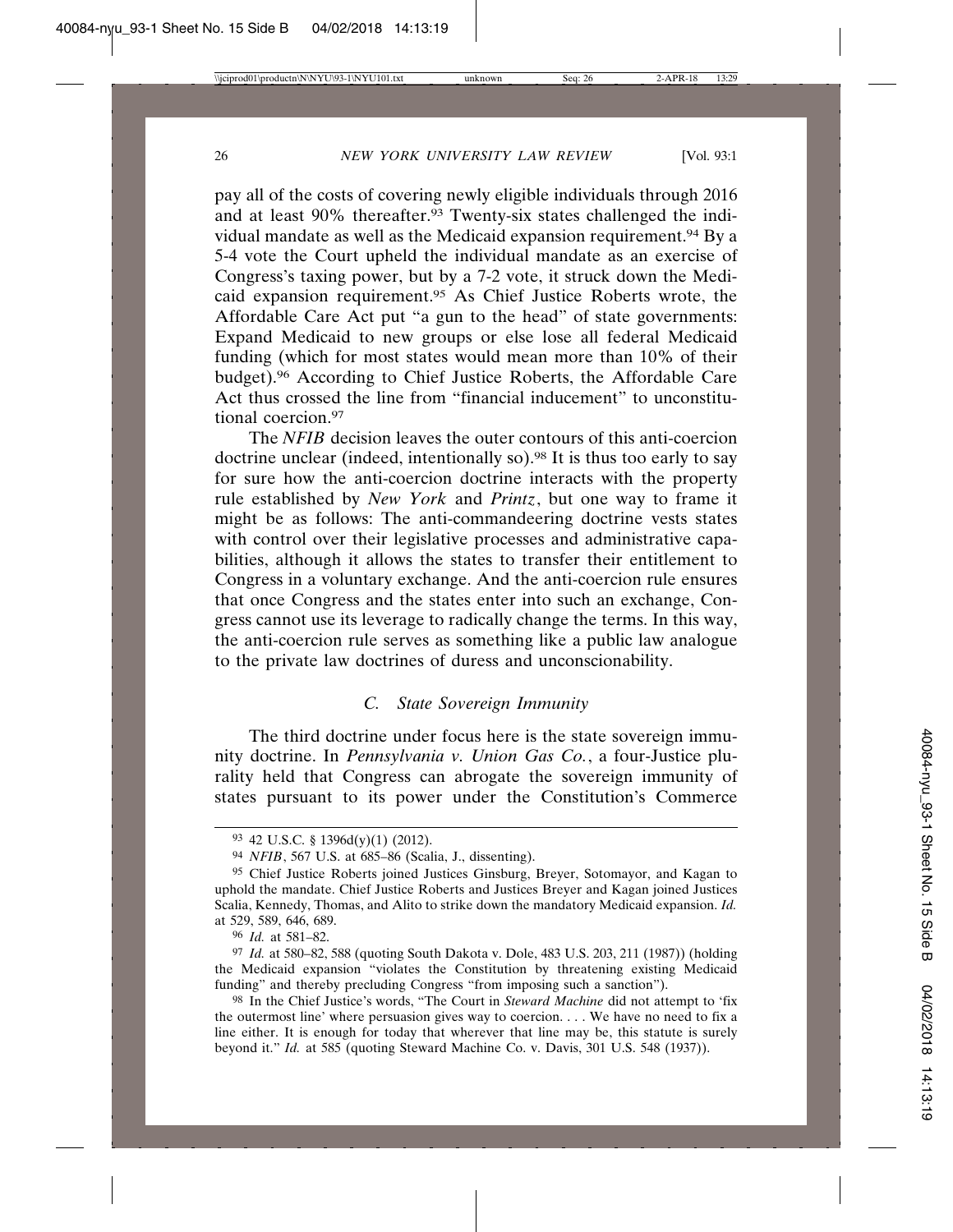Clause.99 In short order, the Supreme Court overruled that holding. In *Seminole Tribe of Florida v. Florida*100 and then in *Alden v. Maine*, 101 the Court established that Commerce Clause does not empower Congress to abrogate states' immunity from suit—either in federal court or in their own courts. This section summarizes those cases and explains the allocation of entitlements following from those decisions.

#### *1.* Seminole Tribe of Florida v. Florida

In 1988, Congress passed the Indian Gaming Regulatory Act, which provided that Indian tribes can conduct specified gaming activities only pursuant to a compact with the state in which the activities occur.102 The Act also required states to negotiate with tribes "in good faith" to enter into such a compact,103 and allowed tribes to sue states in federal court to compel states to comply with the good-faith negotiation mandate.104 In 1991, the Seminole Tribe of Florida sued the State of Florida and its governor, seeking to compel the state to negotiate a gaming compact in good faith.105 The case reached the Supreme Court and provided the Justices with an opportunity to reconsider—and potentially overrule—*Union Gas*.

A five-Justice majority seized that opportunity. As Chief Justice Rehnquist wrote for the Court, "*Union Gas* was wrongly decided and . . . should be, and now is, overruled."106 He elaborated: "Even when the Constitution vests in Congress complete law-making authority over a particular area, the Eleventh Amendment prevents congressional authorization of suits by private parties against unconsenting States."107

Note the second-to-last word in the previous paragraph: *Seminole Tribe* held that Congress cannot abrogate the sovereign immunity of "unconsenting" states.<sup>108</sup> It did not prohibit states from trading their sovereign immunity to the federal government as part of a voluntary exchange. In this respect, the state sovereign immunity doctrine

- 103 *Id.* § 11(d)(3)(A).
- 104 *Id.* § 11(d)(7).
- 105 *Seminole Tribe*, 517 U.S. at 51–52.
- 106 *Id.* at 66.
- 107 *Id.* at 72.
- 108 *Id.*

<sup>99</sup> *See* Pennsylvania v. Union Gas Co., 491 U.S. 1, 15, 23 (1989) (plurality opinion) ("Congress has the power to abrogate immunity when exercising its plenary authority to regulate interstate commerce."), *overruled by* Seminole Tribe of Fla. v. Florida, 517 U.S. 44 (1996).

<sup>100</sup> 517 U.S. 44 (1996).

<sup>101</sup> 527 U.S. 706 (1999).

<sup>102</sup> Pub. L. No. 100-497, § 11(d)(1)(C), 102 Stat. 2472, 2475 (1988) (codified at 25 U.S.C.  $$ 2710(d)(1)(C) (2012)$ .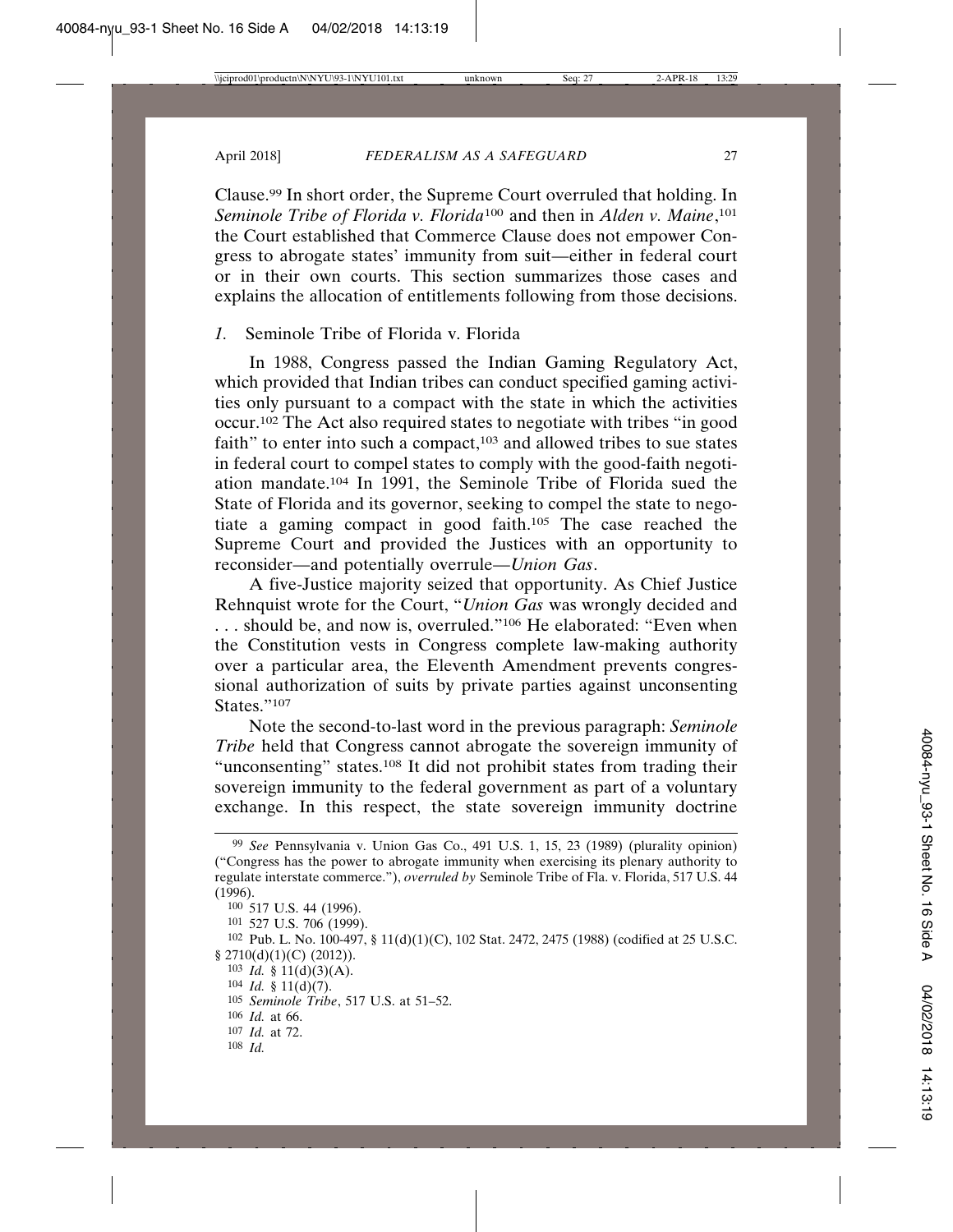resembles the anti-commandeering doctrine: It assigns the states an entitlement protected by a property rule, but not an inalienable entitlement. States still can sell that entitlement if Congress's price is right. (Note as well that *Seminole Tribe* does not prevent Congress from abrogating state sovereign immunity pursuant to the Reconstruction Amendments.109 The holding in *Seminole Tribe* only prevents Congress from abrogating state sovereign immunity pursuant to its powers under Article I.110)

#### *2.* Alden v. Maine

*Seminole Tribe* "made it clear that Congress lacks power under Article I to abrogate the States' sovereign immunity from suits commenced or prosecuted in the *federal* courts."111 The holding rested on the Eleventh Amendment, which by its terms does not apply to suits in *state* courts.112 *Alden v. Maine* presented the Justices with an opportunity to decide whether Congress—pursuant to its Commerce Clause power—can abrogate state sovereign immunity in state court.113

In *Alden*, a group of probation officers sued their employer, the State of Maine, in state court for violating the overtime pay provisions of the federal Fair Labor Standards Act. The same five-Justice majority from *Seminole Tribe* held that the probation officers could not proceed with their suit. As Justice Kennedy wrote for the slender majority: "In light of history, practice, precedent, and the structure of the Constitution, we hold that the States retain immunity from private suit in their own courts, an immunity beyond the congressional power to abrogate by Article I legislation."114

*Alden* was not the Court's last word on state sovereign immunity. In *Central Virginia Community College v. Katz*, the Court carved out an exception to the *Seminole Tribe*/*Alden* rule for cases involving the

<sup>109</sup> *Id.* at 59 (citing Fitzpatrick v. Bitzer, 427 U.S. 445, 452–56 (1976)).

<sup>110</sup> *See id.* at 73 ("Article I cannot be used to circumvent the constitutional limitations placed upon federal jurisdiction.").

<sup>111</sup> Alden v. Maine, 527 U.S. 706, 712 (1999) (emphasis added).

<sup>112</sup> *See* U.S. CONST. amend. XI ("The Judicial power of the United States shall not be construed to extend to any suit in law or equity, commenced or prosecuted against one of the United States by Citizens of another State, or by Citizens or Subjects of any Foreign State."). Nor does the Eleventh Amendment by its terms apply to suits by citizens against their own states in federal court, although the Court extended the Eleventh Amendment to bar such suits long ago. *See* Hans v. Louisiana, 134 U.S. 1, 10 (1890) (holding that the Eleventh Amendment does not authorize suits by individuals against the states in federal court).

<sup>113</sup> *Alden*, 527 U.S. at 712.

<sup>114</sup> *Id.* at 754.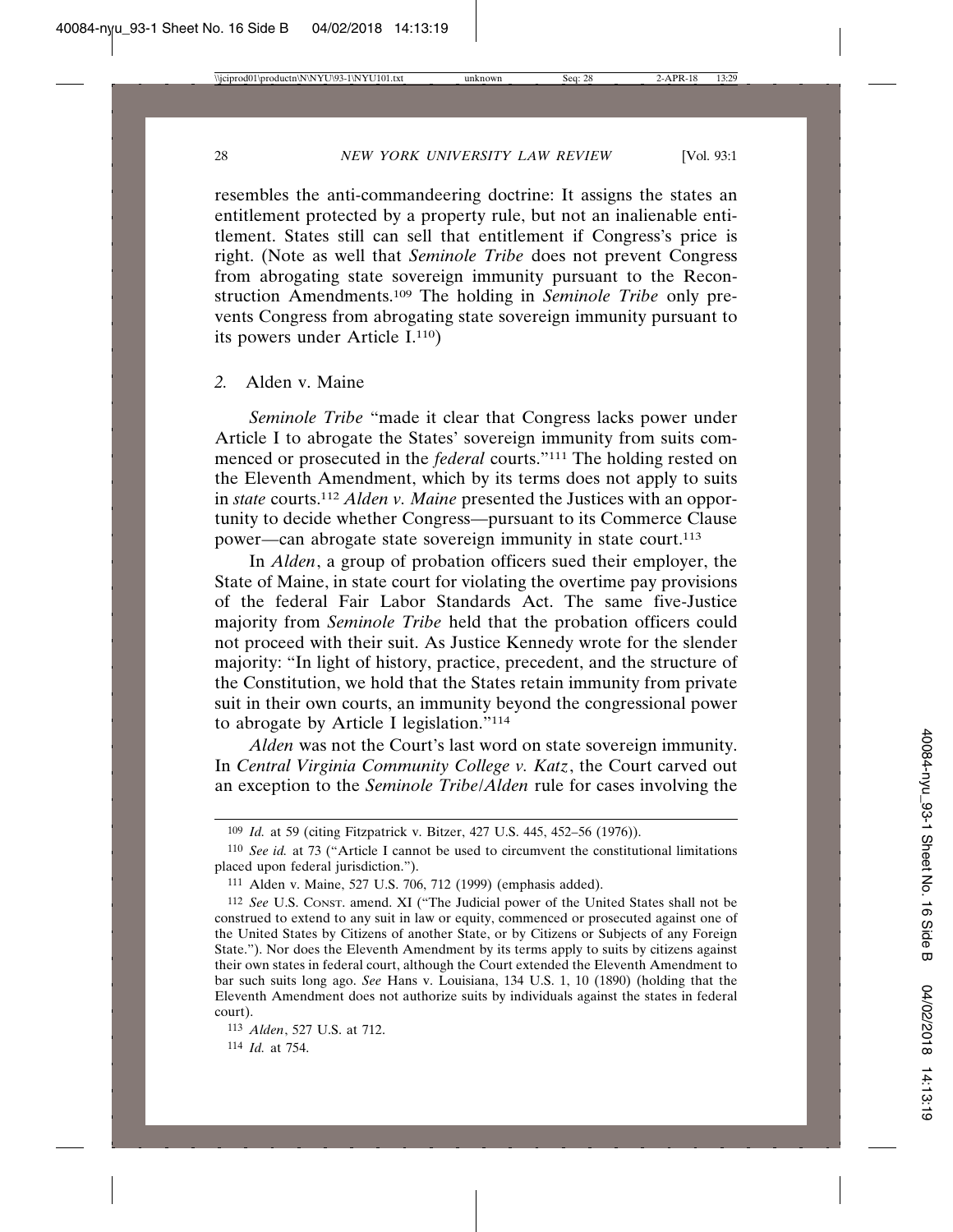federal bankruptcy laws.115 So in the bankruptcy context as well as the Reconstruction Amendments, the power to decide whether states are immune from private citizen suits lies with Congress, not with the states. But outside those (relatively limited) contexts, states possess an entitlement to sovereign immunity that Congress cannot take away.

#### III

#### THE COURT, THE COASE THEOREM, AND THE DISTRIBUTION OF WEALTH

Part II explained that the anti-commandeering and state sovereign immunity doctrines vest the states with valuable entitlements: In the anti-commandeering case, an entitlement to control over their own legislative processes and administrative resources; in the sovereign immunity case, an entitlement to freedom from monetary liability in federal or state court. The anti-coercion rule then acts as something like an unconscionability or duress doctrine protecting states' end of the bargain in intergovernmental exchanges. Yet beyond the (as yet ill-defined) limits on federal-state exchanges imposed by the anticoercion doctrine, the states are generally free to sell their entitlements in the intergovernmental market. This part considers the distributional implications of federalism doctrines given the possibility of intergovernmental bargaining. Part III.A discusses the implications of these doctrines for the intergovernmental distribution of wealth. Part III.B provides a preliminary analysis of the relationship between intergovernmental and interpersonal wealth distribution, while also identifying a number of complications that will be explored at greater length in Part IV.

#### *A. Fiscal Federalism Meets the Coase Theorem*

The analysis begins with a provocative essay written in the wake of *Seminole Tribe* by Daniel Farber. The essay is three pages in full, and the heart of the argument is as easily excerpted as summarized. Farber writes:

The Coase Theorem simply states that, assuming that transaction costs don't prevent contracting around legal rules, the legal rules don't matter—or more precisely, that the parties will always bargain their way to an economically efficient outcome, regardless of the legal rule. Bargaining washes away legal rules, in other words. If the Eleventh Amendment immunity were inalienable, the Coase Theorem would not apply, since it would be impossible to bargain. But

<sup>115</sup> 546 U.S. 356, 379 (2006) (holding that Congress may "treat States in the same way as other creditors" for purposes of federal bankruptcy law).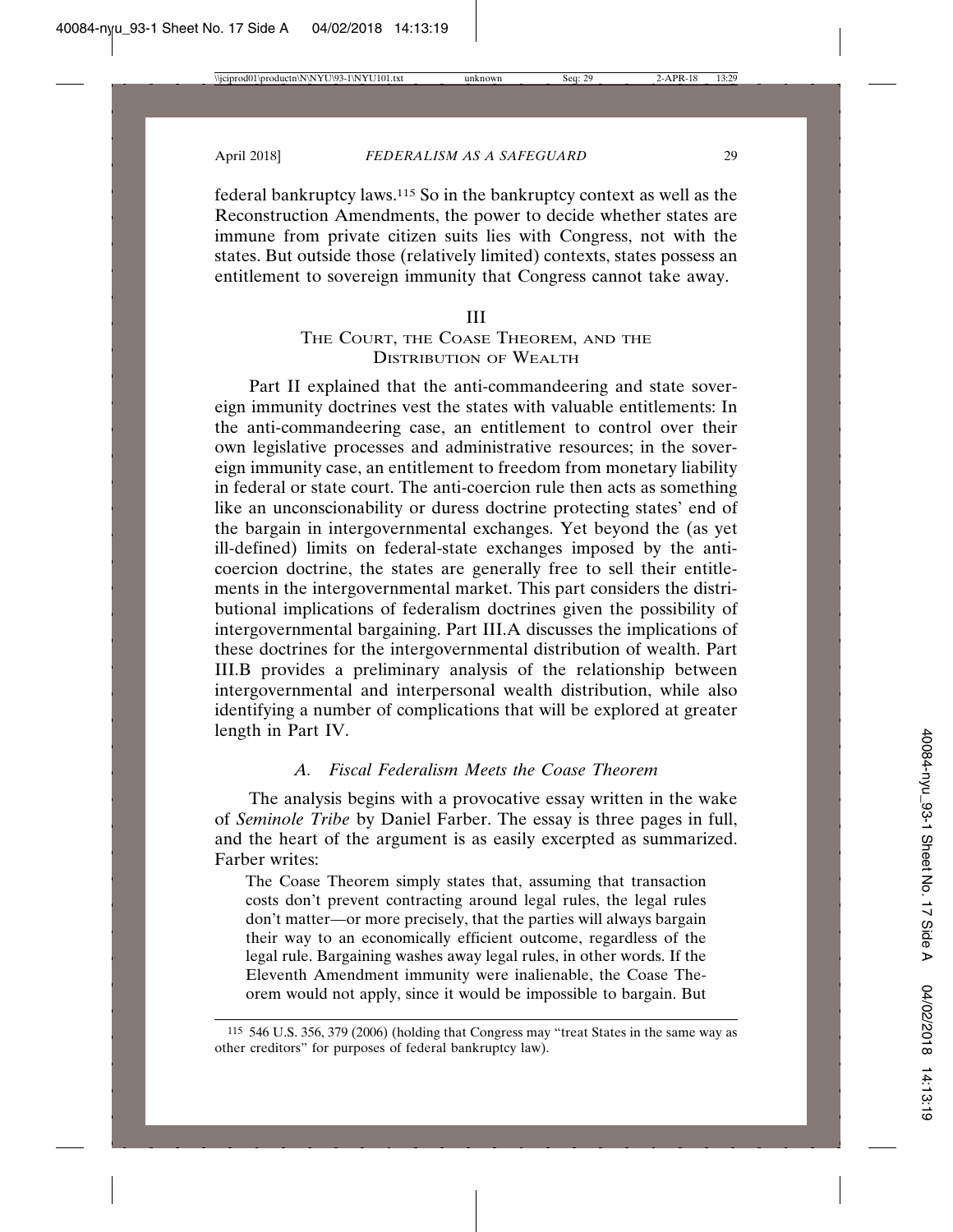one of the few things that is really clear about the Eleventh Amendment is that it is subject to waiver: the Constitution does not paternalistically force states to retain their immunities against their wills. In addition, Congress seems to be free to offer incentives for waiver. . . . So bargaining is possible. It follows from the Coase Theorem that, if Congress wants to eliminate immunity more than the state wants to keep it, then it will be eliminated—regardless of whether the Constitution recognizes sovereign immunity or gives Congress the power to abrogate immunity. So, to a first approximation, the Eleventh Amendment doesn't matter.<sup>116</sup>

In other words, the Coase Theorem would lead us to believe that absent transaction costs, Congress will purchase entitlements from states where Congress assigns a higher value to the entitlements than the states do. Congress will pay the states to administer federal programs where the states can do so more efficiently than federal agencies can. So too, Congress will pay the states to waive their sovereign immunity when such waivers advance federal objectives more than they burden states.

Some readers might pause at this point and ask whether the intergovernmental market is even plausibly Coasean. The fact that many of these intergovernmental deals are embodied in federal statutes no doubt introduces rigidities to the bargaining process, making it more difficult for Congress and the states to adjust prices and other contract terms. But this point ought not be overemphasized. Congress often offers different deals to different states implementing federal programs. For example, the federal government matches Massachusetts's Medicaid expenditures dollar for dollar, but contributes \$3.11 for every dollar that Mississippi spends on Medicaid.117 Many other pieces of legislation contain different deals for different states: The unique role for California with respect to tailpipe pollution standards under the Clean Air Act is illustrative.118 Among the most famous (or infamous) provisions of this sort is the "Cornhusker Kickback," a commitment of additional Medicaid funds to Nebraska added to the Affordable Care Act in order to win the vote of that state's senator,

<sup>116</sup> Daniel A. Farber, *The Coase Theorem and the Eleventh Amendment*, 13 CONST. COMMENT. 141, 142 (1996) (footnotes and paragraph breaks omitted).

<sup>117</sup> Federal Financial Participation in State Assistance Expenditures, 81 Fed. Reg. 80,078, 80,079–80 (Nov. 15, 2016). On Medicaid matching, see generally Kirk J. Stark, *Rich States, Poor States: Assessing the Design and Effect of a U.S. Fiscal Equalization Regime*, 63 TAX L. REV. 957, 991–94 (2010).

<sup>118</sup> The Clean Air Act allows California to adopt emissions standards that are more stringent than the federal standards under certain circumstances and allows other states to emulate California's rules. *See* 42 U.S.C. §§ 7507, 7543(e)(2) (2006).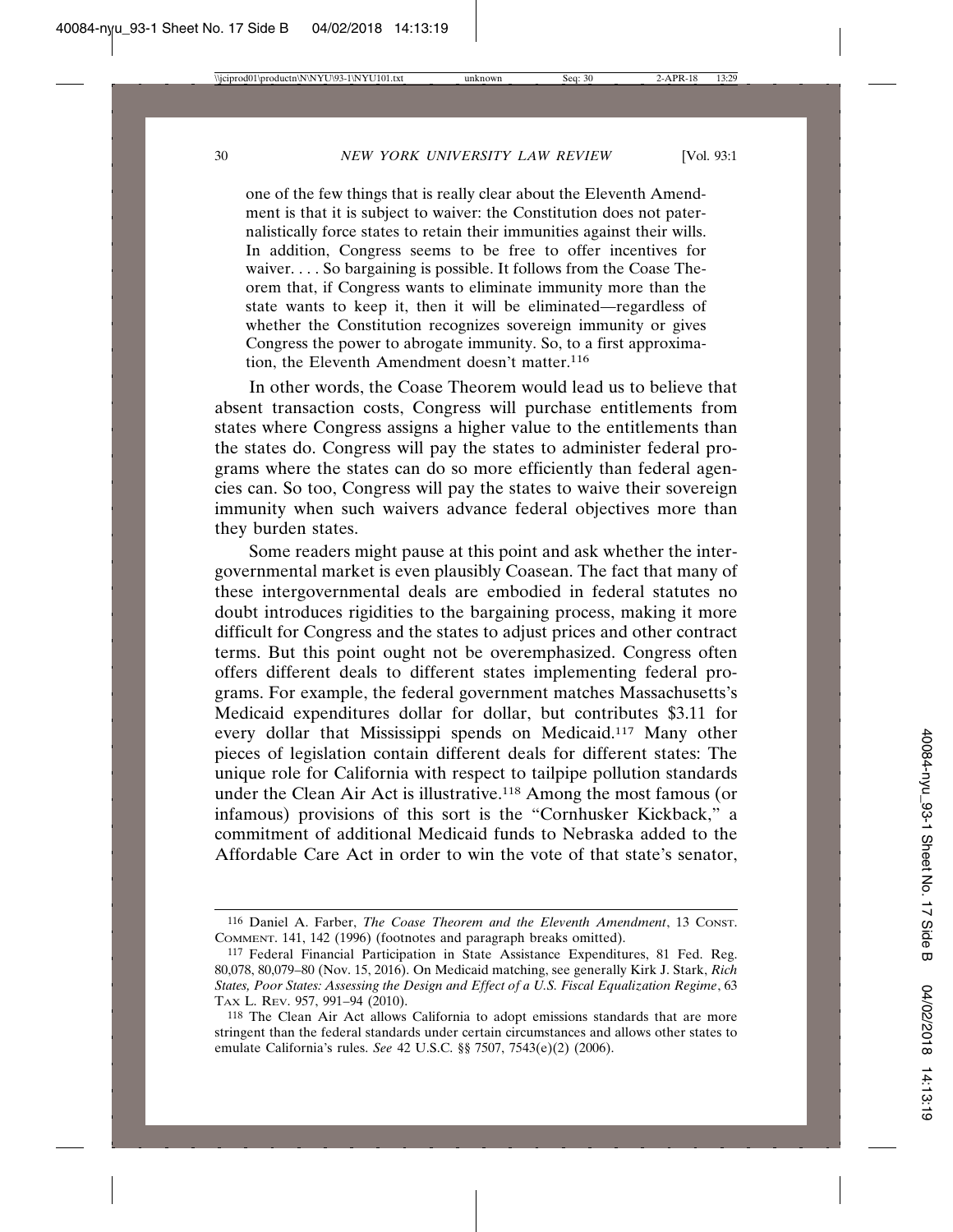Ben Nelson.119 (While the Cornhusker Kickback did not make it into the ultimate law,120 a special Medicaid funding provision for Louisiana did.121) And even after a bill becomes law, there are ample opportunities for state-specific deals executed through waiver provisions. For example, the Department of Education under President Obama reached waiver agreements with dozens of states receiving federal funding under the No Child Left Behind Act.122 Renegotiation of terms between the Department of Health and Human Services and the fifty states is very much a feature of Medicaid implementation as well.123

Importantly, Coasean analysis on its own does not give us a reason to favor one initial allocation of entitlements over the other. After all, the same logic would suggest that if the Court had allocated the relevant entitlements to Congress rather than the states, then the states would purchase the entitlements back from the federal government when the states assign a higher value to the entitlements than Congress does. If Congress commandeered the states to administer a particular program but the cost to a state of administering the program exceeded the cost to the federal government, then the state would purchase the services of the appropriate federal agency. And likewise, if Congress made the states liable to lawsuits of a particular sort but the cost of liability to a state exceeded the value that Congress ascribed to state liability, then the state would purchase immunity from the federal government.

120 *Id.*

122 *See* David J. Barron & Todd D. Rakoff, *In Defense of Big Waiver*, 113 COLUM. L. REV. 265, 279–81 (2013) (discussing the Obama Administration's use of its "statutorily conferred waiver authority" to "revamp" No Child Left Behind).

<sup>119</sup> *See* David Weigel, *Does Antonin Scalia Know What's in the Affordable Care Law?*, SLATE: WEIGEL BLOG (Mar. 28, 2012, 2:24 PM), http://www.slate.com/blogs/weigel/2012/ 03/28/does\_antonin\_scalia\_know\_what\_s\_in\_the\_affordable\_care\_law\_.html.

<sup>121</sup> *See* Avik S.A. Roy, *The New Louisiana Purchase: Obamacare's \$4.3 Billion Boondoggle*, THE ATLANTIC (Mar. 6, 2012), https://www.theatlantic.com/business/archive/ 2012/03/the-new-louisiana-purchase-obamacares-43-billion-boondoggle/254003. A similar state-specific provision, "the Buffalo Buyout," appeared in the failed American Health Care Act that Congressional Republicans sought to pass in early 2017. *See* Daniel Hemel, *Is the Buffalo Buyout Constitutional?*, MEDIUM: WHATEVER SOURCE DERIVED (Mar. 23, 2017), https://medium.com/whatever-source-derived/is-the-buffalo-buyout-constitutionalfbc2c9cad53.

<sup>123</sup> *See* Michael Greve, *Our Polarized, Presidential Federalism*, *in* PARCHMENT BARRIERS: POLITICAL POLARIZATION AND THE LIMITS OF CONSTITUTIONAL ORDER (Zachary C. Courser, Eric A. Helland & Kenneth P. Miller, eds., forthcoming) manuscript at 8, https://ssrn.com/abstract=2885932 ("[a]dministrations under presidents of both parties have routinely used broad 'Section 1115' waivers under Medicaid, to the point where none of the actual state programs has much to do with the statutory parameters.").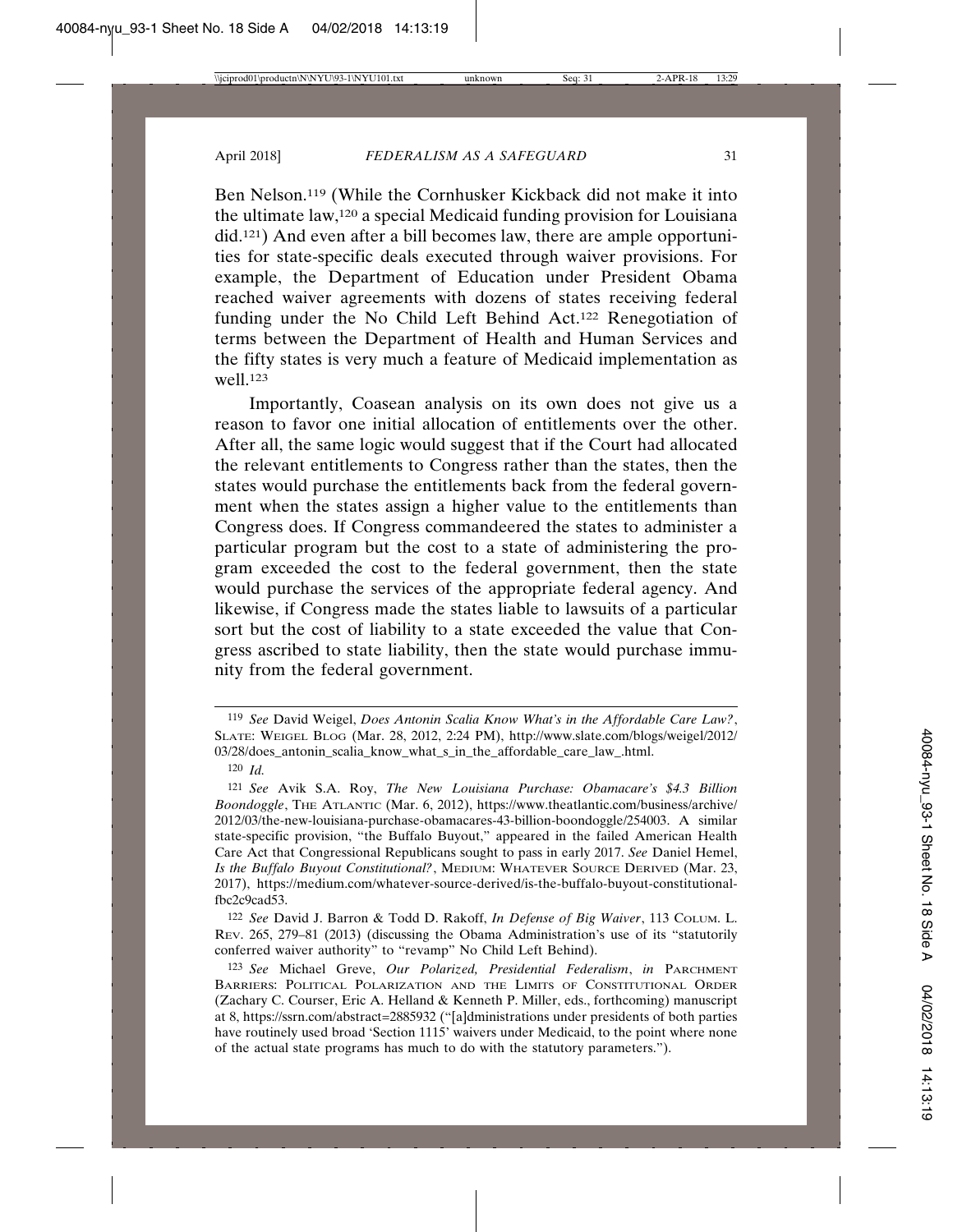One might doubt the premise that states would ever purchase services or immunity from Congress if the entitlement allocation were the opposite of what it is today. But perhaps that doubt is misplaced. Indeed, one might think of *New York v. United States* as exactly such a case of states buying entitlements from the federal government. Under the Low-Level Radioactive Waste Policy Amendments Act, states either had to establish the capacity to dispose of low-level radioactive waste generated within their borders by January 1, 1993, or else forfeit certain funds to the Secretary of Energy.124 In effect, the Act said to the states: "Administer or pay." Moreover, the Act decreed that states would be liable for all damages incurred by generators or owners of low-level radioactive waste unless the state provided for the disposal of such waste by January 1, 1996.125 In other words, Congress abrogated the immunity of states from claims by waste generators/ owners but then offered to sell that immunity back to the states in exchange for a particular form of consideration (here, the state taking over the disposal process).

Outside the low-level radioactive waste context, it is not unheard of for states to purchase administrative services from federal agencies. During the October 2013 federal government shutdown, several states paid the U.S. Department of the Interior to continue to operate national parks and monuments within those states.126 One might think of this as the states and the Department of the Interior engaging in a voluntary exchange where the value that the states ascribe to federal administration is greater than the cost to the relevant federal agency. A similar phenomenon emerges in the procurement context, with state and local governments effectively purchasing procurement services from the Federal General Services Administration.127

In any event, the argument in the next section will not rest on the premise that if *New York* and *Printz* had gone the other way, states would pay the federal government not to commandeer state legislative and executive functions. Nor will the argument depend on the premise that if *Seminole Tribe* and *Alden* had gone the other way, states would purchase back their immunity entitlement from Congress under certain circumstances. Rather, the argument is that the Rehnquist

<sup>124</sup> *See* New York v. United States, 505 U.S. 144, 152–53 (1992).

<sup>125</sup> *See id.* at 153–54.

<sup>126</sup> *See* Howard Berkes, *Some States Allowed to Reopen National Parks—And Foot the Bill*, NPR (Oct. 11, 2013, 12:02 PM), http://www.npr.org/sections/thetwo-way/2013/10/11/ 232090272/utah-allowed-to-re-open-national-parks-and-foot-the-bill.

<sup>127</sup> *See, e.g.*, General Services Administration, 81 Fed. Reg. 36,425 (July 6, 2016) (concerning rates at which state and local governments can purchase goods and services through the Federal General Services Administration).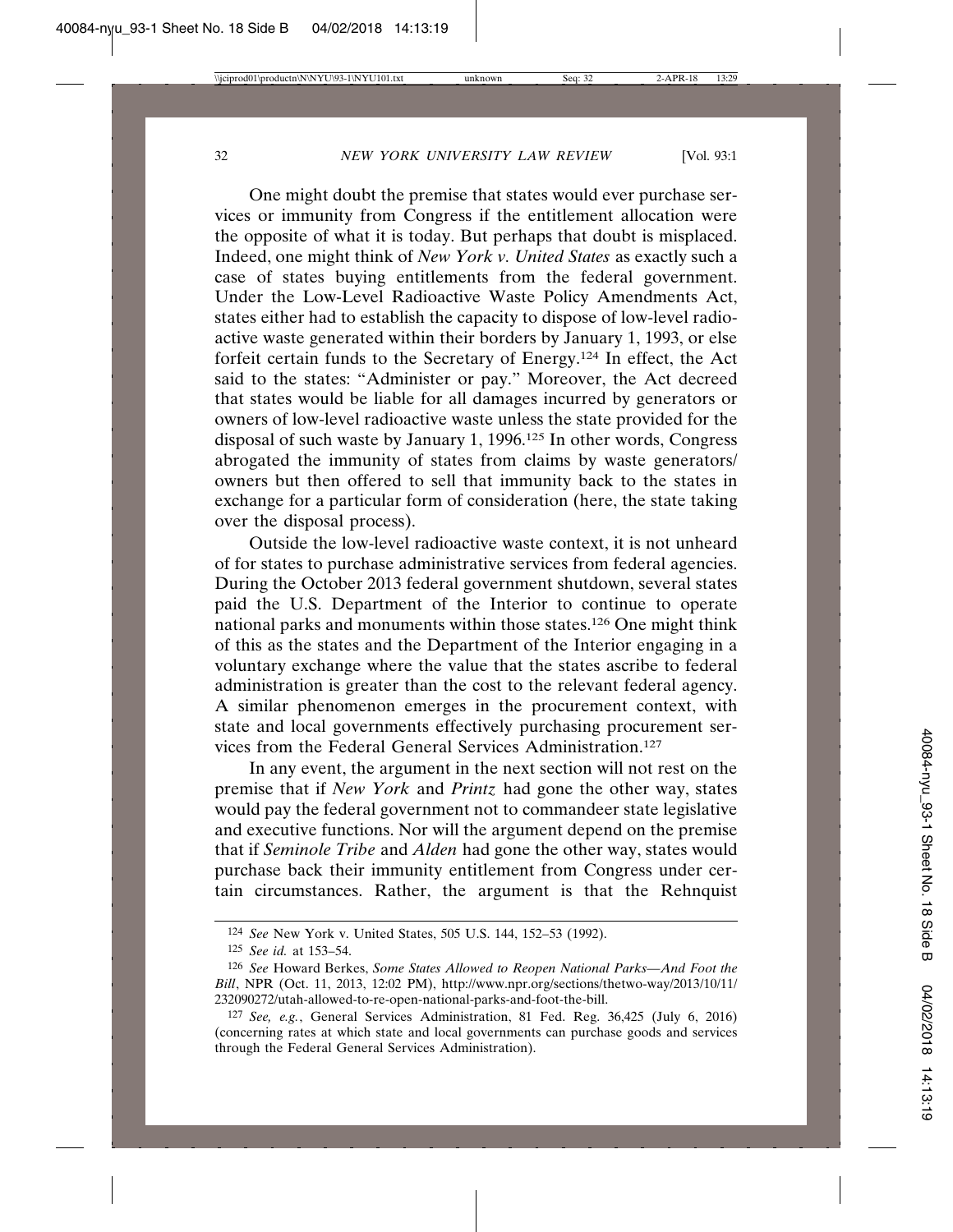Court's initial assignment of entitlements to the states causes Congress to pay the states more than it would if the initial assignment of entitlements had turned out differently. States' right of refusal allows them to extract more resources from Congress in intergovernmental bargaining. The Coase Theorem serves to illustrate this, but the assumption of zero transaction costs and two-way tradability embedded in the Coase Theorem are not necessary components of the analysis.

Even on its own terms, however, Farber's application of the Coase Theorem to fiscal federalism misses an important element of the Coase Theorem. Coase never said that the legal allocation of entitlements "doesn't matter," as Farber asserts.128 Rather, Coase acknowledges that the allocation of entitlements will affect "the distribution of income and wealth as between the cattle-raiser and the farmer."<sup>129</sup> Neil Siegel has noted this oversight in Farber's analysis, and has done so quite succinctly. He illustrates the point with a straightforward example:

Suppose that in enacting particular legislation, Congress would be willing to pay \$10 million to render the state of California susceptible to suit in federal court for its violations of that statute. Suppose further that California is opposed to being vulnerable to such suits, and would be willing to pay \$5 million for a substantive immunity. The cost-benefit efficient solution in this case is for California to be susceptible to suit in federal court for violations of the statute, since the benefit to Congress of \$10 million exceeds the cost to California of \$5 million . . . . Assuming no transaction costs, this outcome will be achieved regardless of the controlling constitutional law of state sovereign immunity . . . . Nevertheless, the distributive consequences associated with the alternative legal regimes under examination are far from irrelevant. Under *Union Gas*, Congress ends up with a benefit of \$10 million and California incurs a cost of \$5 million. Under *Seminole*, Congress obtains a net benefit of \$2.5 million (a \$10 million benefit from California's waiver less the purchase price of \$7.5 million), and California nets \$2.5 million (receipt of a \$7.5 million payment less the \$5 million cost of waiver). Thus, although the law does not matter from the aggregate standpoint of efficiency, it matters a whole lot to each of these competing sovereigns.<sup>130</sup>

If Siegel's analysis is right, then we might expect to see an increase in federal-to-state transfers after decisions such as *New York*,

<sup>128</sup> Farber, *supra* note 114, at 142.

<sup>129</sup> *See* Coase, *supra* note 21, at 5.

<sup>130</sup> Neil S. Siegel, *Why the Eleventh Amendment Always Matters, Even When Transaction Costs Are Zero*, 18 CONST. COMMENT. 177, 182 (2001).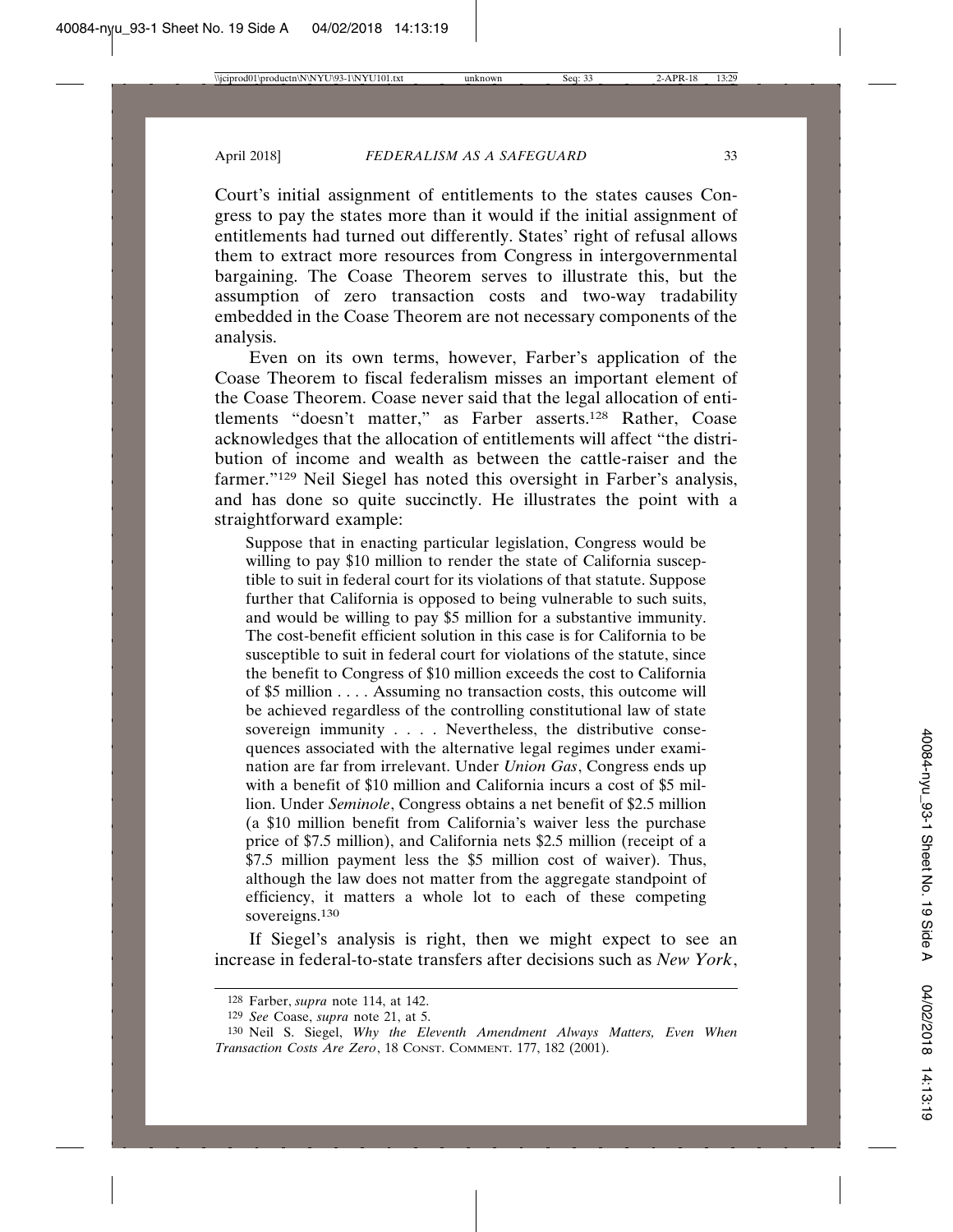*Seminole Tribe*, *Printz*, and *Alden* that allocate valuable entitlements to the states. Or, if Justice O'Connor's opinion in *New York* is correct to suggest that the holding in *New York* follows from the Court's 1981 decision in *Hodel v. Virginia Surface Mining & Reclamation Association*, 131 we might expect to see a spike begin there. And to some extent, we do. As a share of gross domestic product and as a share of federal outlays, federal-to-state transfers rose significantly starting shortly after *Hodel* and through the 1990s, as the Supreme Court reinforced the anti-commandeering and state sovereign immunity doctrines. Figure 5 so illustrates, with a gray dotted line denoting the year of *Hodel* (1981) and black dotted lines marking the years in which *New York*, *Seminole Tribe*, *Printz*, and *Alden* were handed down (1992, 1996, 1997, and 1999).

FIGURE 5. FEDERAL-TO-STATE TRANSFERS AS PERCENT OF GDP AND OF FEDERAL OUTLAYS, 1976-2016<sup>132</sup>



<sup>131</sup> *See* New York v. United States, 505 U.S. 144, 176 (1992) (citing Hodel v. Virginia Surface Mining & Reclamation Ass'n, 452 U.S. 264, 288 (1981), for the proposition that Congress lacks the constitutional authority to "commandeer[] the legislative processes of the States by directly compelling them to enact and enforce a federal regulatory program"). In *Hodel*, the Court found that challenged provisions of the Surface Mining Act did not cross the line between "cooperative federalism" and "commandeering." 452 U.S. at 288–89.

132 The data for Figure 5 are drawn from OFFICE OF MGMT. & BUDGET, FY 2018 HISTORICAL TABLES (Table 12.1), *supra* note 37.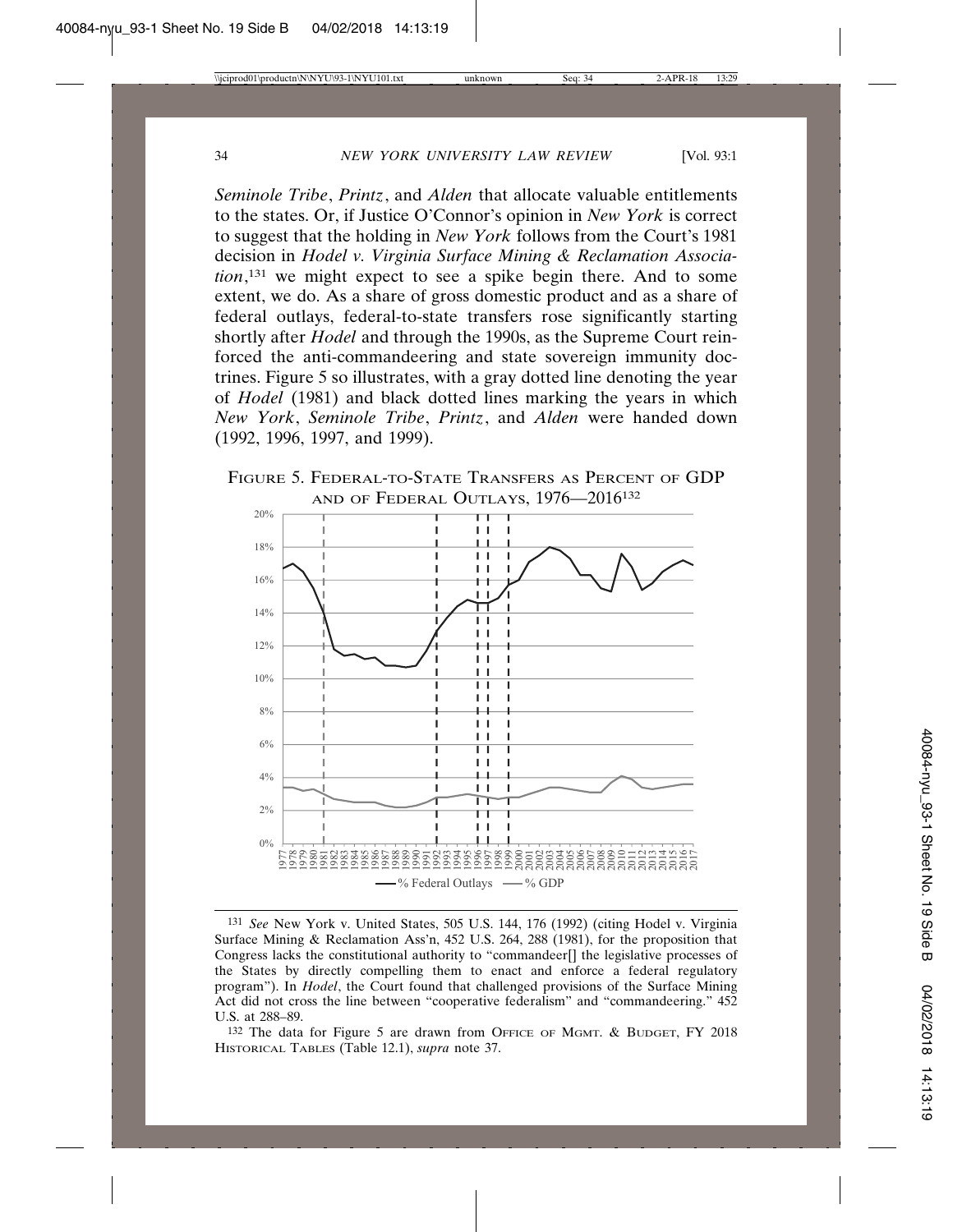To be sure, the increase illustrated in Figure 5 cannot be attributed entirely to the Supreme Court. For one thing, the upward trend starts several years before *New York* (though as noted above, and as Justice O'Connor's opinion in *New York* contends, several decisions over the course of the 1980s arguably anticipated the *New York* holding).<sup>133</sup> And second, the rise in federal-to-state transfers in the 1990s coincided with a number of other significant events, including the end of the Cold War in 1991 and the Gingrich Revolution in 1994. Any claim that the Supreme Court was the *sole* cause of the rise in federal-to-state transfers at the end of the twentieth century would be subject to ridicule.

Moreover, even if federalism doctrines play some role in the rise of federal-to-state transfers in the 1990s, the fact remains that federalto-state transfers were significant in size long before any of the abovementioned decisions.134 This fact lends itself to a pair of possible interpretations. One is that the anti-commandeering, anti-coercion, and state sovereign immunity cases are manifestations of a long-understood norm in American political culture: Congress cannot tell the states what to do (though it may pay them to do what Congress wants).135 Another (not incompatible) view is that federalism norms in American political culture began to break down in the 1990s, and that the Rehnquist Court intervened to protect these principles long immanent in America's (written or unwritten) fiscal constitution.136

Whether the allocation of these valuable entitlements to states rather than the federal government started in recent decades or began

<sup>133</sup> *See New York*, 505 U.S. at 161–62; *cf.* South Carolina v. Baker, 485 U.S. 505, 513 (1988) (noting that "the Tenth Amendment might set some limits on Congress' power to compel<sup>[]</sup> States to regulate on behalf of federal interests"); Fed. Energy Regulatory Comm'n v. Mississippi, 456 U.S. 742, 765 (1982) (stating that a statute survives scrutiny where it does not "'directly compel' the States to enact a legislative program"); *Hodel*, 452 U.S. at 288 (indicating that a statute survives Tenth Amendment scrutiny where it does not "commandeer[] the legislative processes of the States by directly compelling them to enact and enforce a federal regulatory program").

<sup>134</sup> On the history of federal-to-state transfers, see John Joseph Wallis & Wallace E. Oates, *The Impact of the New Deal on American Federalism*, in THE DEFINING MOMENT: THE GREAT DEPRESSION AND THE AMERICAN ECONOMY IN THE TWENTIETH CENTURY 155, 157–59 (Michael D. Bordo et al. eds., 2014).

<sup>135</sup> *See* Kentucky v. Dennison, 65 U.S. 66, 107 (1861) ("[T]he Federal Government, under the Constitution, has no power to impose on a State officer, as such, any duty whatever, and compel him to perform it  $\dots$  . ."). On the early history of the anticommandeering doctrine, see generally Wesley J. Campbell, *Commandeering and Constitutional Change*, 122 YALE L.J. 1104 (2013).

<sup>136</sup> Cf. Kenneth W. Dam, *The American Fiscal Constitution*, 44 U. CHI. L. REV. 271, 272 (1977) (defining the "Fiscal Constitution" as "the sum of constitutional provisions bearing on taxation and expenditure, including both rules defining the fiscal competence of the branches of the federal government and rules allocating taxing and spending powers between the federal government and the states").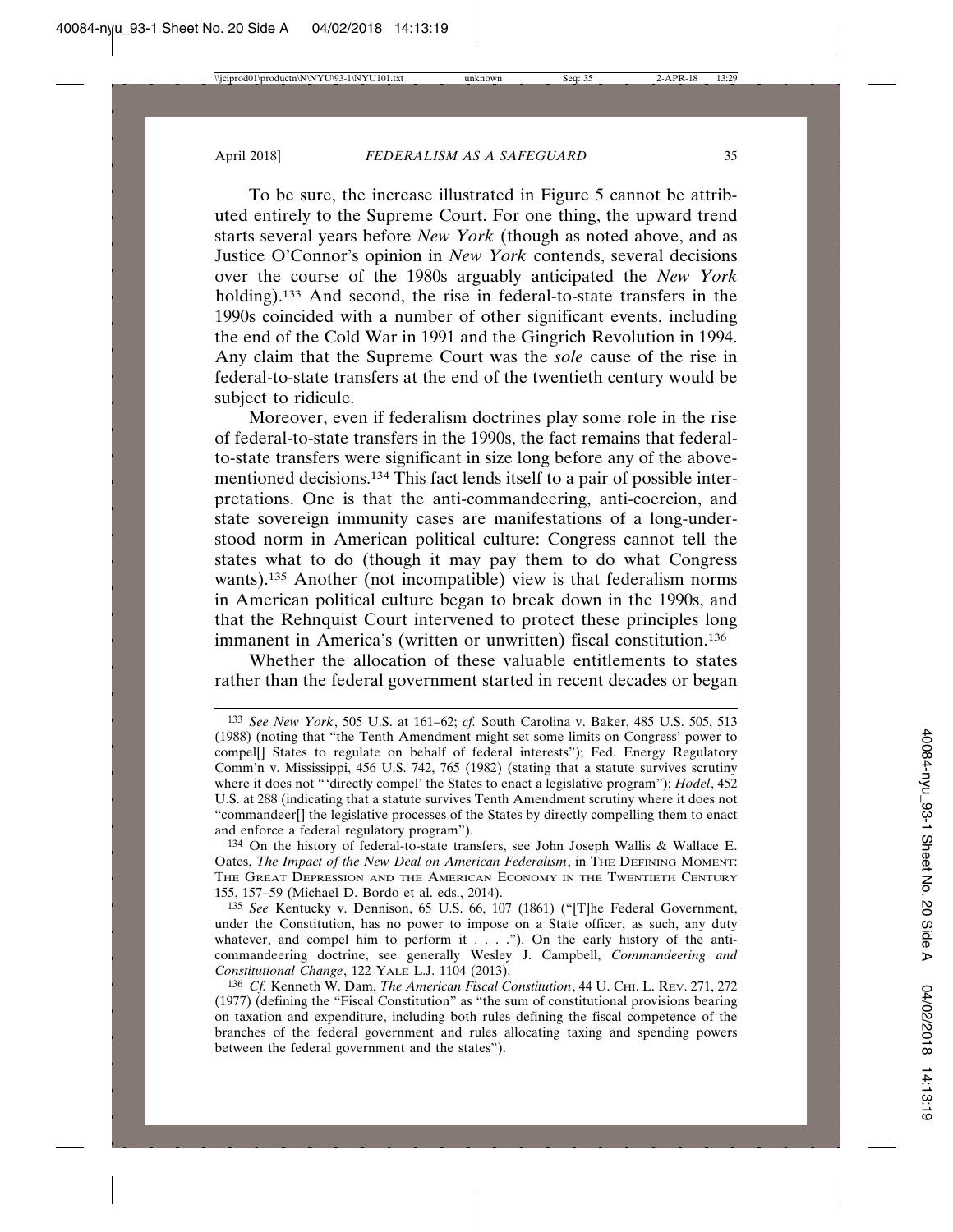long before, we have strong theoretical and some empirical grounds for believing that this allocation of entitlements makes the states richer and the federal government poorer. But that is not, I will argue, the end of the matter. The next section turns to the interpersonal distributional consequences of these intergovernmental entitlement allocations—and, in particular, the ways in which these entitlement allocations differentially affect taxpayers of various incomes.

#### *B. A Toy Model of Federal and State Taxing and Spending*

To recapitulate: The anti-commandeering and state sovereign immunity doctrines each assign to the states a valuable entitlement that the states can sell back to Congress on the intergovernmental market.137 If intergovernmental bargaining is Coasean, then the initial entitlement allocation will not determine whether the states ultimately enact and enforce federal programs or whether the states ultimately enjoy immunity from lawsuits in their own and federal courts: Congress will purchase the entitlement from the states if Congress assigns a higher value to the entitlement than states do. Yet even under Coasean conditions, the initial allocation of entitlements does have a distributive effect: It enriches the party to whom the entitlement is allocated.

A toy model will allow us to begin to explore the interpersonal distributive effects of the intergovernmental allocation of entitlements. Imagine that Congress's entire budget is devoted to national defense, and that the states' entire budget is devoted to schools. Imagine, moreover, that society is composed of two groups: the Riches and the Rest. Consistent with the breakdown between the top decile and the bottom nine deciles in Table 1, we will assume that the Riches (the top decile) bear 50% of the federal tax burden and 40% of the state tax burden, with the remainder falling to the Rest. Let's assume, moreover, that the federal government and the states each start out with budgets of \$100. Thus, the Riches pay \$50 of federal taxes and \$40 of state taxes for a total of \$90, while the Rest pay \$50 of federal taxes and \$60 of state taxes for a total of \$110. The first column of Table 2 reflects the status quo.

Now imagine that members of Congress decide to create a new health care program (we'll call it Medicaid). Assume, moreover, that *New York* and *Printz* have come out the other way: Congress has the power to commandeer state legislative processes and administrative resources pursuant to the Commerce Clause. Also assume that

<sup>137</sup> The anti-coercion doctrine, recall, regulates the terms on which these intergovernmental transactions may occur. *See supra* note 20 and accompanying text.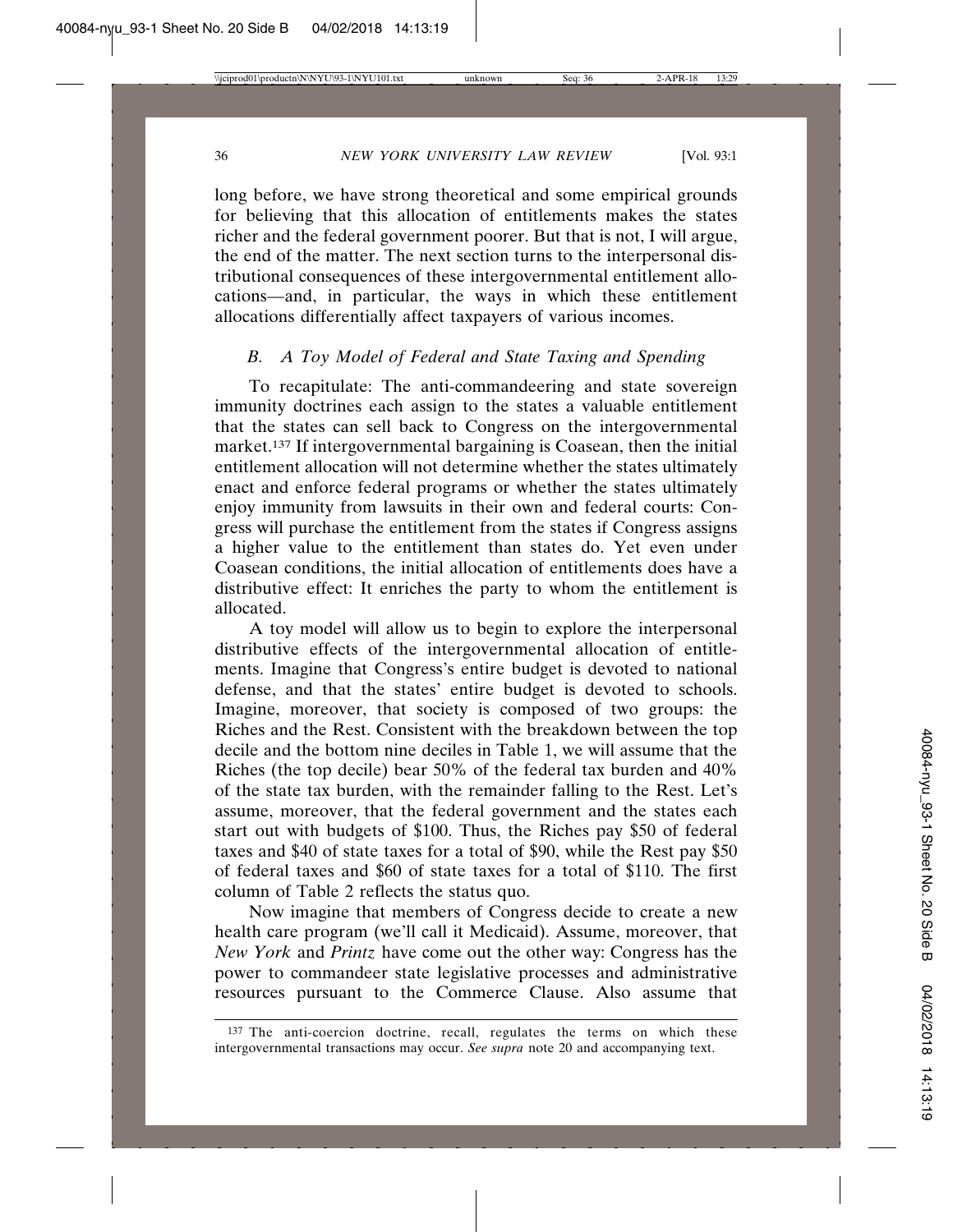members of Congress would prefer, all else equal, *not* to raise federal taxes. Finally, assume that the states can administer Medicaid at a cost of \$10, while it would cost some amount more than \$10 for the federal government to do the same.

In our non-*Printz* world, we might expect Congress to commandeer the states and compel them to administer the Medicaid program. Moreover, and most importantly for our purposes, we might expect Congress to saddle states with the entire cost of Medicaid. The states will then have to find an additional \$10 to pay for Medicaid. If they do so by raising taxes while maintaining their existing tax structure, then the result will be an additional \$4 in taxes paid by the Rich and \$6 in taxes paid by the Rest. The Rich now pay a total of \$94 in federal and state taxes, and the Rest now pay a total of \$116. The second column of Table 2 reflects this non-*Printz* scenario.

Now, imagine that the Supreme Court rules for the states in *Printz*. Instead of Congress foisting the cost of Medicaid onto the states, the states now have the entitlement to their own legislative processes and administrative resources, and so they can hold out until Congress makes an offer at least sweet enough to offset the cost of administering Medicaid. We will assume for the sake of simplicity that Congress captures all of the contractual surplus (i.e., the federal government pays an amount equal to the states' cost of administering Medicaid, rather than an amount equal to the federal government's higher cost of administering Medicaid). The federal government now has to raise an additional \$10 in revenues, which it does by imposing an additional tax of \$5 on the Rich and \$5 on the Rest. The Rich now pay a total of \$95 in federal plus state taxes, while the Rest pay a total of \$115. The third column of Table 2 illustrates.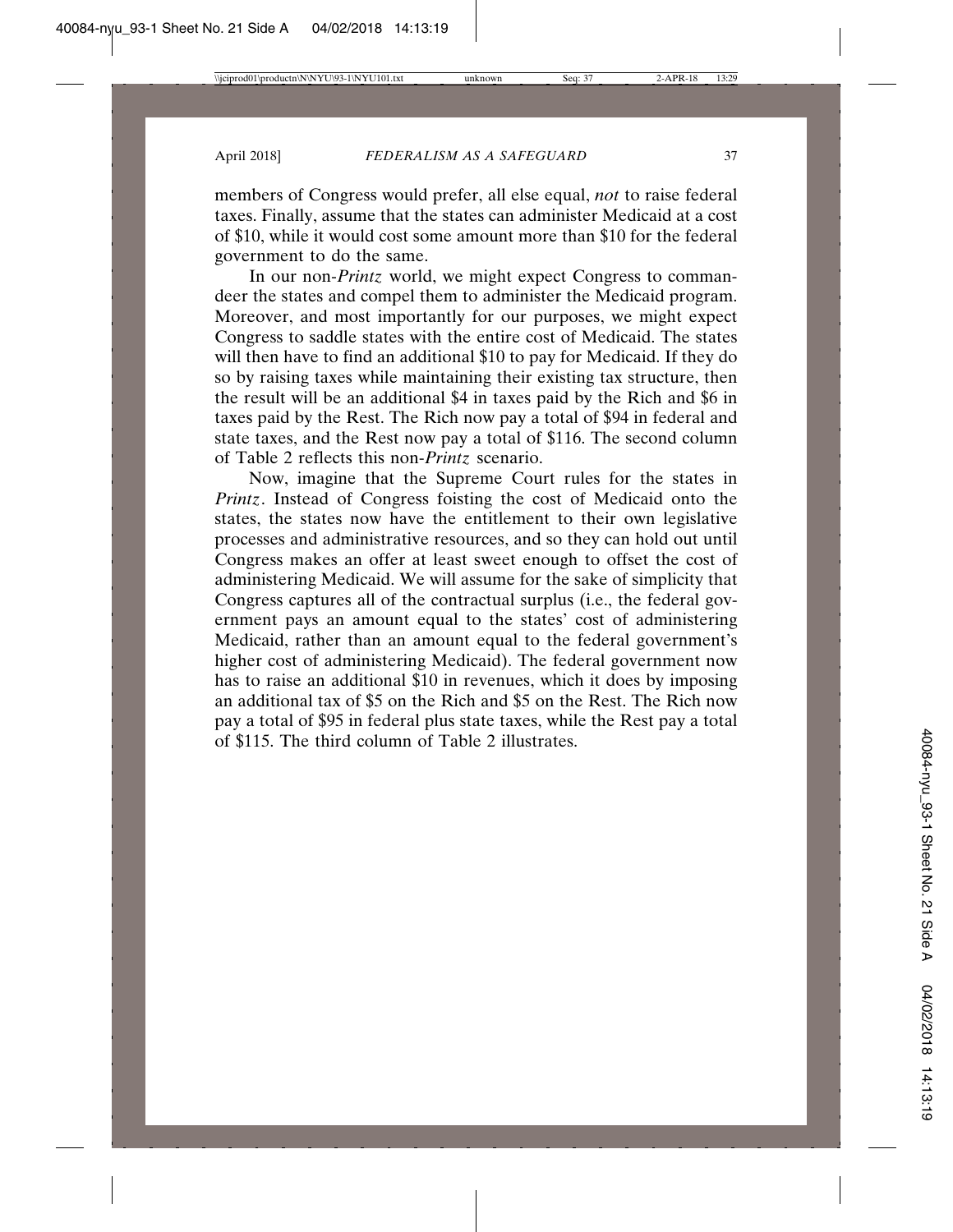|                       | (1)                      | (2)           | (3)    |  |
|-----------------------|--------------------------|---------------|--------|--|
|                       | <b>Starting Position</b> | Commandeering | Printz |  |
| Federal               |                          |               |        |  |
| Defense Spending      | \$100                    | \$100         | \$100  |  |
| Medicaid Spending     |                          |               | \$10   |  |
| <b>Taxes</b>          | \$100                    | \$100         | \$110  |  |
| Rich                  | \$50                     | \$50          | \$55   |  |
| Rest                  | \$50                     | \$50          | \$55   |  |
| <b>State</b>          |                          |               |        |  |
| School Spending       | \$100                    | \$100         | \$100  |  |
| Medicaid Spending     |                          | \$10          |        |  |
| Taxes                 | \$100                    | \$110         | \$100  |  |
| Rich                  | \$40                     | \$44          | \$40   |  |
| Rest                  | \$60                     | \$66          | \$60   |  |
| <b>Total</b>          |                          |               |        |  |
| <b>Total Spending</b> | \$200                    | \$210         | \$210  |  |
| <b>Total Taxes</b>    | \$200                    | \$210         | \$210  |  |
| Rich                  | \$90                     | \$94          | \$95   |  |
| Rest                  | \$110                    | \$116         | \$115  |  |

TABLE 2. TOY MODEL—ALL ADJUSTMENTS ON TAX SIDE

In this initial version of the toy model, *Printz* results in a transfer of \$1 from the Rich to the Rest. The cause of this transfer is easy to see: *Printz* leads to more revenue being raised through the more progressive federal tax system, and correspondingly less revenue being raised through the more regressive state tax systems. There are, however, several reasons to wonder whether reality will work out this neatly. For example, the shift in wealth from state to federal governments effected by *Printz* might lead the federal tax system to become less progressive or state systems to become more so. Moreover, the states might respond to a Medicaid mandate under *Printz* by cutting school spending rather than raising taxes; so too, the federal government might respond to the costs imposed by *Printz* through defense spending cuts. Also, transaction costs might stand in the way of federal-state exchanges, such that the consequence of *Printz* is less spending overall rather than more federal taxation and less state-level revenue raising. Furthermore, the federal government and/or the states might export present-period costs to future generations through public debt. And finally, the possibilities limned here might not be mutually exclusive: We might see a bit of each in reality. The next part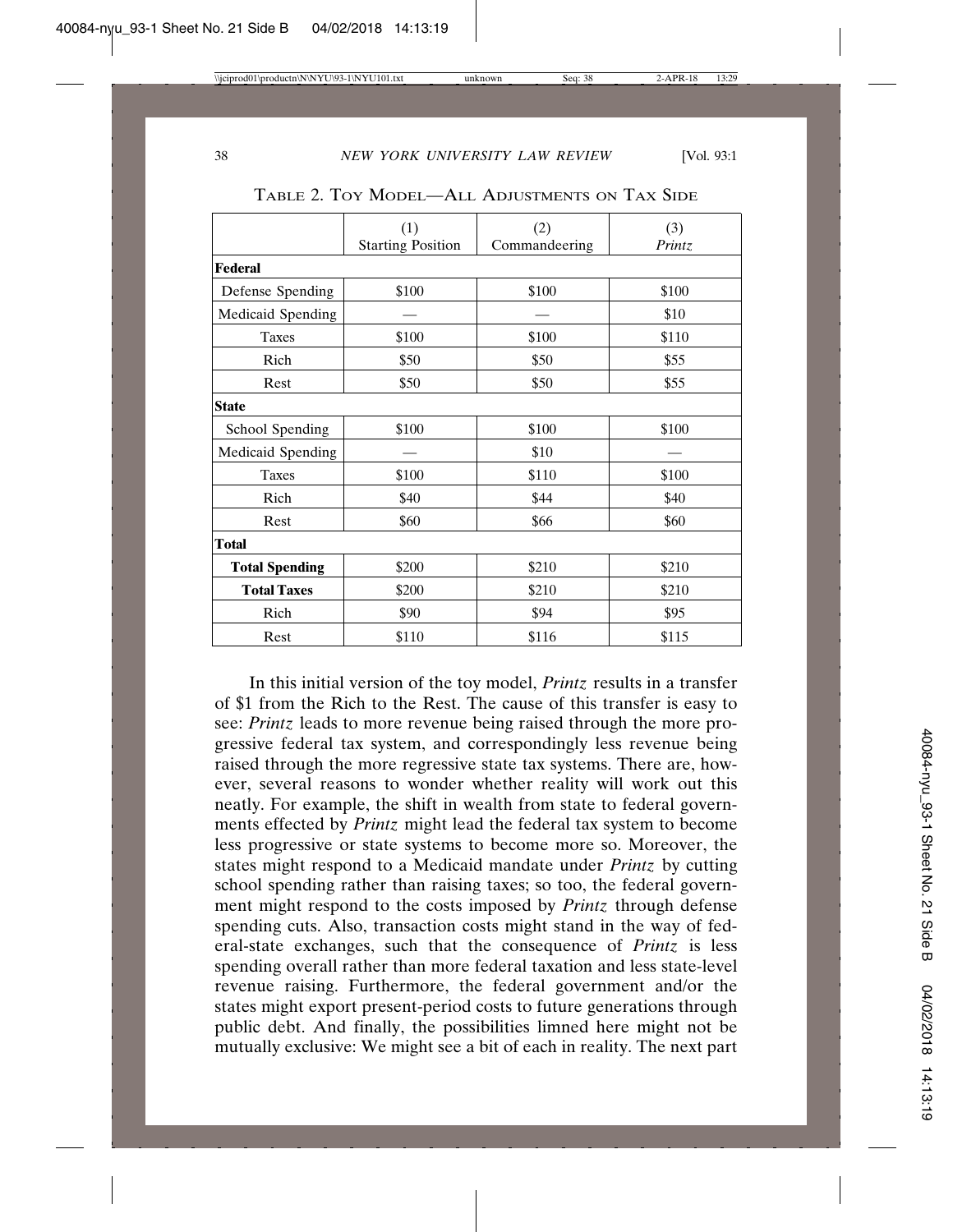turns to the question of which—if any—of these outcomes might be most plausible.

#### IV

#### COMPLICATIONS AND QUALIFICATIONS

The previous Part laid out the basic intuition underlying the claim that federalism doctrines allocating valuable entitlements to states rather than the federal government generate progressive redistributive effects at the individual/household level. The goal of this part is to stress-test that claim—that is, to question each of the underlying assumptions so as to determine just how robust the basic intuition is. Part IV.A considers the possibility that adjustments to the progressivity of federal and state tax systems will offset the interpersonal redistributive effects of a federal-to-state wealth shift. Part IV.B considers the potential for spending-side adjustments. Part IV.C addresses the potential for federalism doctrines to affect the overall size of government. Part IV.D considers the possibility of borrowing by either federal or state governments, with potential implications for the distribution of income and wealth across generations. Part IV.E assesses the relevance of legally grounded federalism doctrines given the political safeguards of federalism that (arguably) exist as a backdrop.

#### *A. Adjustments to the Progressivity of Federal and State Tax Systems*

The basic model illustrated in Table 2 assumed that in all scenarios, the Rich would pay 50% of federal taxes and 40% of state taxes. The analysis in Parts I.A and I.B pointed toward reasons why it might be difficult for states to adjust the progressivity of their tax systems. Yet those structural and institutional constraints at the state level do not preclude the possibility of a federal-side adjustment. Imagine that Congress responds to the shift from a pro-commandeering rule to *Printz* still by raising \$110 but now also adjusting the split of federal taxes so that the Rich pay only 49.1% of federal taxes, or \$54. The result would be that the Rich would pay the same amount in total taxes as before. This outcome would be consistent with what Lee Fennell and Richard McAdams refer to as the "distributive invariance hypothesis": "that the same distributive result will be achieved regardless of how legal rules are configured or how entitlements to resources are assigned."138

<sup>138</sup> Lee Anne Fennell & Richard H. McAdams, *The Distributive Deficit in Law and Economics*, 100 MINN. L. REV. 1051, 1055 (2016).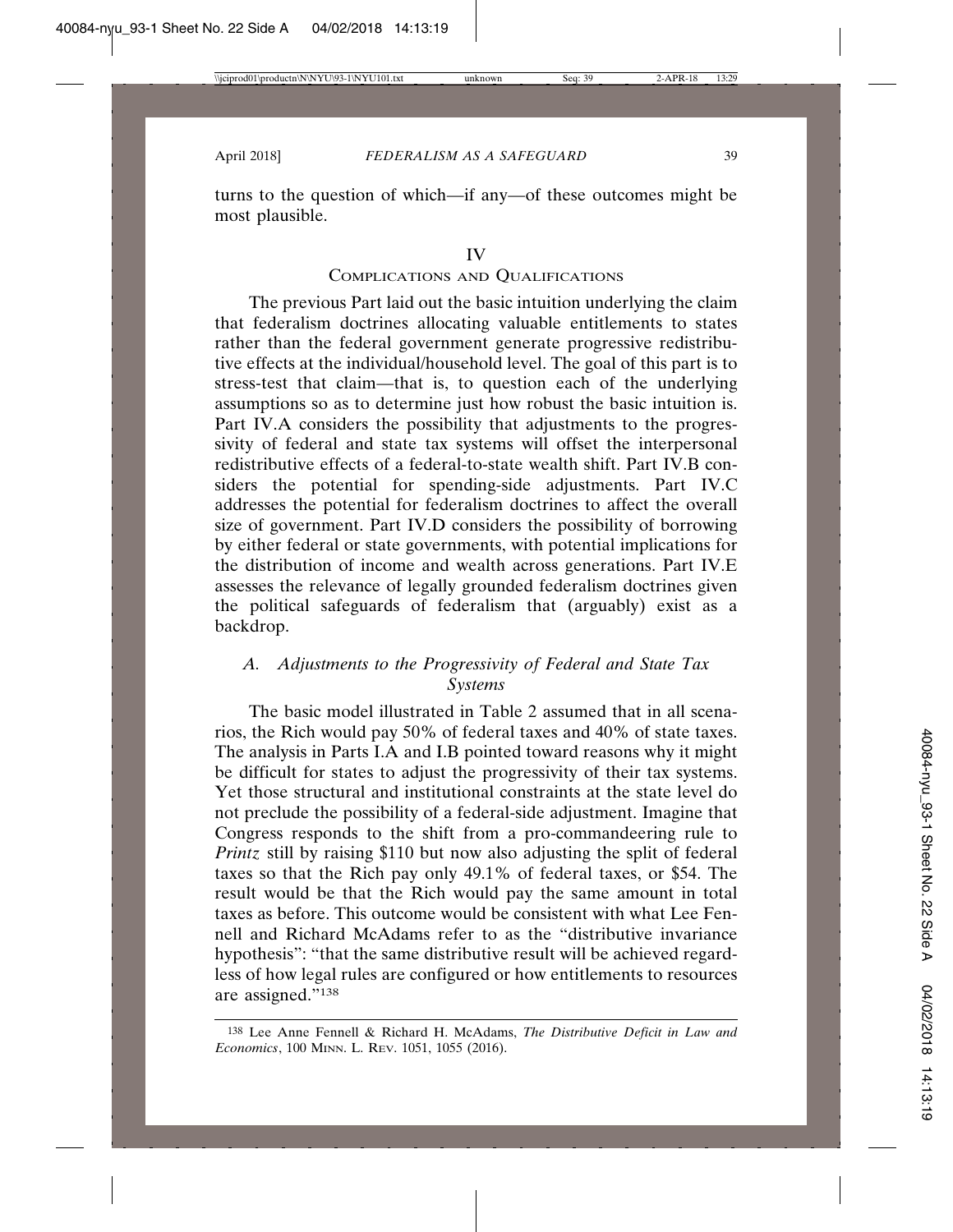|                         | (2)<br>Commandeering | (3)<br>Printz | (4)<br>Printz Plus<br>Adjustment |  |  |
|-------------------------|----------------------|---------------|----------------------------------|--|--|
| <b>Federal</b>          |                      |               |                                  |  |  |
| Defense Spending        | \$100                | \$100         | \$100                            |  |  |
| Medicaid Spending       |                      | \$10          | \$10                             |  |  |
| <b>Taxes</b>            | \$100                | \$110         | \$110                            |  |  |
| Rich                    | \$50                 | \$55          | \$54                             |  |  |
| Rest                    | \$50                 | \$55          | \$56                             |  |  |
| % of Taxes Paid by Rich | 50%                  | 50%           | 49.1%                            |  |  |
| <b>State</b>            |                      |               |                                  |  |  |
| School Spending         | \$100                | \$100         | \$100                            |  |  |
| Medicaid Spending       | \$10                 |               |                                  |  |  |
| <b>Taxes</b>            | \$110                | \$100         | \$100                            |  |  |
| Rich                    | \$44                 | \$40          | \$40                             |  |  |
| Rest                    | \$66                 | \$60          | \$60                             |  |  |
| <b>Total</b>            |                      |               |                                  |  |  |
| <b>Total Spending</b>   | \$210                | \$210         | \$210                            |  |  |
| <b>Total Taxes</b>      | \$210                | \$210         | \$210                            |  |  |
| Rich                    | \$94                 | \$95          | \$94                             |  |  |
| Rest                    | \$116                | \$115         | \$116                            |  |  |

TABLE 3. TOY MODEL—ADJUSTMENTS TO PROGRESSIVITY

Yet the distributive invariance hypothesis is not an iron law; indeed, as Fennell and McAdams argue, it holds rarely if ever.139 And there are strong reasons to believe that distributive invariance is violated here as well. This section considers two reasons why the invariance hypothesis might not hold and one reason why it might. The analysis is necessarily speculative and so the conclusions are necessarily tentative. The theme throughout is that distributive invariance is perhaps possible but far from inevitable in this context.

#### *1. Different State Preferences for Progressivity.*

As an initial matter, we know that voters in different states have different distributive preferences<sup>140</sup> and face different constraints on

<sup>139</sup> *Id.* at 1056. For a general critique of the invariance hypothesis across contexts, see *id.* at 1079–109.

<sup>140</sup> *See* David Rueda & Daniel Stegmueller, Preferences That Matter: Inequality, Redistribution and Voting (Mar. 9, 2016) (unpublished manuscript), https:// www.buffalo.edu/content/www/baldycenter/events/events-archive/redistribution/ \_jcr\_content/par/download\_6/file.res/RuedaStegmueller\_PreferencesMatter.pdf (discussing the relationship between voter preferences and state-level inequality).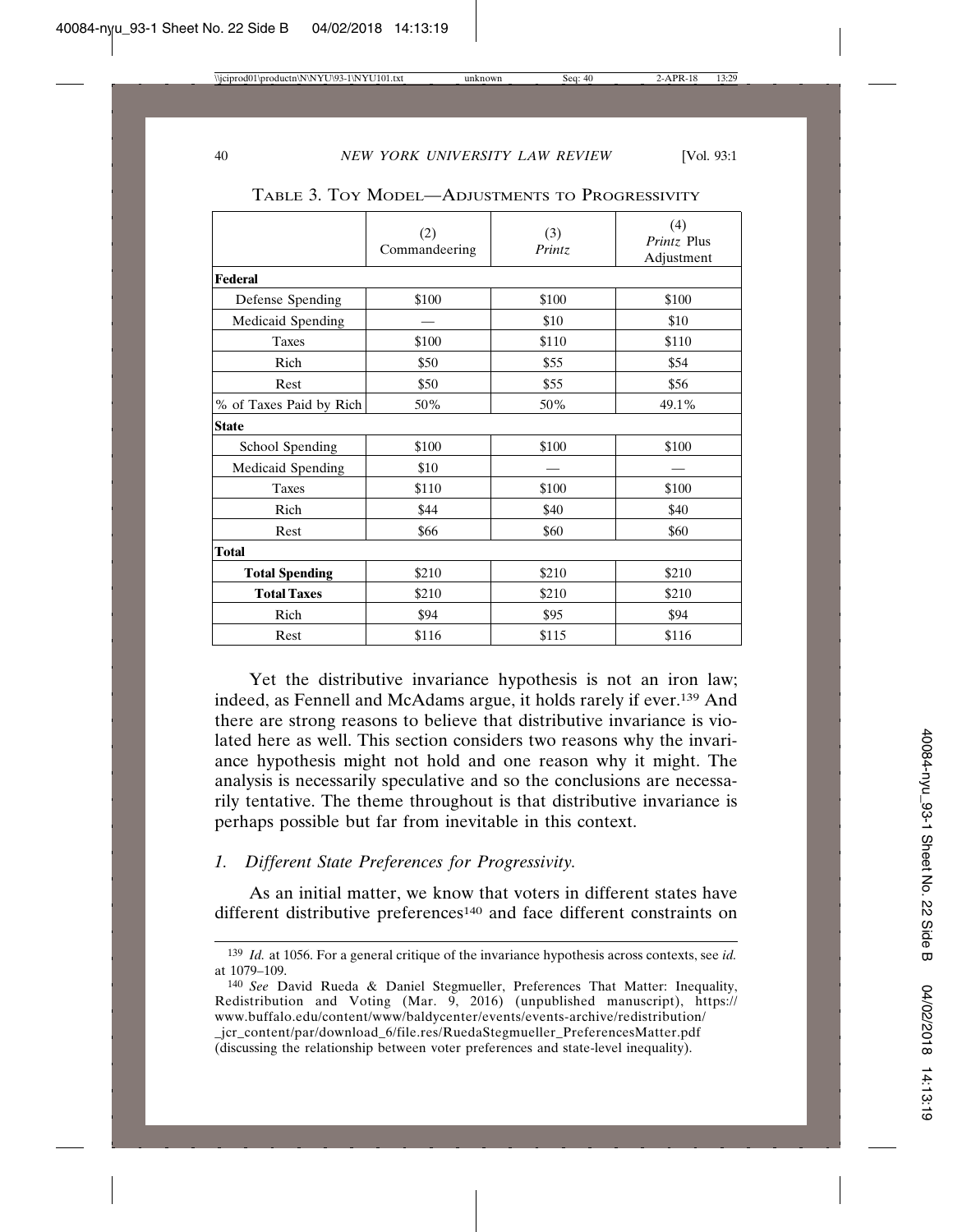their ability to raise revenues via progressive taxation.141 We might expect, then, that if states bear more of the revenue raising burden of federal taxation, some states will place more of that burden on the Rich and others will place more on the Rest. Imagine two types of states—Blue and Red—with preferences for progressive redistribution stronger in the former. Imagine, moreover, that the anticommandeering doctrine is discarded and so Congress can export revenue raising responsibilities to the states, each of which allocates that burden differently (with the Rest bearing a larger share of the burden in Red than in Blue). Any effort to offset state-level tax changes through a federal-level tax change would be overcompensatory in Blue and undercompensatory in Red. The result would be to introduce a horizontal inequity between low-income households in Blue (who now pay less than under the anti-commandeering status quo) and low-income households in Red (who now pay more).142 Note, moreover, that lower-income states tend to be redder (i.e., more conservative) ones as well.<sup>143</sup> Millions of low-income households would thus be left in states that allocate larger shares of the tax burden to the poor.

#### *2. Different Marginal Costs of Taxation.*

The plausibility of the invariance hypothesis also depends on why we think federal-level progressivity and state-level regressivity emerge in the first place. When federal and state lawmakers raise revenue via taxation, they reap political benefits from additional spending and bear political costs from voters who feel the brunt of those taxes. As a

How plausible is it that Congress will respond to a reversal of the anticommandeering, anti-coercion, and state sovereign immunity doctrines with an intervention along the lines contemplated by Kades? As emphasized in the text, the result depends in part on the reasons why progressive taxation emerges. If federal-level progressivity is a direct response to voter preferences for redistribution, then Kades's proposal might seem more plausible. If federal-level progressivity is a function of different marginal costs of raising revenue from different income groups, then we might expect a shift in revenue raising responsibilities to result in an interpersonal wealth shift as well.

143 *See* Andrew Gelman et al., *Rich State, Poor State, Red State, Blue State: What's the Matter with Connecticut?*, 2 Q.J. POL. SCI. 345, 352 (2007).

<sup>141</sup> On the latter point, see *supra* notes 42–46 and accompanying text.

<sup>142</sup> We might perhaps imagine a federal intervention along the lines of the "progressive state tax credit" proposed by Eric Kades. *See* Eric Kades, *Giving Credit Where Credit Is Due: Reducing Inequality with a Progressive State Tax Credit*, 77 LA. L. REV. 359, 362 (2016). The goal of such an intervention would be to provide greater relief to low-income households in states with more progressive tax systems. As Kades notes, an intervention along these lines would be vulnerable to an argument that it violates the Constitution's Uniformity Clause, though Kades ultimately concludes that the Uniformity Clause concerns are nonfatal. *See id.* at 408–14; *cf.* U.S. CONST. art. I, § 8, cl. 1 ("[A]ll Duties, Imposts and Excises shall be uniform throughout the United States.").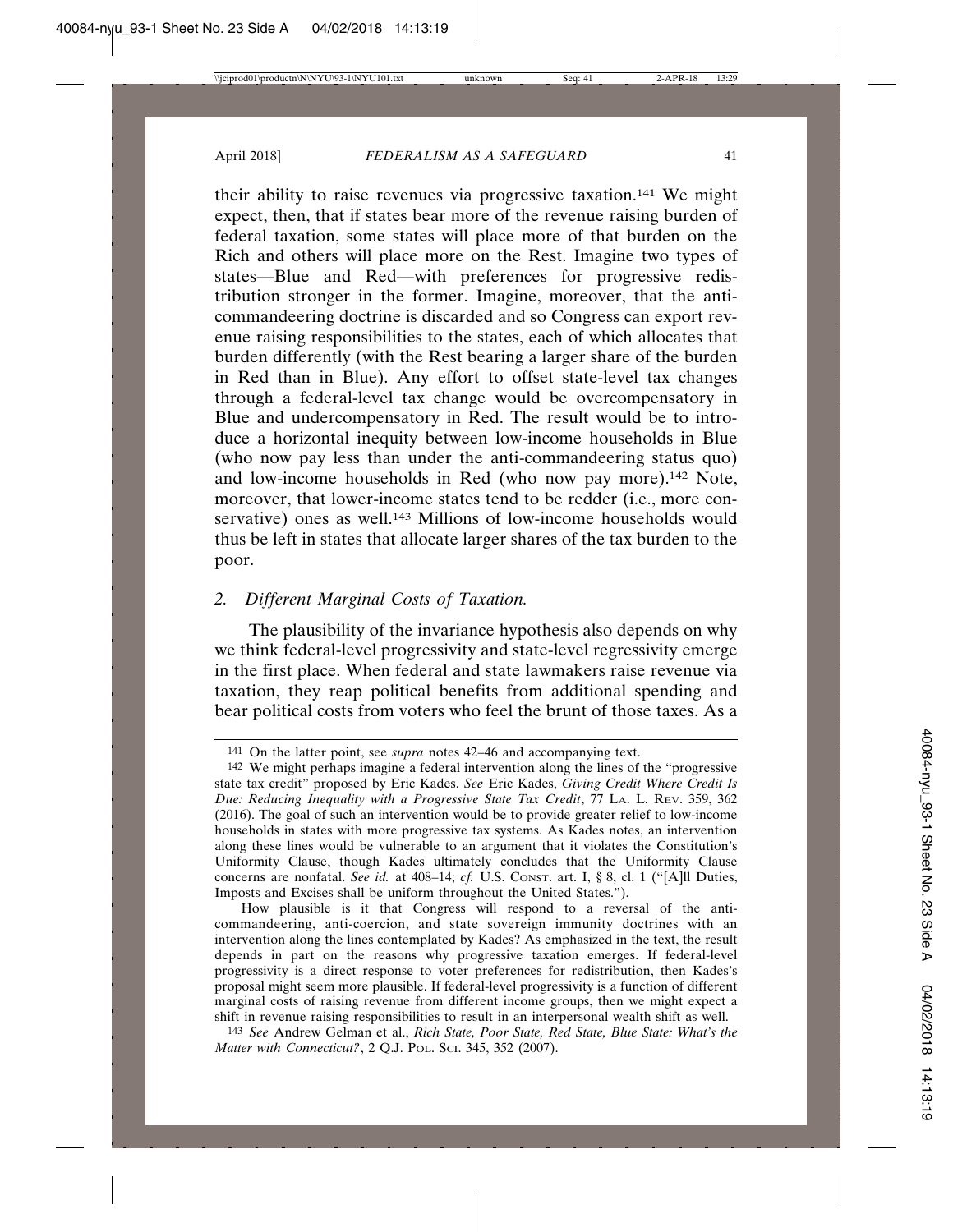first approximation, lawmakers support spending up to the point that the marginal political benefits of an additional \$1 of spending equal the marginal political costs of an additional \$1 of taxation. Meanwhile, on the tax side, lawmakers allocate revenue raising burdens across income groups. We might expect that lawmakers will allocate burdens across the Rich and the Rest such that the marginal political cost of raising an additional \$1 of revenue from each group is the same. (Otherwise, lawmakers could achieve political gains by tilting the tax system more toward the Rich or toward the Rest.) Ceteris paribus, we might expect—for reasons explored in Part I.B—that raising revenues from the Rich will be costlier for state lawmakers than for federal lawmakers. Thus we might expect that federal and state lawmakers will allocate tax burdens differently, as indeed they do. Since the marginal cost of taxing the Rich relative to the Rest is lower for federal than for state lawmakers, we might anticipate differences between federal and state systems to endure even when revenue raising responsibilities are shifted. Indeed, we would be surprised to see otherwise: If the costs of taxing the rich at the state level are higher than at the federal level, then why would we ever expect the states to match the allocation of federal tax burdens across income groups?

### *3. Counterargument: Lump-Sum Taxation and Redistribution Distinguished.*

The intuitions in the previous paragraphs are not invulnerable to counterargument. We might instead imagine a model along the following lines: The cost of public goods is \$10 per household, and voters desire redistribution of \$5 from each household in the Rich to the Rest. (For expositional ease, we will assume for present purposes that the number of households among the Rich and the Rest is the same.) We might imagine two ways in which revenue raising and redistribution could occur:

#### Scenario A.

All revenue raising and redistribution occurs through the federal system. The federal government imposes a tax of \$15 on households in the Rich and \$5 on households in the Rest. Each household is paying its pro rata share of the cost of public goods (\$10), and the Rich are paying an extra \$5, which is going to reduce the tax bill of the Rest by \$5.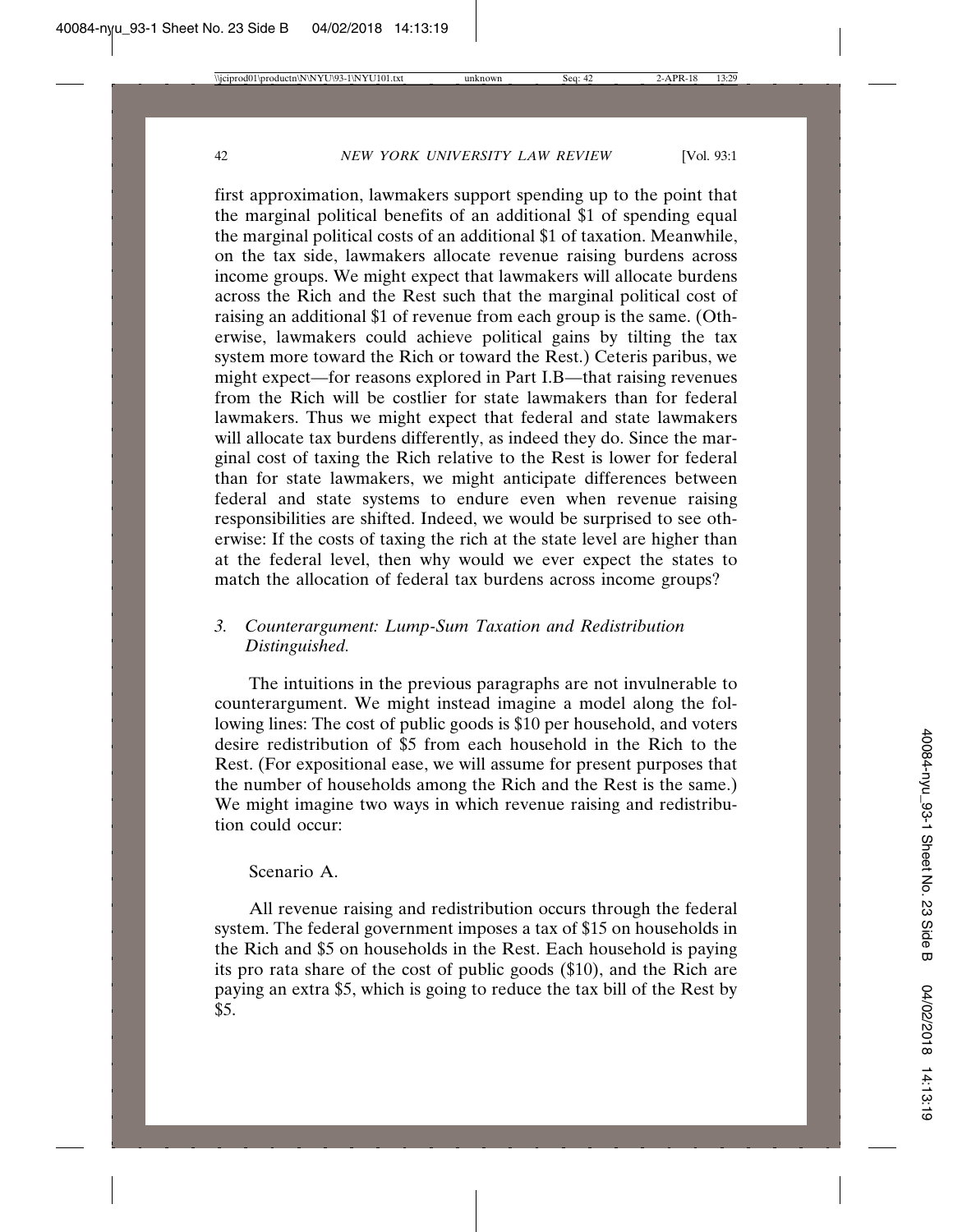#### Scenario B.

All revenue raising to pay for public goods occurs through the state systems, but redistribution occurs through the federal system. States impose a lump-sum tax of \$10 on each household, while the federal government imposes a tax of \$5 on each household in the Rich and a tax of negative \$5 on each household in the Rest (i.e., a subsidy of \$5). Each household is paying its pro rata share of public goods (\$10), and the Rich are paying an extra \$5 which is then transferred to the Rest.

Scenario A would be consistent with a world in which the Supreme Court disallows commandeering and congressional abrogation of state sovereign immunity; Scenario B would be consistent with a world in which Congress is unconstrained by the anticommandeering and state sovereign immunity doctrines. The only effect of federalism doctrines in these scenarios is to determine whether the lump-sum component of revenue raising occurs at the federal level or the state level.

Embedded in this argument is a strong assumption about redistributive politics: If members of Congress would impose a \$15 tax on the Rich and a \$5 tax on the Rest when revenue raising responsibilities lie with the federal government, then members of Congress also would impose a \$5 tax on the Rich and a negative \$5 tax on the Rest when revenue raising responsibilities lie with the states. Put differently, the argument assumes away the magic of zero. By that, I mean that the argument assumes a political equivalence between reductions to tax and negative taxes. But the significance of zero cannot be discarded so easily.

To elaborate: Scenario A and Scenario B both involved redistribution of \$5 from each household in the Rich to each household among the Rest. The difference was that in Scenario A, \$5 was added to the federal tax bill of the Rich and subtracted from the tax bill of the Rest, while in Scenario B, only the Rich paid federal taxes and the Rest received what might be characterized as a "handout" of \$5. As more revenue raising occurs through the state systems, any effort to hold the total level of redistribution constant will require more such "handouts" from the federal government. If handouts to lowerincome households elicit more backlash than tax breaks for lowerincome households, then federalism doctrines that assign revenue raising responsibilities to the states or the federal government will indeed affect the political costs of redistribution.

Research in the lab by Edward McCaffery and Jonathan Baron suggests that zero matters quite a lot—at least to voters. Across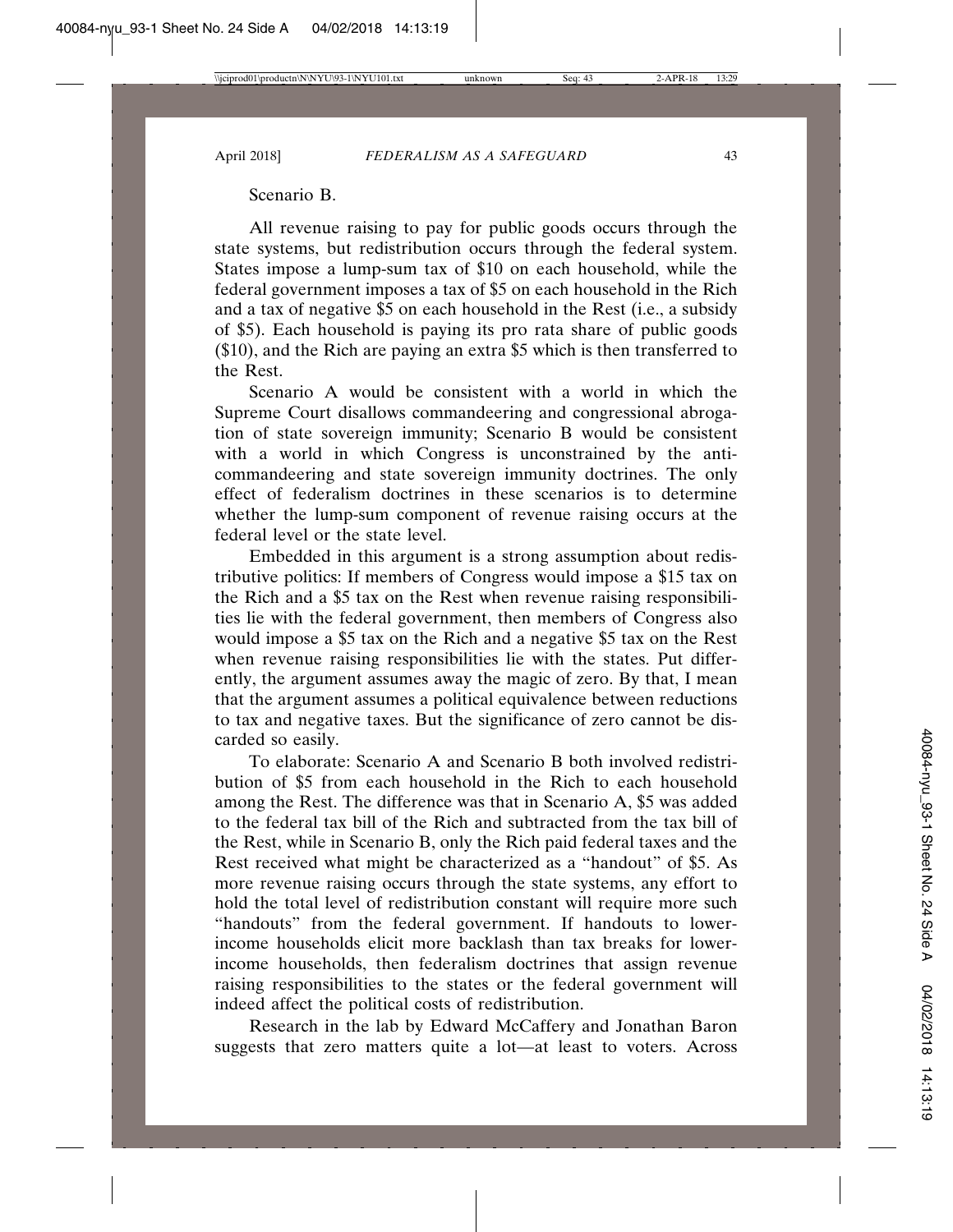multiple studies, McCaffery and Baron find that "negative tax brackets in one tax to offset positive brackets in others . . . are salient and disfavored."144 The details of their studies are quite complicated (and lie beyond the scope of this Article); moreover, the external validity of their laboratory findings is (of course) unclear. What we can say is this: Evidence from the lab gives us reason to doubt that tax rates will adjust seamlessly to a shift in revenue raising responsibilities across levels of government, especially where adjustment might entail a below-zero rate of federal taxation for some.

#### *B. Adjustments to Federal and State Spending*

A second possibility is that federal and state governments will respond to the reallocation of valuable entitlements by holding their tax systems constant and adjusting the amount of spending. Table 3 illustrates such an adjustment. Under commandeering, when the federal government imposes a cost of \$10 on the states, states respond by reducing their spending on schools by \$10, with no changes to their tax system. Under *Printz*, when that \$10 cost is shifted to the federal government, Congress responds by cutting defense spending commensurately—again, with no tax system changes. On this view, the only effect of federalism doctrines is to determine the composition of government spending.

<sup>144</sup> Edward J. McCaffery & Jonathan Baron, *The Political Psychology of Redistribution*, 52 UCLA L. REV. 1745, 1768 (2005); *see also id.* at 1771–72 (describing a "disaggregation bias or isolation effect" resulting in subjects choosing a less progressive tax system when asked about taxes in isolation instead of together with the provision of services).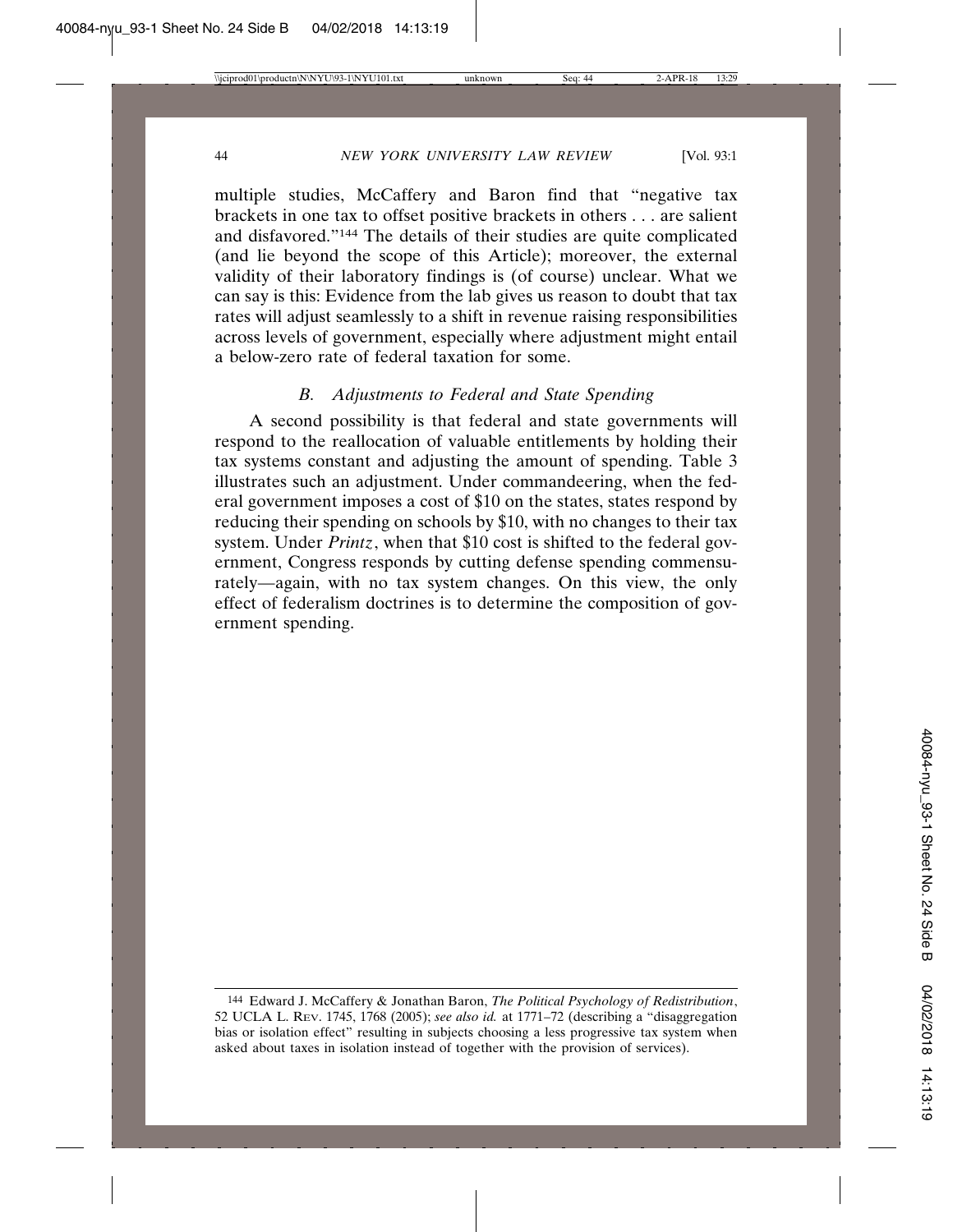|                       | (2)           | (3)    |
|-----------------------|---------------|--------|
|                       | Commandeering | Printz |
| Federal               |               |        |
| Defense Spending      | \$100         | \$90   |
| Medicaid Spending     |               | \$10   |
| Taxes                 | \$100         | \$100  |
| Rich                  | \$50          | \$50   |
| Rest                  | \$50          | \$50   |
| <b>State</b>          |               |        |
| School Spending       | \$90          | \$100  |
| Medicaid Spending     | \$10          |        |
| <b>Taxes</b>          | \$100         | \$100  |
| Rich                  | \$40          | \$40   |
| Rest                  | \$60          | \$60   |
| <b>Total</b>          |               |        |
| <b>Total Spending</b> | \$200         | \$200  |
| <b>Total Taxes</b>    | \$200         | \$200  |
| Rich                  | \$90          | \$90   |
| Rest                  | \$110         | \$110  |

TABLE 4. TOY MODEL—ALL ADJUSTMENTS ON SPENDING SIDE

How plausible are the adjustments imagined in Table 4? If federal and state governments are responsive to voter desires, and if the federal and state governments already provide voters with the amount of defense and school spending that they desire, then the answer is: quite implausible. Why would we expect voter demand for national defense or school spending to depend on whether revenue raising for Medicaid occurs through the state or federal system? On the other hand, if members of Congress incur a marginal political cost from each additional \$1 of federal (but not state) taxation, and if the marginal political cost of taxation is increasing, then federalism doctrines may indeed affect the quantity of federal and state spending: Under *Printz*, each \$1 of spending is costlier to Congress and less so for state lawmakers. In that event, the distributional consequences of federalism doctrines will depend in part on whether a shift in spending from the federal government to the states redounds to the benefit of the rich or the poor.

We do know that federal and state governments spend their dollars in very different ways. Figure 6 shows the percentage of federal and state outlays by area for fiscal year 2016. Several similarities as well as dramatic differences spring forward. Federal and state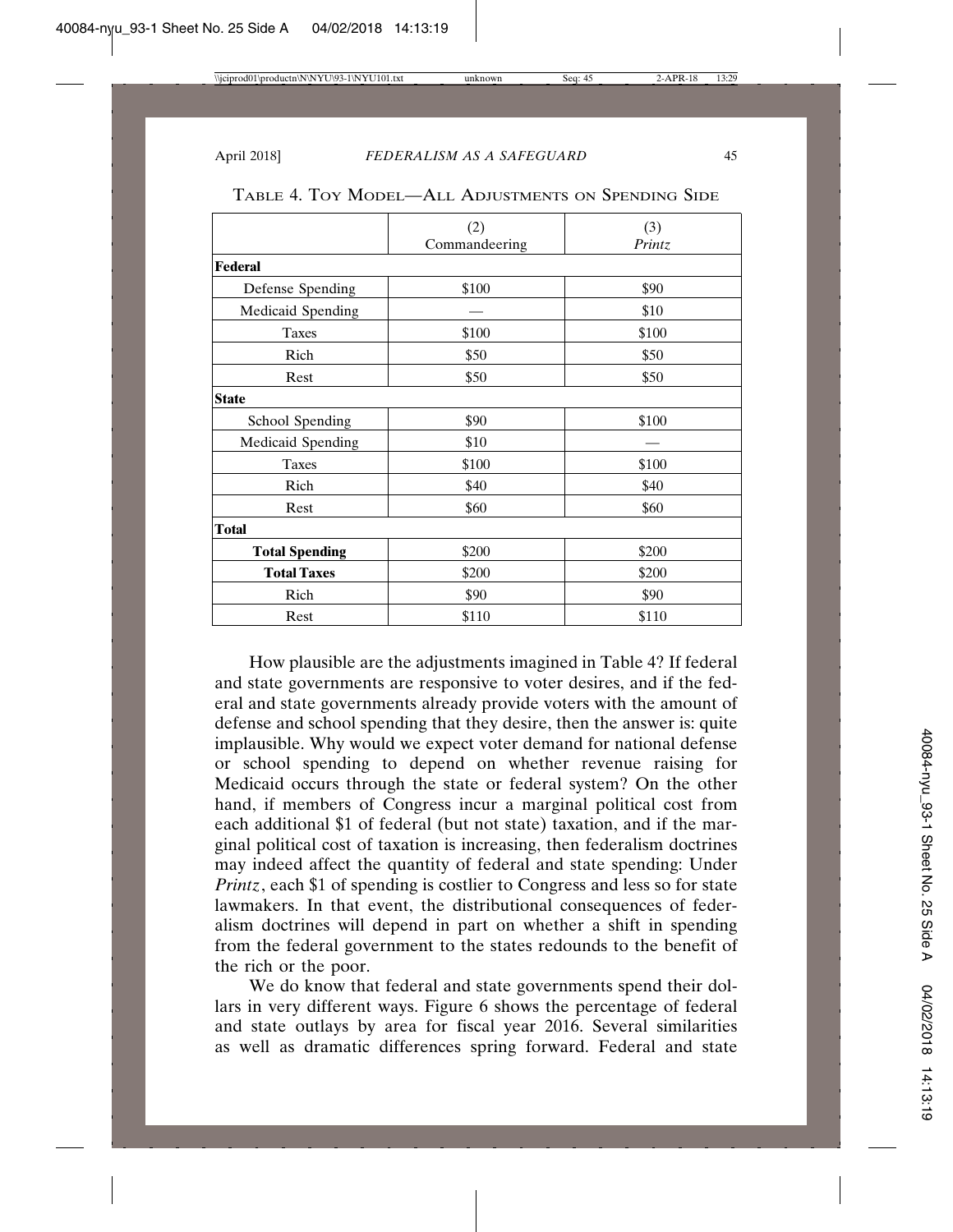governments both spend heavily on health care, with Medicare a larger share of the federal budget and Medicaid a larger share of state budgets. Social Security and national defense are federal-only items; elementary, secondary, and higher education compose a much larger share of state budgets. These generalities will not be hugely surprising to most readers.





If federal and state governments respond to entitlement reallocations by adjusting their levels of spending, what would that mean for the distribution of income and wealth across individuals? This is a maddeningly complex question with no easy answer. Would the federal government spend more on national defense if not for *Printz*? And if so, who benefits from defense spending? (The answer to the latter question depends—to be rather glib—on whether potential invaders would want to enslave us or just to plunder the assets of the wealthy.) Insofar as federalism doctrines make the states richer, do

<sup>145</sup> The data for Figure 6 are drawn from OFFICE OF MGMT. & BUDGET, EXEC. OFFICE OF THE PRESIDENT, BUDGET OF THE UNITED STATES GOVERNMENT FY 2018: HISTORICAL TABLES (Table 3.2—Outlays by Function and Subfunction: 1962–2022), https:// www.whitehouse.gov/sites/whitehouse.gov/files/omb/budget/fy2018/hist.pdf, and from NAT'L ASS'N OF STATE BUDGET OFFICERS, STATE EXPENDITURE REPORT: EXAMINING FISCAL 2014–2016 STATE SPENDING 10–11 tbl. 3 (2016).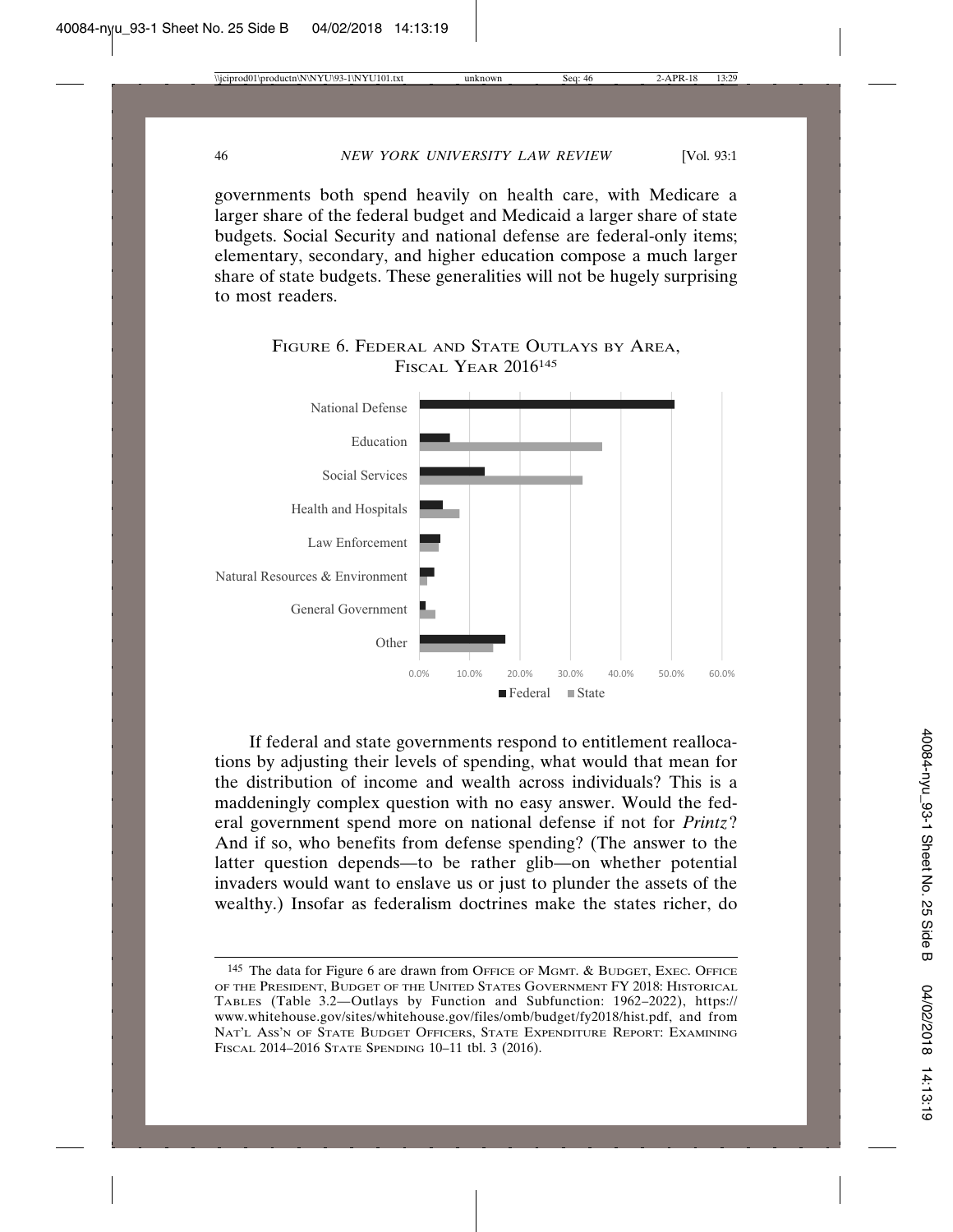the states spend more money on schools? And if so, who benefits from that?146

One common approach is to treat all spending as lump-sum redistribution allocated on a per-capita basis;<sup>147</sup> on this view, shifts from federal to state spending would have no effect on interpersonal distribution beyond the effects from corresponding tax-burden shifts. An alternative approach would be to try to determine who benefits from federal spending and who benefits from state spending; and yet such an exercise—fraught in its own right—tells us very little about who benefits from the marginal dollar of federal/state spending.148 I will not seek to resolve that question here, except to note that spendingside changes potentially magnify and potentially moderate the redistributive effects of federalism doctrines. If the marginal \$1 of state spending is more likely than the marginal \$1 of federal spending to flow to the Rest rather than the Rich, then spending-side adjustments magnify the distributional consequences of state-to-federal tax burden shifts. If the opposite, then spending-side adjustments offset some of the distributional effects of federalism-induced tax changes.

#### *C. Effects on the Overall Size of Government*

So far, the analysis in this Article has proceeded on the assumption that bargaining between Congress and the states is Coasean (i.e., that transaction costs are zero). That assumption is obviously counterfactual (or, at the very least, implausible).149 Insofar as the transfer of entitlements requires legislation at either level, drafting costs and logrolling may get in the way of mutually beneficial exchanges. And even if state and federal agencies can negotiate the necessary transfer, such exchanges will inevitably involve transaction

148 *See, e.g.*, Gerald Prante & Andrew Chamberlain, *Who Pays Taxes and Who Receives Government Spending? An Analysis of Federal, State and Local Tax and Spending Distributions*, 1991-2004, TAX FOUND. (Feb. 26, 2014), https://tax.network/gprante/whopays-taxes-and-who-receives-government-spending-an-analysis-of-federal-state-and-localtax-and-spending-distributions-1991-2004 (noting that "one dollar of taxes will be valued more highly by some households than others").

149 *Cf.* Lee Anne Fennell & Richard H. McAdams, *Inverted Theories* 1 (Aug. 11, 2017) (unpublished manuscript), https://ssrn.com/abstract=3017437 ("The zero transaction cost assumption is, of course, wildly unrealistic—a fact Coase emphasized from the outset.").

<sup>146</sup> Edward Wolff finds that education spending benefits lower-income households much more—in percentage-of-income terms—than higher-income households. *See* Edward N. Wolff & Ajit Zacharias, *The Distributional Consequences of Government Spending and Taxation in the U.S., 1989 and 2000*, 53 REV. INCOME & WEALTH 692, 704, 711 (2007).

<sup>147</sup> *See, e.g.*, Allan H. Meltzer & Scott F. Richard, *A Rational Theory of the Size of Government*, 89 J. POL. ECON. 914, 917 (1981); Jason S. Oh, *Are Progressive Tax Rates Progressive Policy?*, 92 N.Y.U. L. REV. 1909, 1975 (2017) (noting that "[t]he optimal tax literature suggests that rates should generally be flatter and that redistribution is optimally pursued through significant lump-sum payments").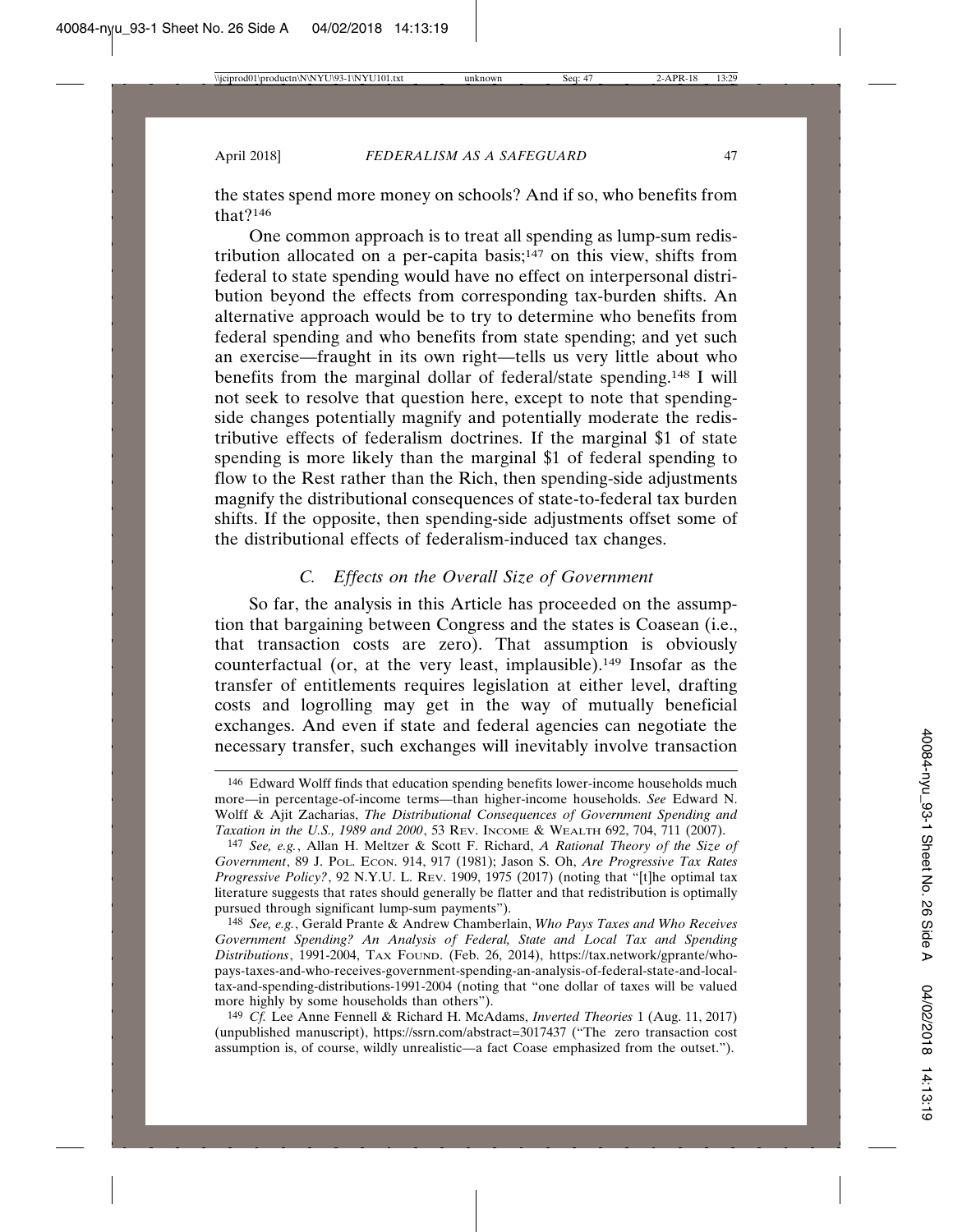costs as well: No complex organization operates friction-free, and certainly not a state or federal bureaucracy.

Transaction costs may alter the analysis above in two ways. First, in a world with positive transaction costs, federalism doctrines that allocate valuable entitlements to the states rather than the federal government may discourage Congress from pursuing new programs. Imagine, as above, that the states can implement Medicaid at a cost of \$10, but now add three more elements to the hypothetical: (1) members of Congress assign a value of \$11 to the Medicaid program; (2) it would cost \$12 for the federal government to implement the program on its own; and (3) Congress and the states will incur transaction costs of \$2 if Congress tries to purchase the states' services. These transaction costs may take a number of forms, including—as in the case of the Affordable Care Act's Medicaid expansion—political costs and/or personal disutility incurred by governors who simply do not want to strike a deal with an administration they oppose.<sup>150</sup>

Under these assumptions, the program will be implemented if commandeering is allowed but not if *Printz* is the law of the land. If Congress can compel the states to administer the program, Congress will do so—and the states will not "counter-commandeer" by paying the federal government to lay off (costs to the states of  $$10$  < benefit to Congress of \$11). But if \$2 of costs are incurred in the transactional process, then no deal will occur (costs to the states \$10 + transaction costs of \$2 > benefit to Congress of \$11). And Congress will not implement the program through the federal bureaucracy because the cost of doing so is higher than the benefit that members perceive (\$12 cost of federal implementation > benefit to Congress of \$11).

We therefore might expect federalism doctrines to affect which programs get implemented as well as who pays. These doctrines could deter Congress from implementing new federal-state programs or expanding existing ones in the presence of transaction costs. But we might also imagine federalism doctrines affecting the size of government in the opposite direction—assuming, again, positive transaction costs. Put yourself in the position of a governor or state lawmaker in a world in which *New York*, *Printz*, *Seminole Tribe*, and *Alden* all went the other way. You are deciding whether to invest resources in building up a state bureaucracy. You know, however, that at any point Congress can swoop in and either commandeer your bureaucracy for its own ends or subject you to liability with respect to your activities.

<sup>150</sup> *See* Kimberly Leonard, *Opposing Medicaid Expansion*, U.S. NEWS & WORLD REP. (Dec. 4, 2015, 6:00 AM), https://www.usnews.com/news/the-report/articles/2015/12/04/ opposing-medicaid-expansion (discussing opposition to Medicaid expansion among Republican governors and state lawmakers).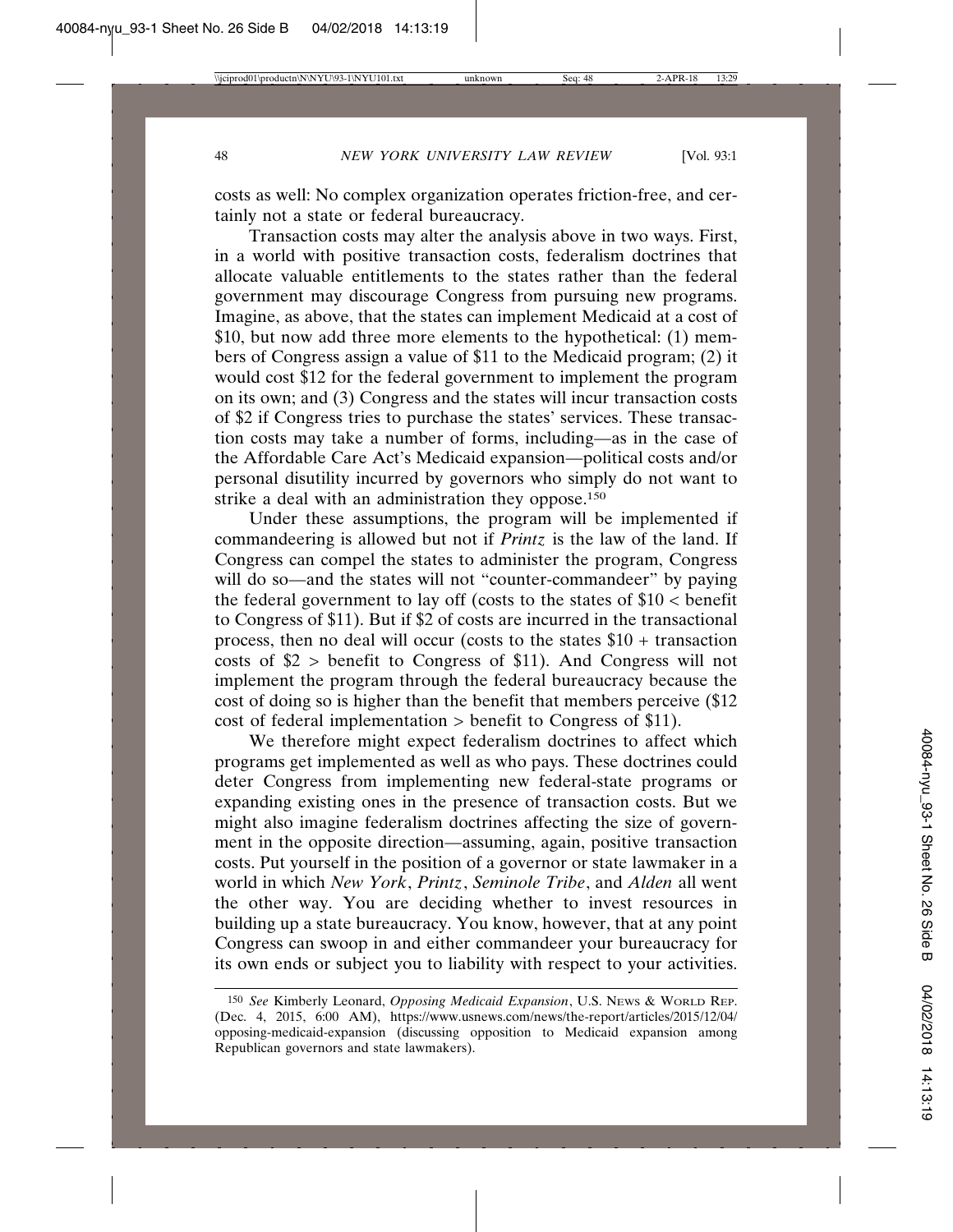Might this knowledge influence your decision whether or not to proceed?

This latter argument aligns with the conventional economic wisdom supporting the just compensation requirement for government takings of private property. The intuition there is that if individuals and firms fear the government seizing their property without compensation at any moment, they will refrain from investing capital in productive enterprises.151 The just compensation requirement serves to encourage individuals and firms to make capital outlays notwithstanding the risk of a taking. So too, the anti-commandeering and state sovereign immunity doctrines encourage states to invest in their own governments.152

The analogy is admittedly imperfect. An entitlement is protected by a "liability rule" when "someone may destroy the initial entitlement if he is willing to pay an objectively determined value for it," even if the original entitlement holder refuses to sell for that price.153 An entitlement is protected by a "property rule" when "someone who wishes to remove the entitlement from its holder must buy it from him in a voluntary transaction in which the value of the entitlement is agreed upon by the seller."154 The just compensation requirement

152 For this reason, Congress might have an incentive to pre-commit to an anticommandeering rule even if the Court did not force it to. The logic for doing so would be the same logic that would lead a government to bind itself to a just compensation requirement in the takings context: Given a choice between (a) being able to commandeer state administrative capabilities and (b) having to pay for the states' services, Congress would prefer (a). But given a choice between (b) having to pay for the states' services and (c) not being able to procure state services at any price, Congress would choose (b). If commandeering is unfettered, then states will be reluctant to build up their own administrative capabilities, leaving Congress in the land of option (c). And so Congress is better off if it can credibly commit *not* to commandeer the states.

The Unfunded Mandates Reform Act of 1995, Pub. L. No. 104-4, 109 Stat. 48, might be interpreted as a pre-commitment mechanism of this sort. Under the 1995 Act, House and Senate members may raise a point of order against a direct mandate in legislation that imposes a cost exceeding \$50 million on state or local governments. *See* ROBERT JAY DILGER & RICHARD S. BETH, CONG. RESEARCH SERV., R40957 UNFUNDED MANDATES REFORM ACT: HISTORY, IMPACT, AND ISSUES 3–4 (2013). But points of order under the Unfunded Mandates Reform Act can be waived by majority vote, and the Act does not apply to potentially coercive conditions in grant-in-aid programs. *See id.* at 9, 18. The Act has thus proven not to be a self-imposed straitjacket, but instead a relatively loose constraint on Congress's ability to externalize costs downward to states and localities. *See* Theresa Gullo, *History and Evaluation of the Unfunded Mandates Reform Act*, 57 NAT'L TAX J. 559, 568 (2004).

153 Calabresi & Melamed, *supra* note 13, at 1092. 154 *Id.*

<sup>151</sup> For an overview and analysis of the law and economics literature on just compensation, see William A. Fischel & Perry Shapiro, *Takings, Insurance, and Michelman: Comments on Economic Interpretations of "Just Compensation" Law*, 17 J. LEGAL STUD. 269 (1988).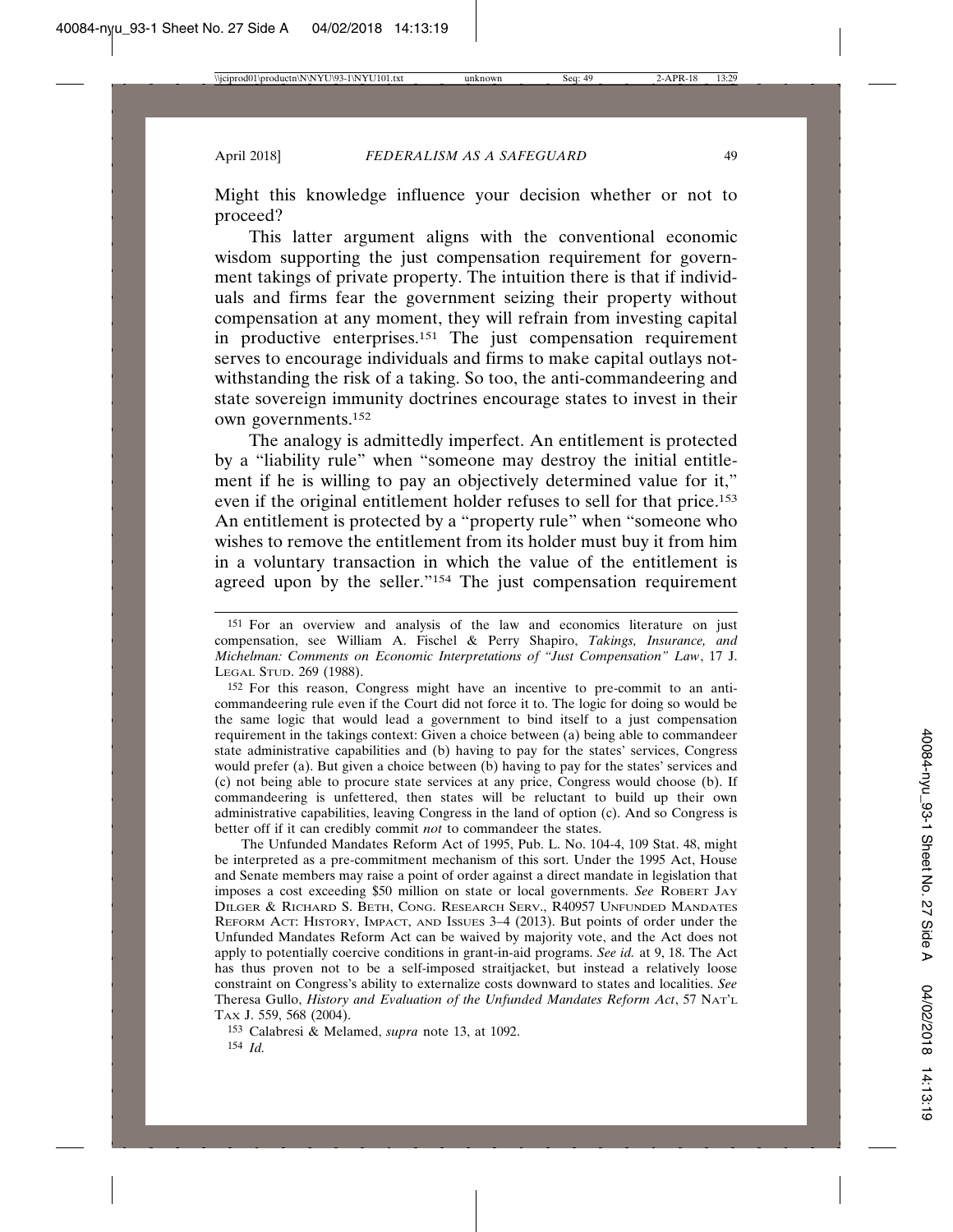operates as a liability rule. By contrast, the anti-commandeering and state sovereign immunity doctrines operate as property rules.<sup>155</sup>

One can imagine a liability rule in this context taking the following form: States have an entitlement to their own legislative and executive processes, and to immunity from suit by private citizens in state and federal court. Congress cannot take that entitlement away from states without paying. But Congress can exercise a power of eminent domain over the states and seize the relevant entitlement for itself, provided that it pays just compensation. And if state and federal officials cannot settle the matter themselves, courts will adjudicate the question of how much compensation is just.156 On this view, the federal government could have required states to expand Medicaid to all citizens with incomes up to 133% of the poverty line, and could have required states to establish health insurance exchanges under the Affordable Care Act. If a state failed to reach an agreement with the federal government regarding funding, then the state would have the right to sue the federal government for just compensation. A court (presumably a federal court) would then determine how much the federal government must transfer to the state in order to compensate the state fully for the cost of administering the relevant program. The court's role would be much the same as the Court of Federal Claims in the federal eminent domain context.157

Something like this was suggested by Justice Souter in his dissent in *Printz*. 158 Justice Scalia responded wryly that Justice Souter's suggestion "would create a constitutional jurisprudence (for determining when the compensation was adequate) that would make takings cases appear clear and simple."159 Justice Scalia's response carries

156 *See* Hills, *supra* note 75, at 823 (considering such a regime).

<sup>155</sup> The anti-coercion doctrine arguably operates as an inalienability rule layered on top of the property rules established by the anti-commandeering and state sovereign immunity doctrines. I say "arguably" because insofar as the anti-coercion doctrine serves as a public law analogue to the private law doctrines of duress and unconscionability, then one might describe the anti-coercion doctrine as defining consent rather than prohibiting exchanges for which there is mutual consent. On the relationship between the unconscionability doctrine and the Calabresi-Melamed framework, see generally Richard Craswell, *Property Rules and Liability Rules in Unconscionability and Related Doctrines*, 60 U. CHI. L. REV. 1 (1993). *Cf.* Berman, *supra* note 20, at 1298–99 (discussing differences between *NFIB*'s anticoercion holding and the contract law doctrines of duress and unconscionability).

<sup>157</sup> *See* Arbelaez v. United States, 94 Fed. Cl. 753, 761 (2010) ("The Court of Federal Claims has exclusive jurisdiction over takings claims against the United States in excess of \$10,000.").

<sup>158</sup> *See* Printz v. United States, 521 U.S. 898, 975–76 (1997) (Souter, J., dissenting) (suggesting that Congress cannot "require administrative support without an obligation to pay fair value for it").

<sup>159</sup> *Id.* at 914 n.7.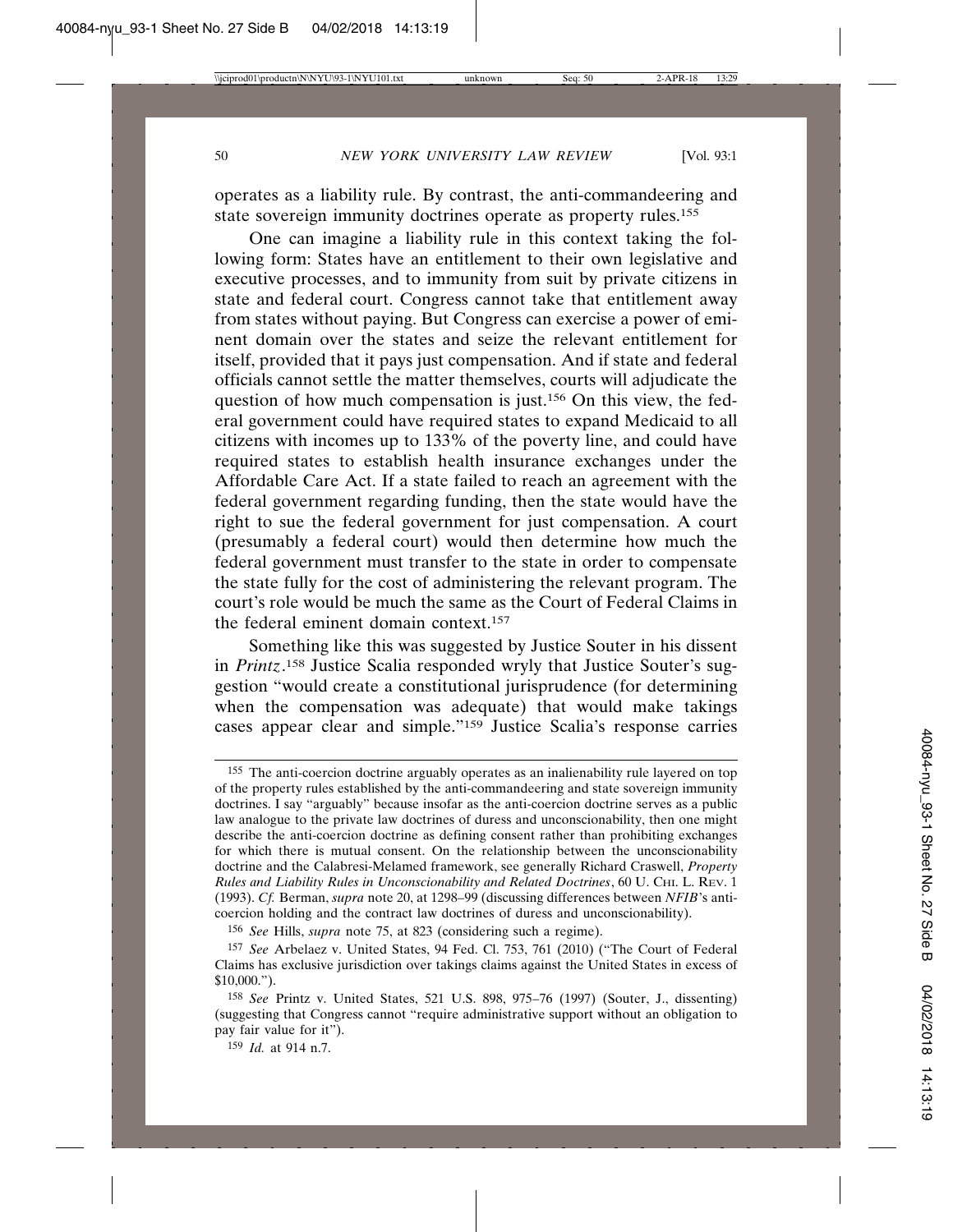considerable force.160 To illustrate the difficulty of the valuation exercise, imagine that the federal government commandeers state officials to implement a controversial deportation policy. Should the states be compensated only for the administrative costs of implementing the deportation policy, or should states in which the overwhelming majority of voters oppose the federal government's deportation policy also be compensated for the disutility of having their own state administrative resources used in the service of a policy they deplore? If the former, then the risk that state administrative resources will be commandeered to implement a policy that the state's voters oppose may operate as a disincentive against the state building up its own administrative capacity. If the latter, the valuation exercise becomes unmoored from any dollar figure that is ascertainable in the real world.

One can also imagine a counterfactual in which the relevant entitlements allocated to states might be protected by an inalienability rule<sup>161</sup>: States would not be able to sell their services to the federal government, nor would they be allowed to waive their sovereign immunity in exchange for federal cash. That is, states would not be able to alienate their entitlements to their own administrative resources and their sovereign immunity. Ilya Somin has argued in this vein for a "categorical ban" on federal-to-state transfers, which would

<sup>160</sup> *See* Hills, *supra* note 75, at 935–36 ("Souter is wrong. Justice Scalia is perfectly correct to note that such a rule would be completely impractical . . . .").

<sup>161</sup> Erin Ryan has suggested that *New York v. United States* in fact established an inalienability rule. Erin Ryan, *Federalism at the Cathedral: Property Rules, Liability Rules, and Inalienability Rules in Tenth Amendment Infrastructure*, 81 U. COLO. L. REV. 1, 3 (2010). She notes that public officials representing New York supported the Low-Level Radioactive Waste Policy Amendments Act of 1985, the statute that supposedly commandeered the state. *See id*. at 36 n.142. And she draws attention to an enigmatic line in Justice O'Connor's opinion: "Where Congress exceeds its authority relative to the States, therefore, the departure from the constitutional plan cannot be ratified by the 'consent' of state officials." *Id.* at 40 (quoting New York v. United States, 505 U.S. 144, 182 (1992)).

Yet whatever Justice O'Connor might have meant, it is clear that state officials *can* consent to exchanges with Congress in which the states agree to administer federal programs. *See* Nat'l Fed'n of Indep. Bus. v. Sebelius, 132 S. Ct. 2566, 2601 (2012) ("We have long recognized that Congress may use power to grant federal funds to the States, and may condition such a grant upon the States' taking certain actions that Congress could not require them to take." (internal quotation marks omitted)); *Printz*, 521 U.S. at 936 (O'Connor, J., concurring) (noting that state officials "may voluntarily continue to participate in the federal program," and that "Congress is also free to amend the interim program to provide for its continuance on a contractual basis with the States if it wishes, as it does with a number of other federal programs"). The fact that state officials consent to compliance with a congressional mandate certainly can serve as "ratifi[cation]," notwithstanding Justice O'Connor's suggestion to the contrary in *New York*. 505 U.S. at 182.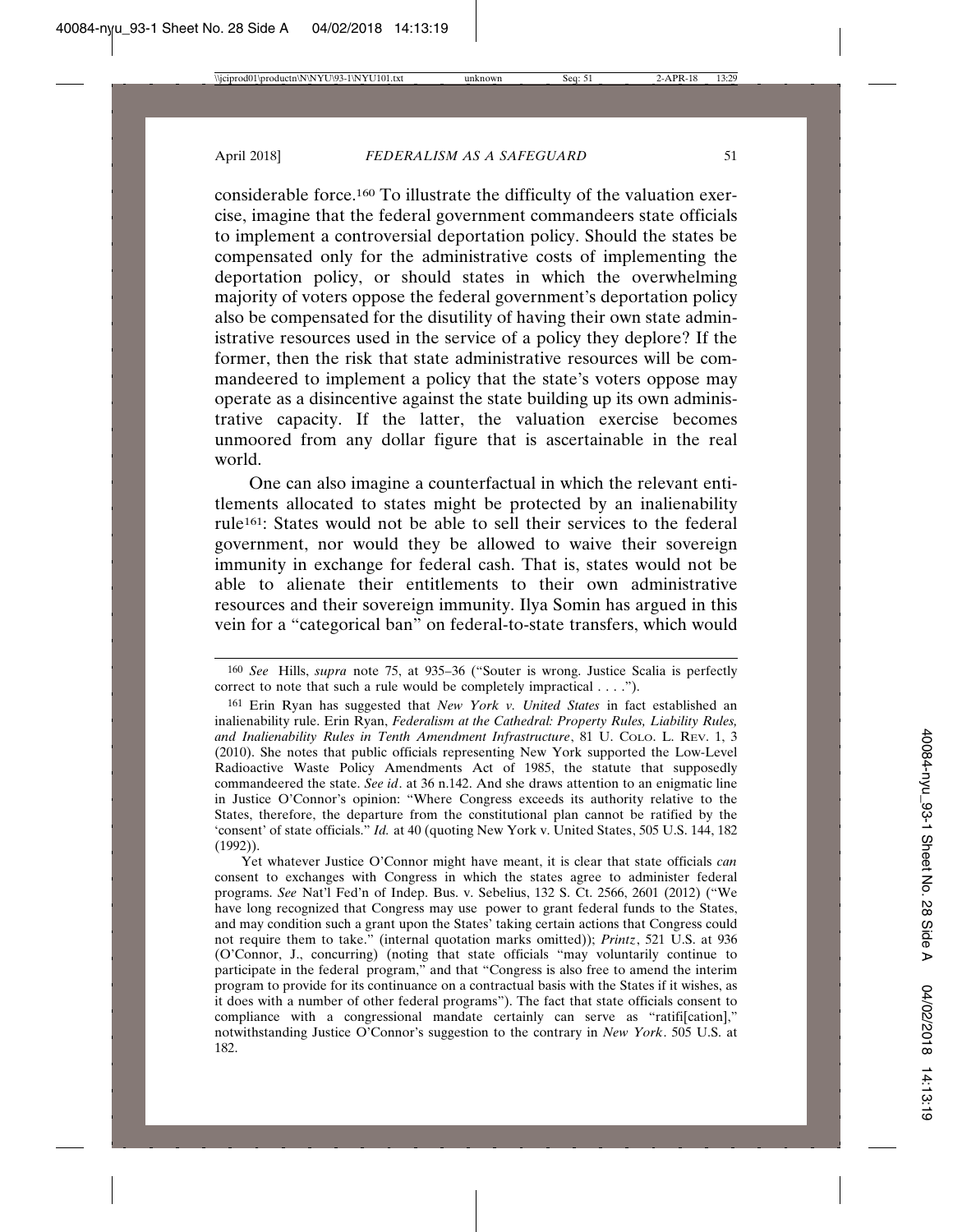effectively shut down the now-vibrant intergovernmental market.162 A consequence of such a ban would be to preclude Congress from enlisting the states to carry out federal programs even when states are the least-cost administrators. While in some cases the federal government might implement the program on its own, in other cases the cost to the federal government of acquiring the administrative capacity necessary to implement the program might well prove prohibitive.

The analysis here of liability and inalienability alternatives is necessarily speculative and concededly cursory. The conclusions can be summarized as follows: First, just as the allocation of entitlements to private property owners in the eminent domain context might encourage private-sector investment, the rule in *New York*, *Printz*, *Seminole Tribe*, and *Alden* plausibly encourages investment by states in their own administrative capacity. Second, switching from a property rule to a liability rule might make it easier for Congress to take advantage of state administrative capabilities, and would reduce the risk of transaction costs getting in the way. On the other hand, the uncertainty of valuation under a liability rule might discourage states from building up administrative capabilities in the first place. Third, moving in the opposite direction from a property rule to an inalienability rule would raise the cost of new federal programs, because it would preclude Congress from enlisting the states when the states are the least-cost administrators. All in all, the allocation of the relevant entitlements and the decision to protect those entitlements with a property rule rather than a liability rule have ambiguous consequences for the combined size of federal and state governments, while an inalienability rule would unambiguously reduce the combined size of federal and state governments.

#### *D. Borrowing by Federal and State Governments*

So far the analysis in this Article has assumed that if a new cost is imposed on the federal government or on the states, the bearer of the cost must respond by either (a) raising taxes or (b) cutting spending. But there is of course a third option: borrowing. Or, more precisely, borrowing is a live option for the federal government; the states, by contrast, labor under balanced budget requirements that severely constrain their ability to borrow in response to a negative revenue shock.163 And while states potentially can export costs to future

<sup>162</sup> Ilya Somin, *Closing the Pandora's Box of Federalism: The Case for Judicial Restriction of Federal Subsidies to State Governments*, 90 GEO. L.J. 461, 495 (2002).

<sup>163</sup> *See* David Gamage, *Preventing State Budget Crises: Managing the Fiscal Volatility Problem*, 98 CALIF. L. REV. 749, 755 (2010) ("Forty-nine of the U.S. states have some form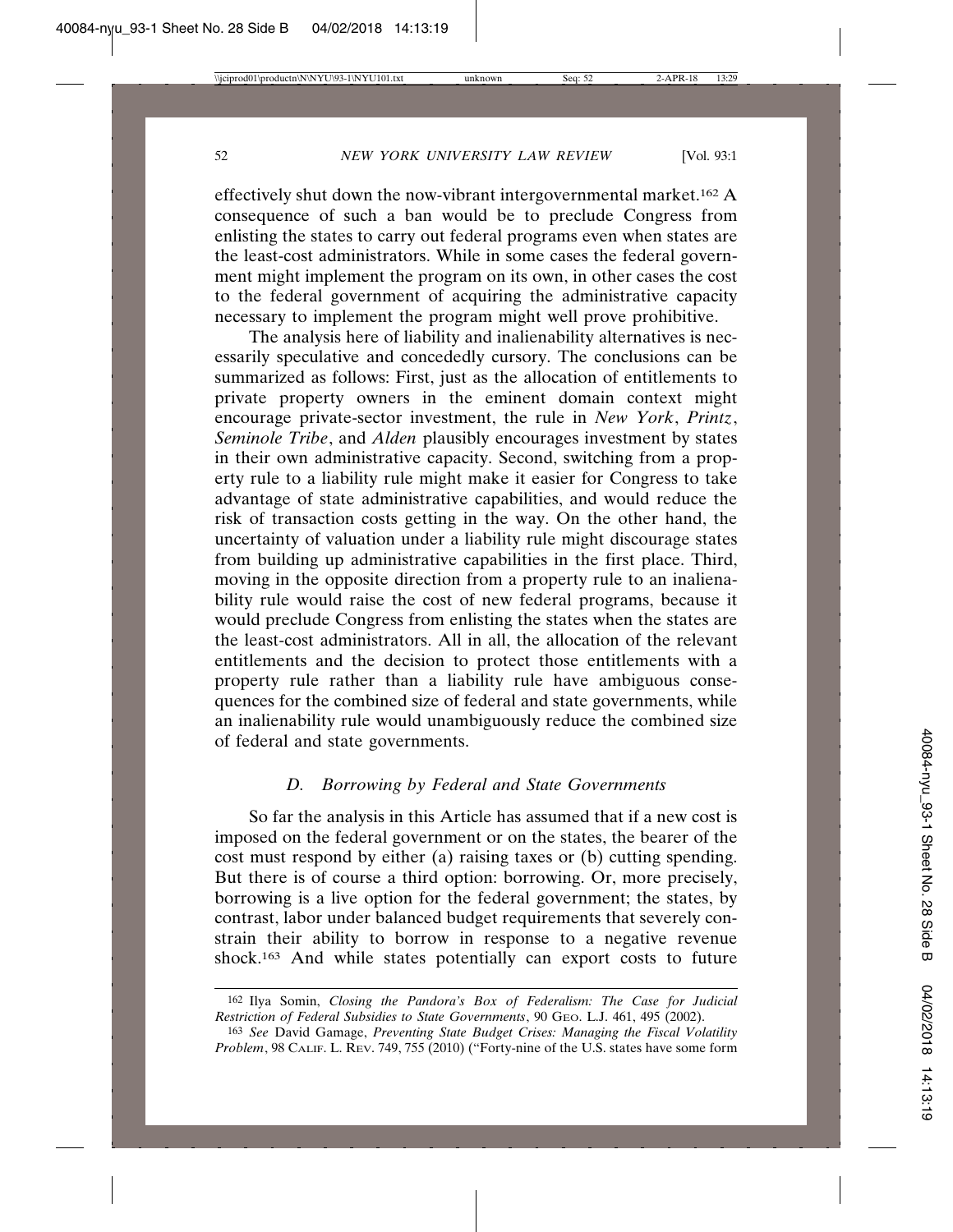taxpayers by failing to fund public employee pensions and retiree health care, their ability to respond to revenue shortfalls by issuing bonds is limited by anti-debt norms and by capital markets.164

Congress faces much looser restrictions on borrowing and so has much more leeway to shift costs to future taxpayers.165 To a first approximation, we might expect to see Congress borrowing up to the point that the marginal political cost of an additional \$1 of debt equals the marginal political cost of an additional \$1 of taxes. If marginal costs of debt and taxation were unequal, then members of Congress could capture political gains by borrowing more or borrowing less. We might likewise expect that when additional fiscal burdens are shifted to the federal government, Congress will allocate some of those burdens to future taxpayers and some to taxpayers in the present period. In other words, we might expect that federalism doctrines allocating valuable entitlements to the states induce the federal government to borrow somewhat more than it otherwise would.

What are the distributional consequences of federal borrowing? The answer turns on several factors. First, we might expect that higher public debt levels will lead to higher inflation,166 which in turn will lead to redistribution from net creditor households (who tend to be wealthier) toward net borrowers (who tend to be poorer).<sup>167</sup> Second, the distributional consequences of deficit spending depend in part on whether future governments finance interest and principal payments through spending cuts or tax hikes. Insofar as debt today leads to spending cuts tomorrow, then the burden of borrowing falls on the beneficiaries of future government spending. Insofar as debt today leads to higher taxes tomorrow, then the burden of borrowing falls to tomorrow's taxpayers. If tomorrow's federal tax system looks like today's, then the brunt of that cost is borne by higher-income earners. Alternatively, if today's rich reduce their consumption and increase their bequests to their children (presumably tomorrow's rich) in order

of balanced-budget requirements. And even the one state that does not—Vermont—has generally acted as though so bound." (footnote omitted)).

<sup>164</sup> *See id.* at 764–65 (explaining that states may fear the power of capital markets and be constrained by norms against running deficits).

<sup>165</sup> On the efficacy of federal balanced budget rules, see generally Alan J. Auerbach, *Federal Budget Rules: The US Experience* (Nat'l Bureau of Econ. Research, Working Paper No. 1422, 2008), http://www.nber.org/papers/w14288.

<sup>166</sup> Carmen Reinhart and Kenneth Rogoff find that the United States is unusual among advanced economies in that it indeed exhibits a debt-inflation link. *See* Carmen M. Reinhart & Kenneth S. Rogoff, *Growth in a Time of Debt*, 100 Am. Econ. Rev. 573, 573 (2010).

<sup>167</sup> *See, e.g.*, Edward N. Wolff, *The Distributional Effects of the 1969–75 Inflation on Holdings of Household Wealth in the United States*, 25 REV. INCOME & WEALTH 195, 206–07 (1979).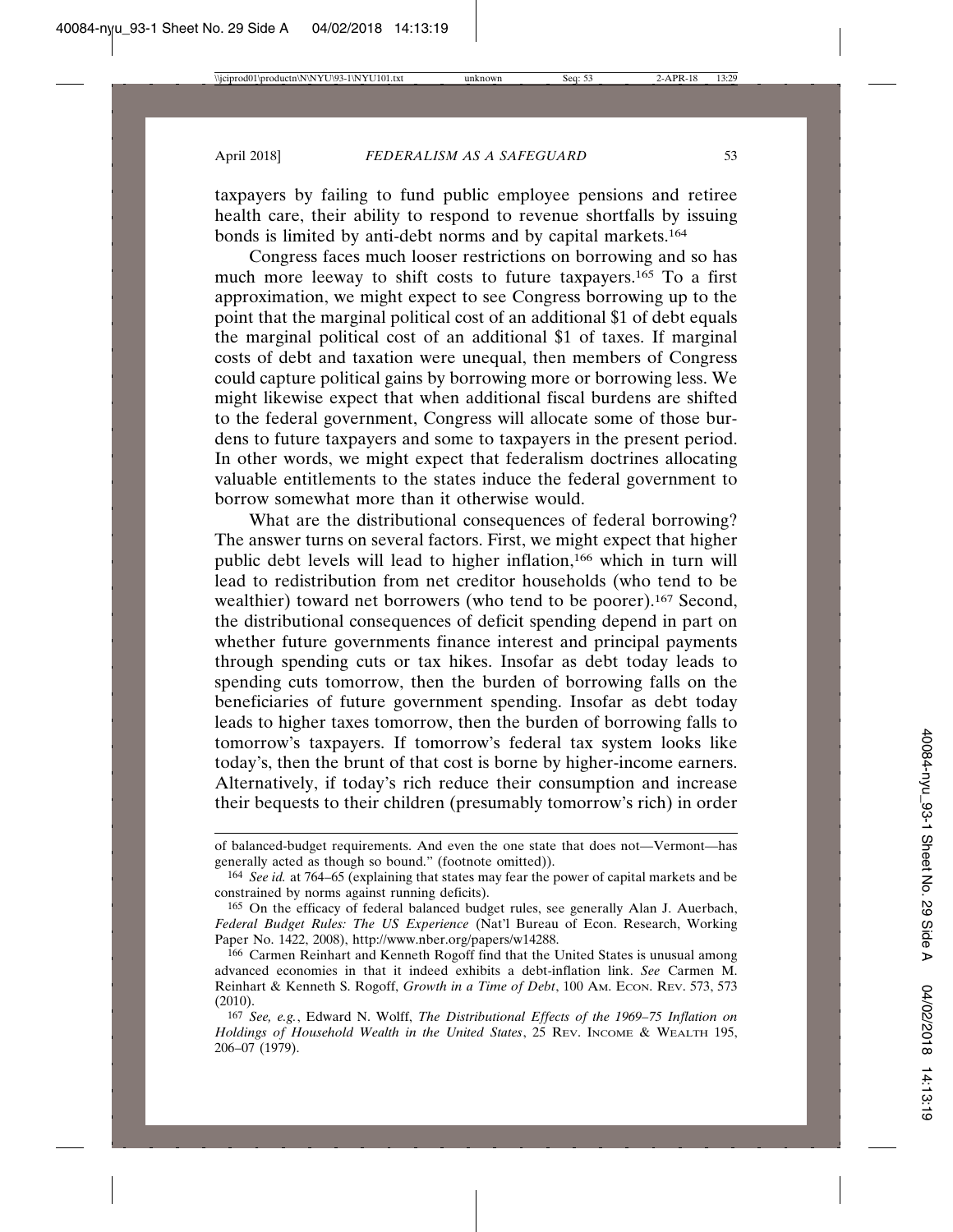to offset their children's future tax liabilities, then the burden of borrowing falls on more or less the same people who bear the brunt of present-period taxation.

Adding dimensions of intergenerational equity to the mix complicates the analysis considerably. If future generations are better off than the current generation, might we want to redistribute from tomorrow to today? Michael Doran and Daniel Shaviro have considered this question at length and in depth, and I will not reproduce their thoughtful analyses here.<sup>168</sup> The important point for present purposes is that the allocation of entitlements across levels of government may affect the allocation of fiscal burdens across generations because the federal government is more prone to (and capable of) borrowing than the states.

#### *E. Federalist Safeguards of Progressivity and Political Safeguards of Federalism*

So far this Article has operated under the assumption that the judicial allocation of entitlements across levels of government actually matters to the intergovernmental distribution of wealth. Some scholars of federalism might dispute that assumption on the ground that ultimately, it's politics up and down. The most famous articulation of this viewpoint is Herbert Wechsler's 1954 article "The Political Safeguards of Federalism," in which Wechsler argues that states have wholly adequate mechanisms for defending their own interests without judicial intervention. In Wechsler's view, Senators defend the interests of their states, state legislatures influence their House delegations by drawing districts and controlling voter qualifications, and the Electoral College requires presidential candidates to be responsive to state interests.169 Judicial doctrines do not protect state entitlements because political processes already accomplish that same end.170

In a more recent updating of Wechsler's thesis, Larry Kramer argues that party politics play the safeguarding role that Wechsler attributes to the formal institutions. Kramer posits that federal and state elected officials are mutually dependent on "decentralized"

<sup>168</sup> *See* DANIEL SHAVIRO, DO DEFICITS MATTER? (2014); Michael Doran, *Intergenerational Equity in Fiscal Policy Reform*, 61 TAX L. REV. 241 (2008); Daniel Shaviro, *The Long-Term U.S. Fiscal Gap: Is the Main Problem Generational Inequity?*, 77 GEO. WASH. L. REV. 1298 (2009).

<sup>169</sup> *See* Wechsler, *supra* note 23, at 546–57.

<sup>170</sup> *See id.* at 558–60 (concluding that, because our system of government "is intrinsically well adapted to retar[d] or restrain[] new intrusions by the center on the domain of the states" the Supreme Court need only have a minimal role in checking the federal government).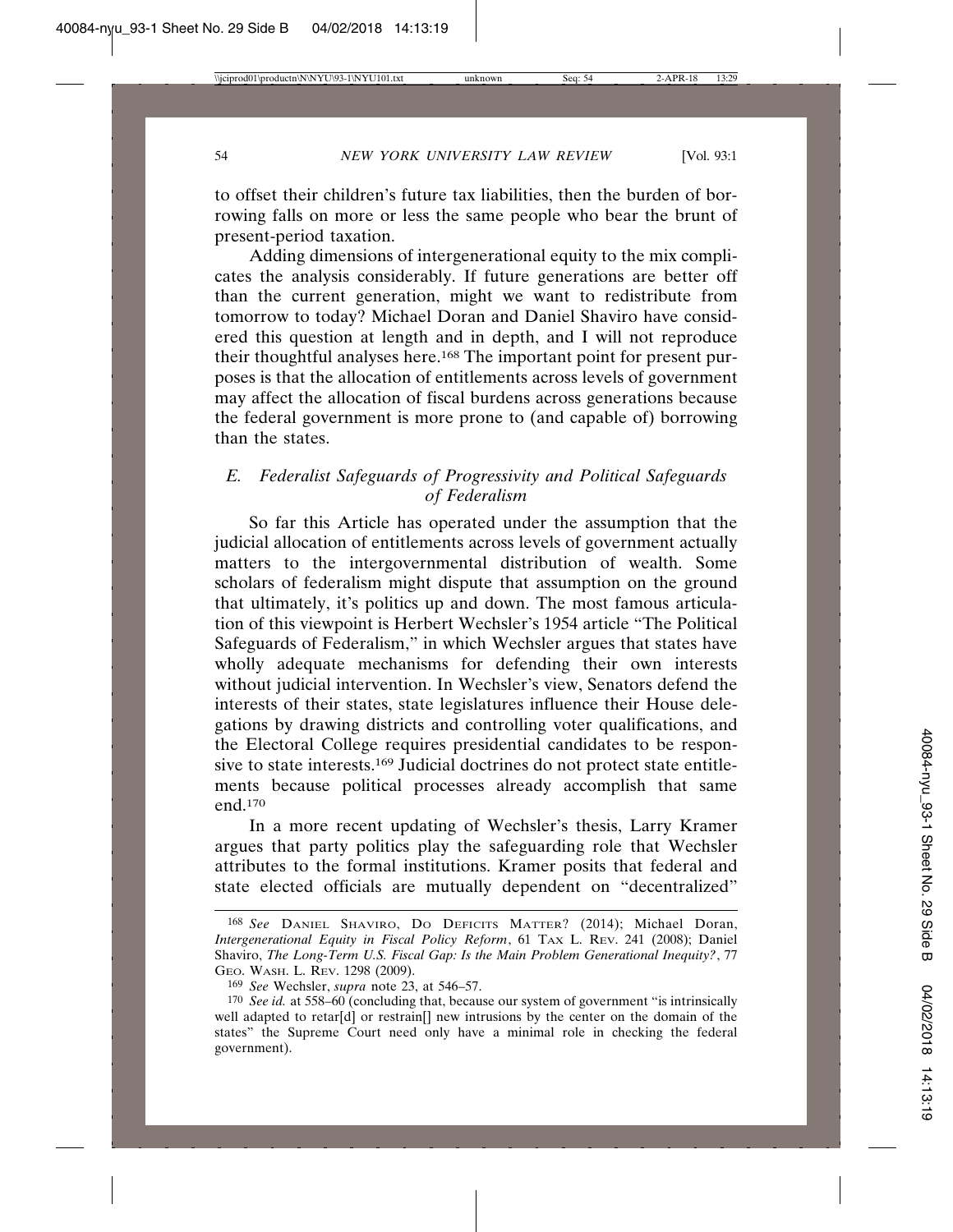political parties that serve to link their electoral fortunes and thus align their interests. Kramer's theory would suggest that members of Congress do not look to export fiscal burdens to the states where possible, because members of Congress and state lawmakers are on the same team (or the same two teams, Team Red and Team Blue).<sup>171</sup>

On this view, federal grants to state and local governments are not payments to states for services rendered or for relinquishment of sovereign immunity. The strings attached to federal grants are in fact ribbons wrapped around gratuitous transfers. The federal government has an advantage vis-à-vis the states when it comes to revenue raising, and federal elected officials generously use the federal tax system to muster funds for their own projects as well as their state-level teammates. Litigation is an aberration. Cases like *New York*, *Printz*, *Seminole Tribe*, and *Alden* are exceptions, and federal-state amity is the norm.

The idea of parties as the power centers of American politics may have taken a beating in the 2016 election, in which a candidate entirely independent from his political party ascended to the nomination and then the White House.172 And the idea that members of Congress are looking out for their co-partisans in the state houses stands at odds with models of political behavior that emphasize reelection or rent extraction as a lawmaker's maximand.173 Moreover, party politics can have cross-cutting consequences for federal-state relations. On the one hand, partisan considerations may make federal officials more willing to bear revenue raising responsibilities themselves and to share that revenue with their co-partisans at the state level. On the other hand, partisan considerations may serve to exacerbate federal-state tensions when federal and state governments are controlled by different parties. The conflict between Republican governors and the Obama Administration regarding Medicaid expansion under the Affordable Care Act serves as a case in point, $174$  as does the conflict

<sup>171</sup> *See* Larry D. Kramer, *Putting the Politics Back into the Political Safeguards of Federalism*, 100 COLUM. L. REV. 215, 278–85 (2000).

<sup>172</sup> On the implications of the 2016 election for party-centric theories of American politics, see Danielle Kurtzleben, *Celebrities, Lies and Outsiders: How This Election Surprised One Political Scientist*, NPR (June 21, 2016, 6:00 AM), http://www.npr.org/2016/ 06/21/482357936/celebrities-lies-and-outsiders-how-this-election-surprised-one-politicalscienti.

<sup>173</sup> *See, e.g.*, DAVID R. MAYHEW, CONGRESS: THE ELECTORAL CONNECTION 6 (1974) (viewing members of Congress as primarily focused on reelection); Fred S. McChesney, *Rent Extraction and Rent Creation in the Economic Theory of Regulation*, 16 J. LEGAL STUD. 101, 102 (1987) (viewing politicians as primarily focused on rent extraction).

<sup>174</sup> *See Where the States Stand on Medicaid Expansion*, THE ADVISORY BD. CO. (May 19, 2017, 12:52 PM), https://www.advisory.com/daily-briefing/resources/primers/ medicaidmap (providing an overview of the status of Medicaid expansion in each state).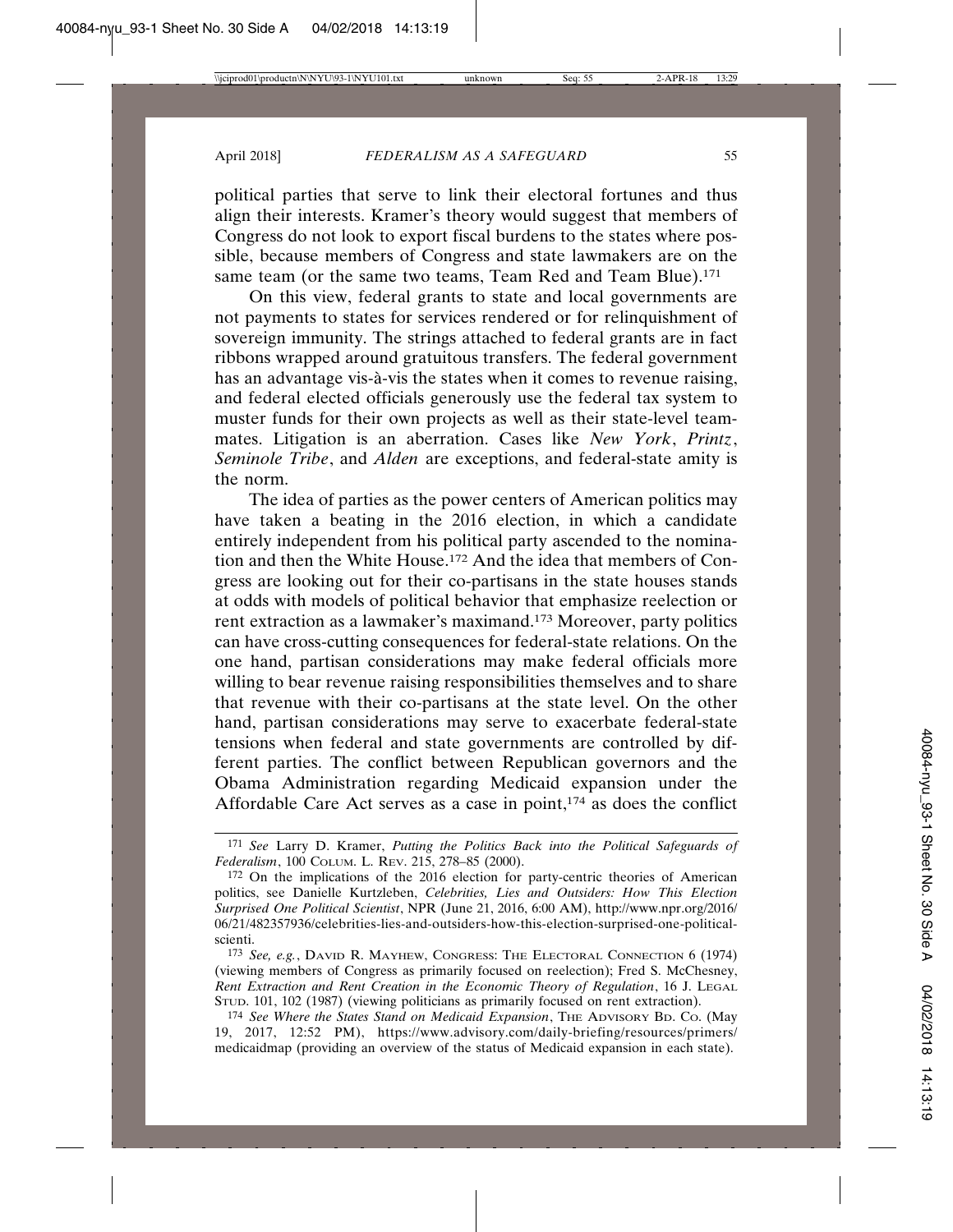between Democratic mayors and the Trump Administration regarding the participation of local law enforcement officials in deportation efforts.175

My goal here is not to adjudicate the debate between scholars such as Kramer, who view federal-state relations as fundamentally cooperative, and others who see federal-state interactions as competitive to the core.176 My objective is to explain how the intergovernmental distribution of wealth can affect the interpersonal distribution of wealth. If one believes that federal-to-state transfers spring from political rather than judicial origins, then it is the political safeguards of federalism that serve as safeguards of progressive taxation. Whether rooted in doctrine or in norms, however, the allocation of revenue raising responsibilities to the federal government rather than the states still has a significant effect on the interpersonal allocation of resources.

#### **CONCLUSION**

The central argument of this Article is that federalism doctrines that allocate valuable entitlements to the states rather than the federal government can generate interpersonal as well as intergovernmental effects. Specifically, the allocation of valuable entitlements to states rather than to the federal government pushes more revenue raising toward the federal tax system rather than state tax systems. Since the federal tax system is quite a bit more progressive than even the most progressive state tax systems, the likely net result of these entitlement allocations is to shift resources in a progressive direction.

The magnitude of the shift described above is difficult to estimate. If the \$686.3 billion raised by the federal government and transferred to the states in fiscal year 2017 had been raised through the state systems instead, then—holding the progressivity of the federal and state systems constant, and relying on the figures in Table 1—we would expect the after-tax income of the top 1% to rise by 2.0% of

<sup>175</sup> *See* Alejandro Lazo & Shibani Mahtani, *Sanctuary City Mayors Vow to Protect Immigrants*, WALL ST. J. (Mar. 28, 2017), https://www.wsj.com/articles/sanctuary-citymayors-vow-to-protect-immigrants-1490665641 (reporting reactions from Democratic mayors to Trump administration's "sanctuary cities" policy).

<sup>176</sup> *See, e.g.*, Lynn A. Baker, *Putting the Safeguards Back into the Political Safeguards of Federalism*, 46 VILL. L. REV. 951, 972 (2001) (conceding that the political process "afford[s] *some* protections for state automony," but still concluding "judicial review of federalism issues is necessary both to remind Congress of its own obligation to restrain itself, and to catch any particularly egregious examples of federal overreaching" (footnote omitted)); Ernest A. Young, *State Sovereign Immunity and the Future of Federalism*, 1999 SUP. CT. REV. 1, 26 (arguing that the Supreme Court's recent federalism jurisprudence recognizes an inevitable conflict of interest between federal and state officials).